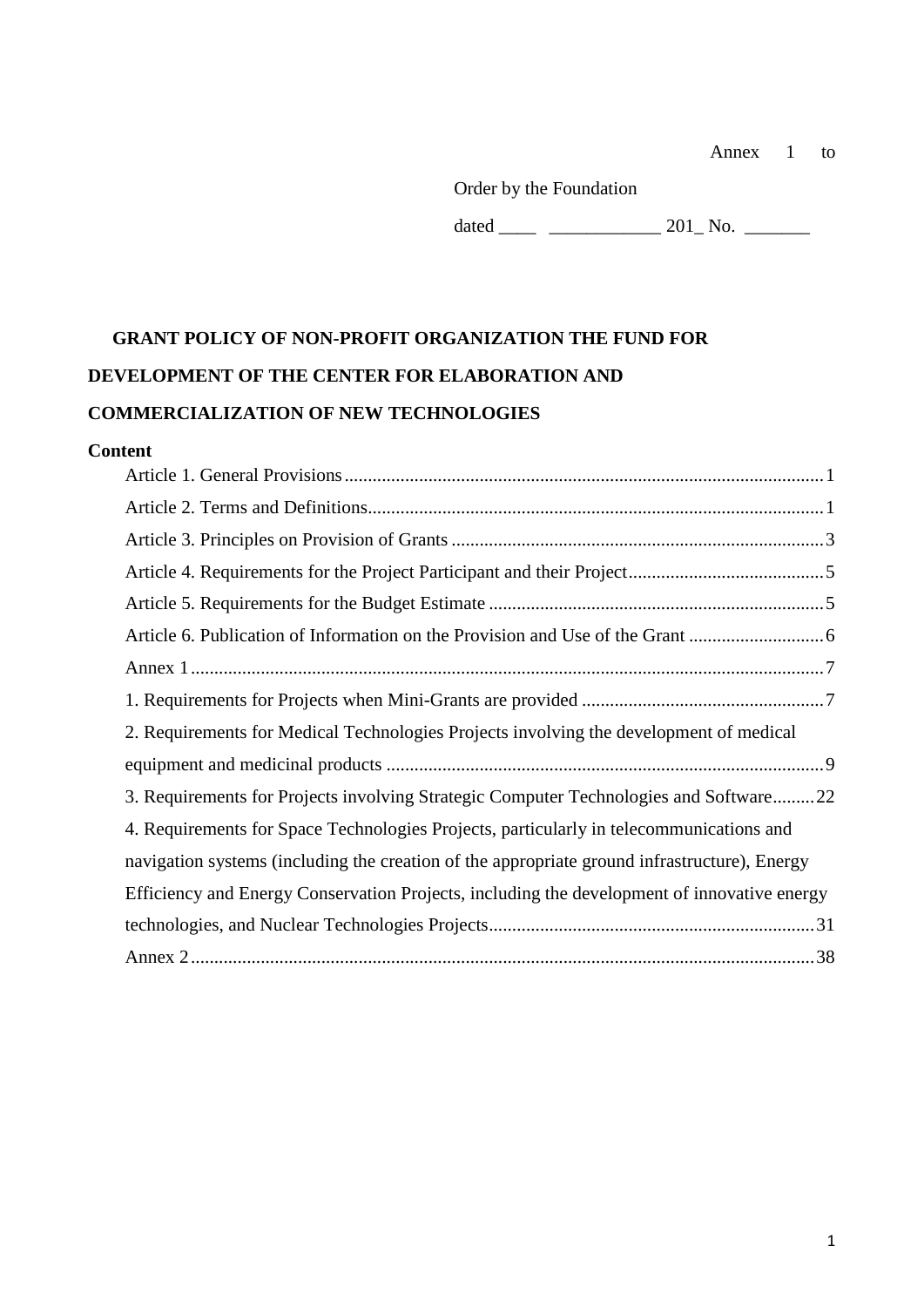#### <span id="page-1-0"></span>**Article 1. General Provisions**

**1.** This policy (hereinafter refer to as the "Grant Policy") determines:

1) the conditions for the provision of Grants to Project Participants;

2) project assessment criteria and requirements for grant recipients, applicable upon the provision of Grants;

3) the amount of Grant funds allocated, in relation to the Stage and technological direction of the Projects.

**2.** This Grant Policy does not regulate the procedure for the provision of Grants to Project Participants that are engaged in applied research.

#### <span id="page-1-1"></span>**Article 2. Terms and Definitions**

For the purpose of this Grant Policy, the terms below have the following meanings:

Affiliated Сounterparty – a contractor, supplier, or other counterparty of the Project Participant, who meets at least one of the following requirements:

1) the counterparty or at least one of the contractor's Beneficiaries is a Beneficiary of the Project Participant or a Key Member of the Project Participant's team;

2) at least one of the counterparty's executives, a member of a management body, or an associate of the counterparty, is a Beneficiary and/or a Key Member of the Project Participant's team;

3) a close relative of at least one of the counterparty's Beneficiaries or executives, a member of the management body, or an associate of the counterparty, is a Beneficiary and/or a Key Member of the Project Participant's team;

Beneficiary - an individual who directly or indirectly (through share ownership (shares) in the authorized capital of other legal entities, being shareholders of the legal entity) controls or has the ability to control the activity of the legal entity;

Project Budget - the total amount of the Grant and funds acquired from a Co-Investor;

Grant – money assets provided by the Foundation, on non-repayable and non-refundable terms, for a specific purpose;

Grant Recipient – the Project Participant with whom the Agreement is made;

Application – the application concerning the allocation of the Grant, specified in Clause 1 of Article 2 of the Grant Regulations;

Innovation Priority - this term is defined in the Regulations on the assignment and termination of a participant's status within the Project for the establishment and operational support of the Skolkovo Innovation Center, in the wording effective at the time of the decision to admit the Application for consideration;

IP – Intellectual Property;

Key Members of the Project Participant's Team – Individuals identified as key team members in the Grant Application and whose participation in the project comprises at least 50% of their work time;

Mentor - an experienced specialist who has a good reputation in the major field of the Project, who assists the Project Participant and Key Members of its team with their knowledge and experience (both for a fee and on a pro bono basis);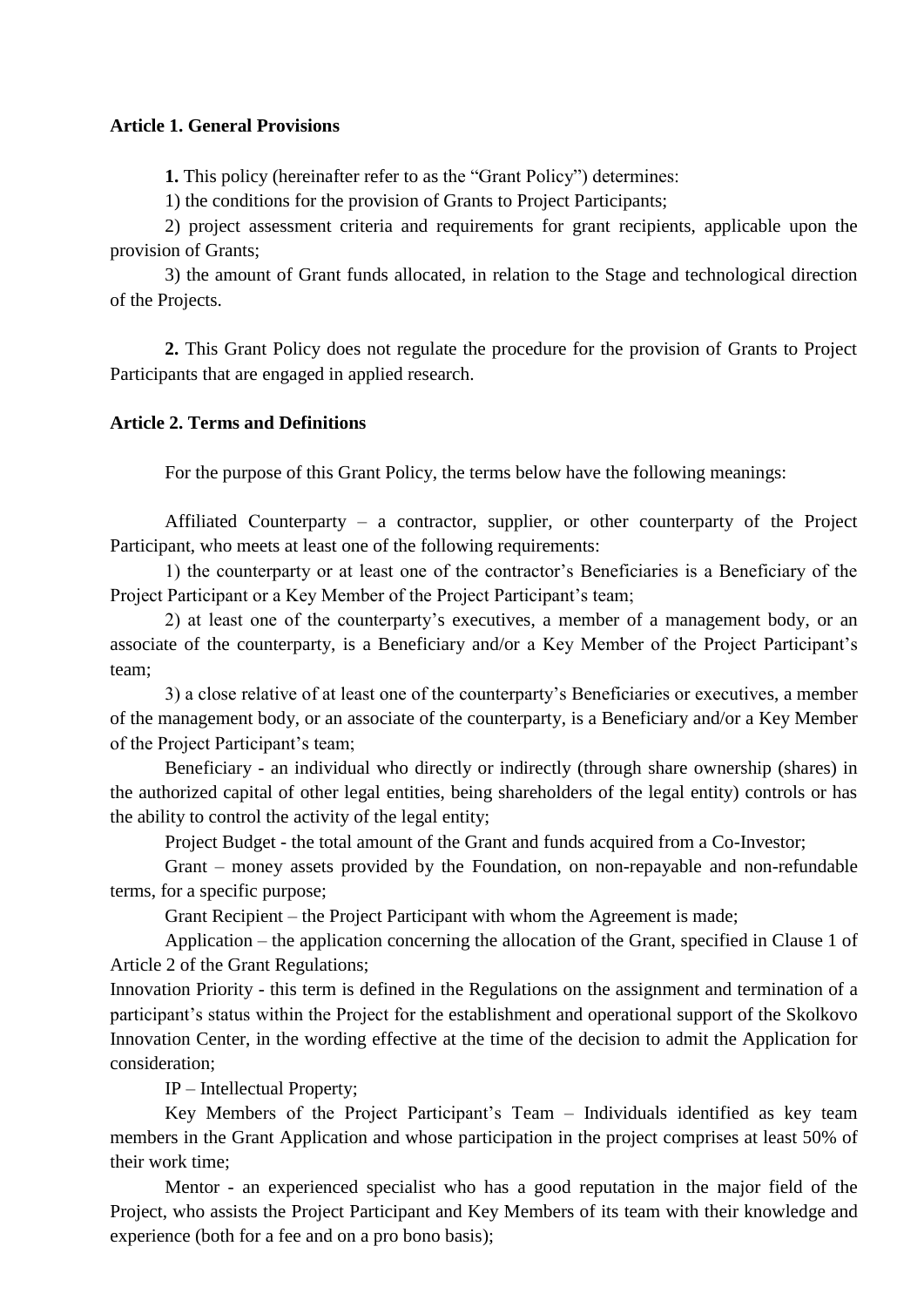Mini-Grant – this term is defined in Clause 2 of Article 4 of the Grant Regulations;

Areas of Focus - 1) energy efficiency and energy conservation, including the development of innovative energy technologies; 2) nuclear technologies; 3) space technologies, especially in the field of telecommunications and navigation systems (including the creation of appropriate ground infrastructure); 4) medical technologies in the areas of equipment and medical product development; and 5) strategic computer technologies and software;

Report - a report on the use of the Grant, which is submitted on completion of a Stage, in accordance with the form determined in the Agreement and pursuant to the Grant Regulations;

Plan – a plan for the Project implementation;

Grant Regulations - the Regulations on Grants submitted to project participants for the establishment and operational support of the Skolkovo Innovation Center, approved by a resolution of the Skolkovo Foundation Council on September 27, 2013, and confirmed by the Skolkovo Foundation Board of Trustees on December 11, 2013;

Product - the product and/or technology created as a result of the Project;

Project - the innovation project, which meets the requirements of the Regulations on the Assignment and Termination of a Participant's Status, the Grant Regulations, as well as the requirements of the Agreement, and is implemented by the Grant Recipient within the framework of their research activity, in accordance with the Law;

Budget Estimate - the Grant Recipient's estimated budget for the expenditure of Grant assets and funds provided by the Co-Investor for the purpose of the Project implementation;

Agreement – the Agreement for the provision of the Grant made between the Grant Recipient and the Foundation;

Co-Investor – a Russian or a foreign individual or legal entity, including a Participant of the Grant Recipient's team, as well as a group of declared entities, providing or intending to provide, for the purposes of the project implementation, funds to the Grant Recipient on a free and nonrefundable basis, not assuming the counter payment by the Grant Recipient, in accordance with the guidelines for raising funds from a Co-Investor, stipulated in Clause 3 of Article 3 of the Grant Policy, and in accordance with the applicable laws of the Russian Federation. The Grant Recipient cannot also be the Co-Investor of the Project implemented by him/her;

Stage – a part of the Project implementation process, determined in accordance with the requirements stipulated in Annex 1 to the Grant Policy;

Project Participant – a legal entity, having obtained the status of project participant for the establishment and operational support of the Skolkovo Innovation Center;

Foundation – a Non-Profit Organization, the Fund for Development of the Center for Elaboration and Commercialization of New Technologies;

Centers for Collective Use- this term is defined in Clause 1 of Article 1 of the Regulations on accreditation of the Centers for Collective Use, Technopark Skolkovo LLC.

Grant Installment - part of the Grant allotted for the next Stage of the Project development, in an amount necessary for the Grant Recipient to implement the Project within a timeframe that enables the Foundation to review the Report in essence upon competition of the previous Stage (the amount of the Grant Installment for each Stage is specified in the Plan);

IPC stands for Skolkovo Intellectual Property Center, Limited Liability Company

Clean Room – a room necessary for the implementation of the Project, which allows one to control the size and amount, per cubic meter and with in a given range, of particles in the air, such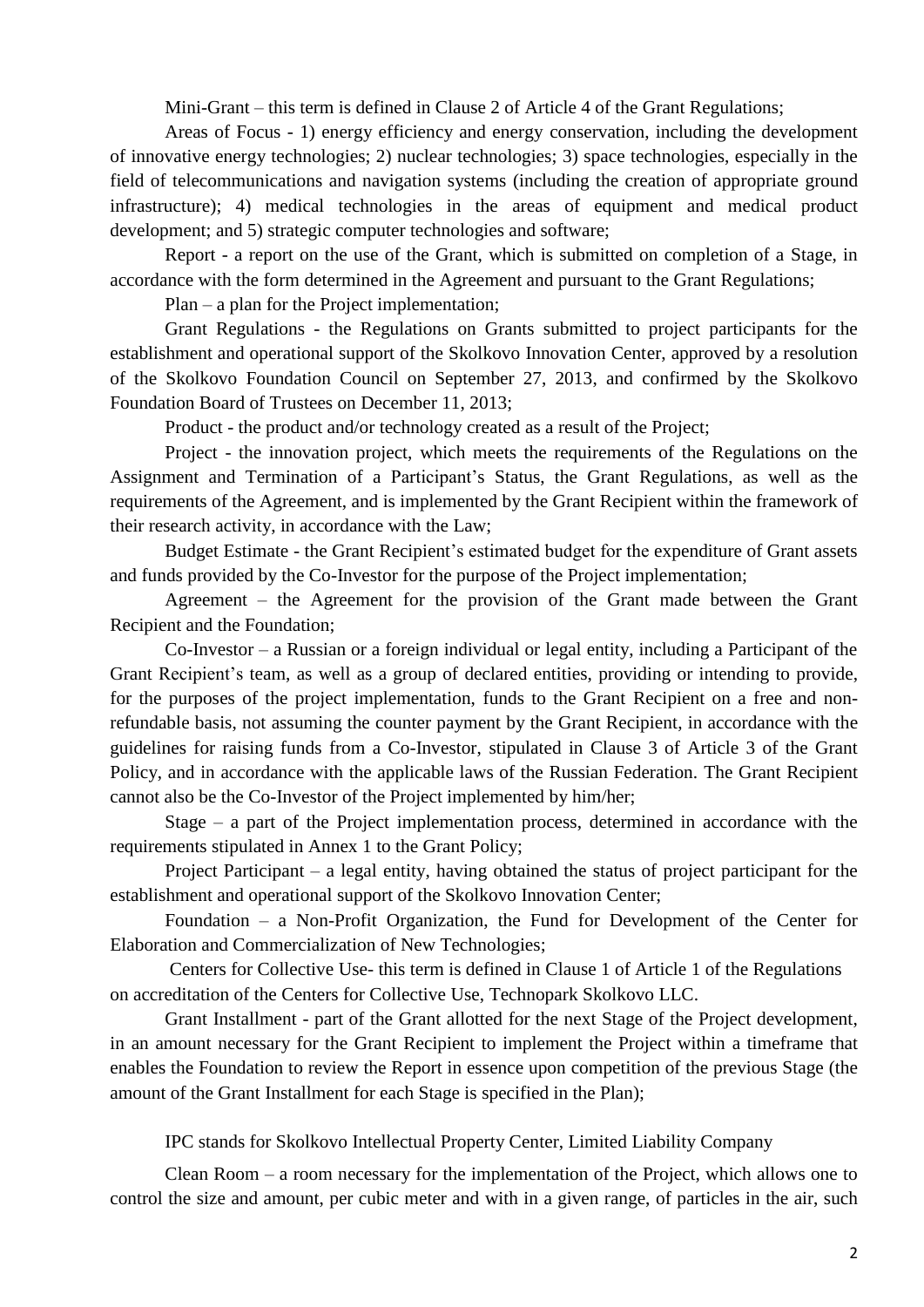as: dust, microbes, aerosol particles, and chemical vapors; as well as permitting for the control of parameters such as, humidity, pressure, and temperature;

Phase – a part of the Project lasting from 6 to 12 months inclusive, characterized by the achievement of measurable results that are significant for the implementation of the Project.

#### **Article 3. Principles on Provision of Grants**

<span id="page-3-0"></span>**1.** Grants are provided for implementation of Projects that are consistent with the Innovation Priorities and are focused on the development of a particular product, aimed at a specific market. Moreover, the Product may consist of several components, linked together and combined to form a single product or service in terms of their final consumer use, or a single technological process focused on the procurement (provision) of such products or services.

The Foundation provides no more than one Grant to each Project Participant to implement one Stage, not taking Mini-Grants into account.

The Foundation may provide a Mini-Grant (Mini-Grants) to the Project Participant, the total amount of which may not exceed 5,000,000 (five million) rubles for one Project. A Mini-Grant may be given to a Project Participant if there is an Agreement for Project Stages 1-2. A Mini-Grant cannot be allocated to a Project Participant that has an approved Application for Stage 3.

**2.** The Foundation provides Grants to develop Projects that may be described, among other things, as transitioning from one stage to another. One of the Criteria for determining the Stages of the Project is the confirmation of results achieved by the Project during the previous Stage.

The Foundation shall not provide Grants for a subsequent Stage of the Project implementation if the Project Participant received a Grant to implement the Project at an earlier Stage and did not provide a Report about the previous Stage of the Project, and, as such, the Foundation is unable to take it into consideration in accordance with Clause 5 of Article 11 of the Grant Regulations.

The Foundation will not consider Applications from the Project Participant if the Project Participant received a Grant from the Foundation for the implementation of a different Project and the Foundation did not receive a Report for its consideration on the final Stage. Within the framework of one Stage, the Foundation provides Grants (except for Mini-Grants) by installment for each Phase of the Project implementation.

**3.** The conditions on which the Foundation bases the allocation of the Grant (except in the case of a Mini-Grant) include, the provision of documents by the Grant Recipient confirming that funds have been raised from the Co-Investor after the signing of a protocol of the Grant Committee Meeting, at which a resolution on the provision of a Grant for the Project (including for the next Stage of the Project implementation), in proportion to the total Project Budget and depending on the Stage, which cannot be less than what is specified in Clause 4 of this article, is adopted. Such fundraising from Co-Investors is carried out before the Grant is provided for each Stage and before receiving any part of the Grant. The Co-Investor or Co-Investors may provide funds for both current and consecutive Stages of the Project implementation.

Admissible options of fundraising from the Co-Investor or Co-Investors:

1) contribution to the authorized capital of the Grant Recipient – limited liability company;

2) acquisition from the Grant Recipient – joint stock company – of its shares (applicable for joint stock companies only);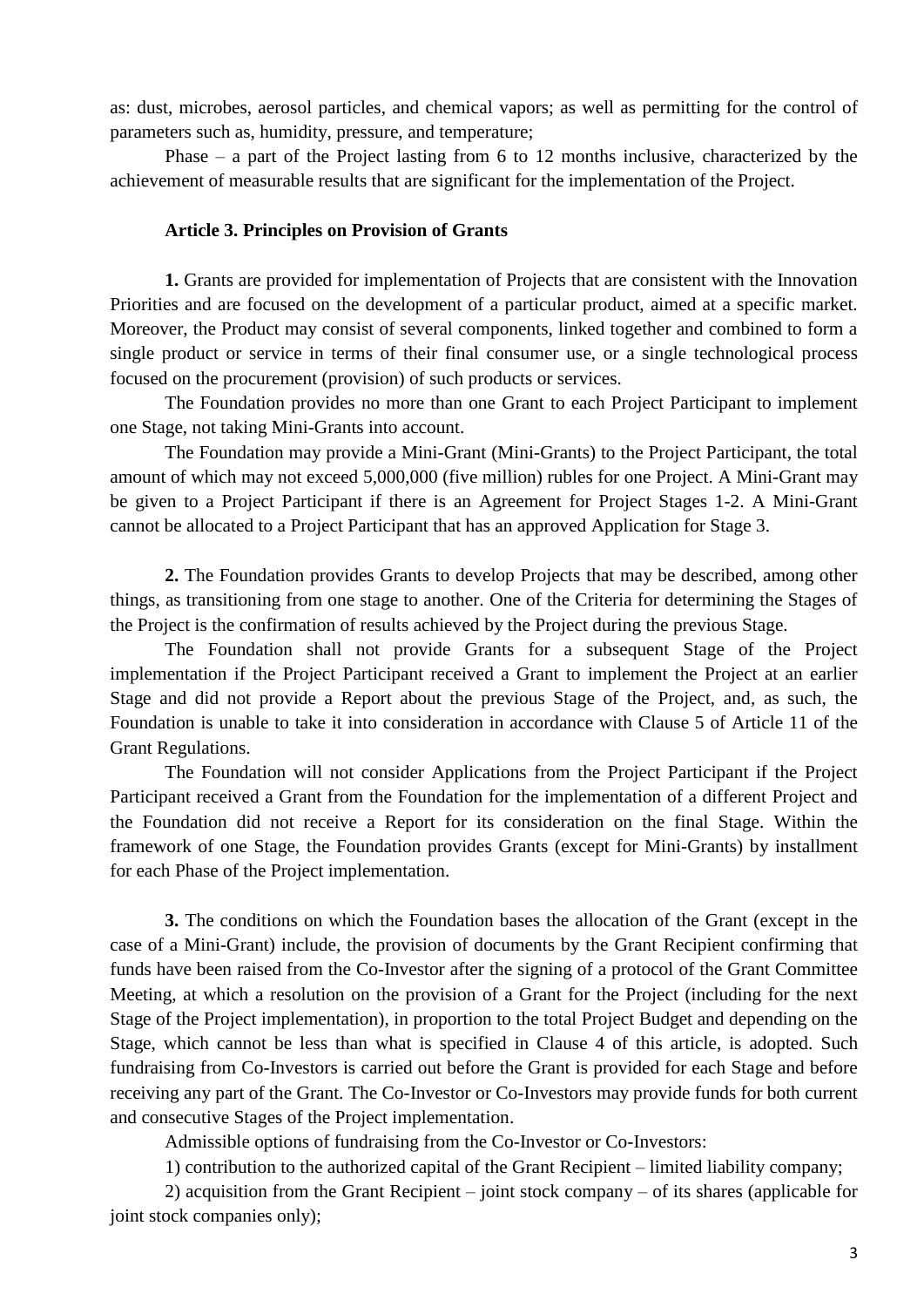3) cash contribution to the Grant Recipient's assets (applicable for limited liability companies only);

4) transfer of money assets by way of gift to the Grant Recipient (inapplicable if the Co-Investor and the Grant Recipient are Russian commercial organizations).

By agreement with the Foundation, those Project Participants that are neither limited liability companies nor joint stock companies may have other options for raising funds from Co-Investors, if said investment generation, taking into account the specifics of the Project Participant's legal form, is on a free and non-refundable basis, not involving reimbursement by the Project Participant, and is in accordance with all applicable laws of the Russian Federation.

**4.** Requirements for receiving maximum Grant provisions and the minimum amount of funding to be raised from Co-Investors. Requirements for the duration of each Stage and the total number of their Phases differ depending on the Stage, as follows:

| <b>Stage</b> | <b>Maximum</b><br>amount of the<br><b>Grant (Rubles)</b> | <b>Minimum amount of funds to</b><br>be raised from Co-Investors<br>(as a percentage of the Project<br><b>Budget</b> ) | <b>Stage Timeframe</b>     |
|--------------|----------------------------------------------------------|------------------------------------------------------------------------------------------------------------------------|----------------------------|
| Mini-Grant   | 5,000,000                                                | 0                                                                                                                      | Up to 1 year, no Phases    |
| Stage 1      | 30,000,000                                               | 25%                                                                                                                    | Up to 2 years, Phases 6-12 |
|              |                                                          |                                                                                                                        | months                     |
| Stage 2      | 150,000,000                                              | 50%                                                                                                                    | Up to 3 years, Phases 6-12 |
|              |                                                          |                                                                                                                        | months                     |
| Stage 3      | 300,000,000                                              | 75%                                                                                                                    | Up to 3 years, Phases 6-12 |
|              |                                                          |                                                                                                                        | months                     |
| Stage 1-3    | 20,000,000                                               | In accordance with the Stage                                                                                           | 1 Phase, up to 9 months    |

**5.** To confirm the achievements of the Project implementation by the Grant Recipient (Project Phases), the Foundation has the right to request additional documents and to call on entities independent from the Grant Recipient, including on the following issues:

1) examining or testing the samples, models, prototypes, components of a Product or technology;

2) analysis of the consistency of the progress towards the stated objectives of IP protection;

3) market research and study of patent information.

**6.** In order to make a decision on the provision of a Grant to the Project Participant, the Foundation has the right to engage entities, independent from the Grant Recipient, to perform patent research with respect to the Project.

**7.** Apart from the possibility of overlooking some of the requirements for the Project and/or the Budget Estimate, stipulated in Annexes 1 and 2 to the Grant Policy (but not more than two requirements specified in the lowest-level clauses of the corresponding numbered list), upon the resolution of the Grant Committee of the Foundation, expenses for the payment of products, work, and/or services of the Affiliated Сounterparties, not conforming with the requirements of Clause 4 of Article 5 of the Grant Policy, may be included in the Budget Estimate of the Project.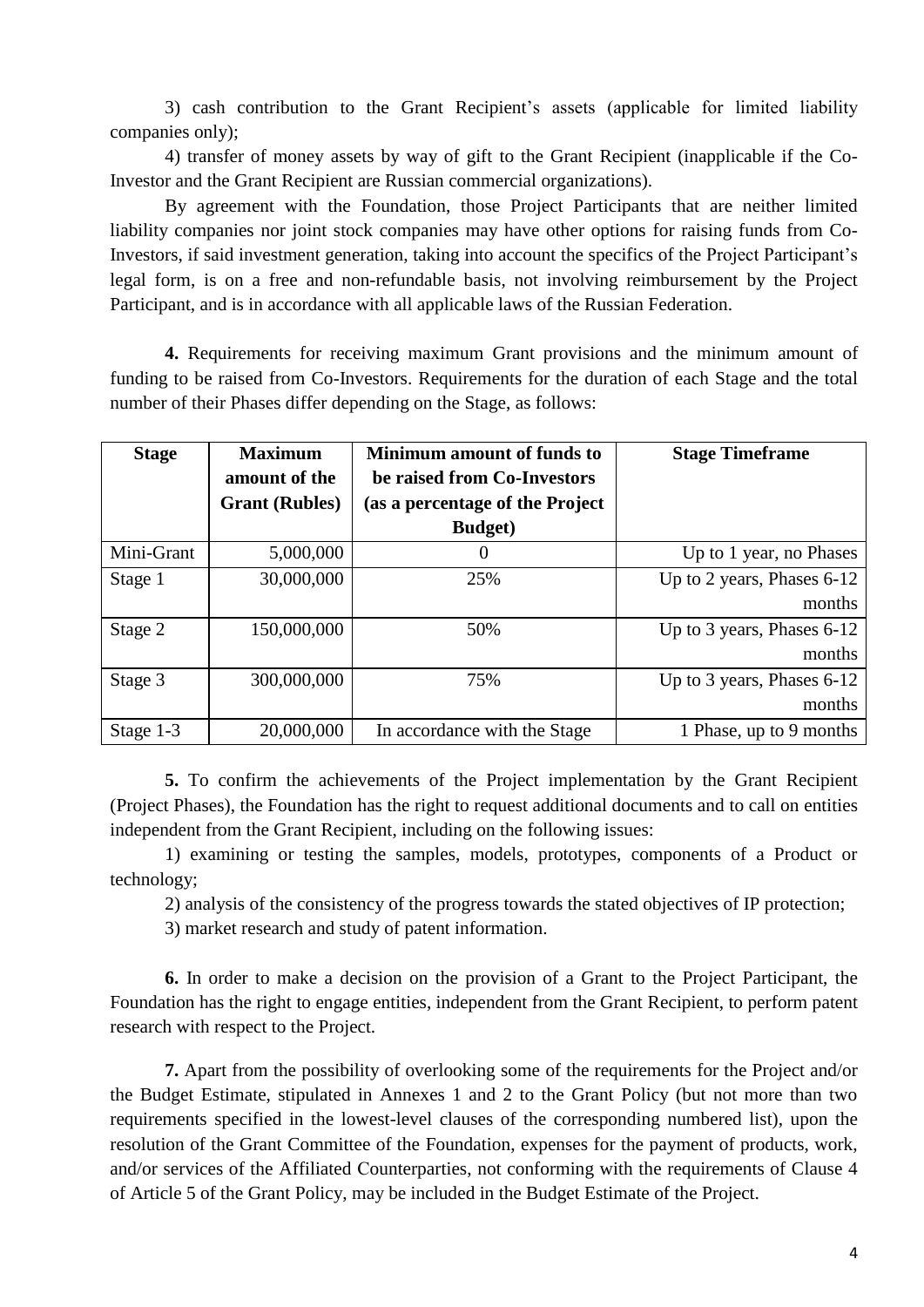#### **Article 4. Requirements for the Project Participant and their Project**

<span id="page-5-0"></span>**1.** The following requirements are set for the Project Participant and their Project, irrespective of the Stage of the Project:

1) The Project Participant must hold the rights to the intellectual property of third parties, which are necessary and sufficient for conducting research on the Project Product and for their commercialization in projected markets (e.g. by making agreements for licensing, and the alienation of the exclusive right to produce goods, perform works, render services), without violation of the third parties' rights, or must undertake to purchase such rights or to conclude licensing agreements or contracts for the alienation of exclusive rights, before the Grant is provided;

2) The Project Participant must execute (register), solely in its name, the exclusive rights to intellectual property (including trade secrets (know-how)) created within the framework of the Project, including the Product or its components, and its means of identification, as well as the rights to the independent use of the aforementioned results of intellectual activity and/or means of its identification (to conclude on its behalf licensing agreements, agreements on the alienation of exclusive rights, to give consent for transactions, produce goods, perform work, provide services, taking into consideration the constraints of the Foundation's acts, which contain rules for the Project within the meaning of this term, stipulated by Federal Law No. 244-FZ On the Skolkovo Innovation Center, September 28, 2010);

4) The Project Participant is to ensure that the information contained in documents submitted to the Foundation is complete and accurate. The Foundation has the right to independently check the reliability of the information provided by the Project Participant;

5) The Project Participant is to provide the Foundation with complete and accurate information on its Beneficiaries and the Beneficiaries of the Co-Investor.

6) Key Members of the team, as well as the managers and Beneficiaries of the Project Participant should not have any outstanding convictions for economic crimes.

**2.** The requirements for Projects, which differ according to their Stages, are specified in Annex 1 to the Grant Policy. Additionally, the requirements for the results of the Project implementation are individually laid out in Annex 1 to the Grant Policy for each of the following areas of activity:

1) R&D;

2) Creation of a commercial version of the product. Marketing and Roll-Out;

3) IP Protection;

4) Human Resources;

5) Raising investments and financial indicators.

#### **Article 5. Requirements for the Budget Estimate**

<span id="page-5-1"></span>**1.** The requirements for the Budget Estimate are listed in Annex 2 to the Grant Policy, which specifies the expenditure to be covered by the Grant and by the funds from the Co-Investor.

**2.** In all articles of the Budget Estimate, the prices for goods, works, and services shall not exceed average market prices for similar goods, works, and services.

**3.** The Grant Recipient shall be entitled to use Grant funds to pay for work and services rendered by subsidiaries of the Foundation. If it is possible to perform the same work (render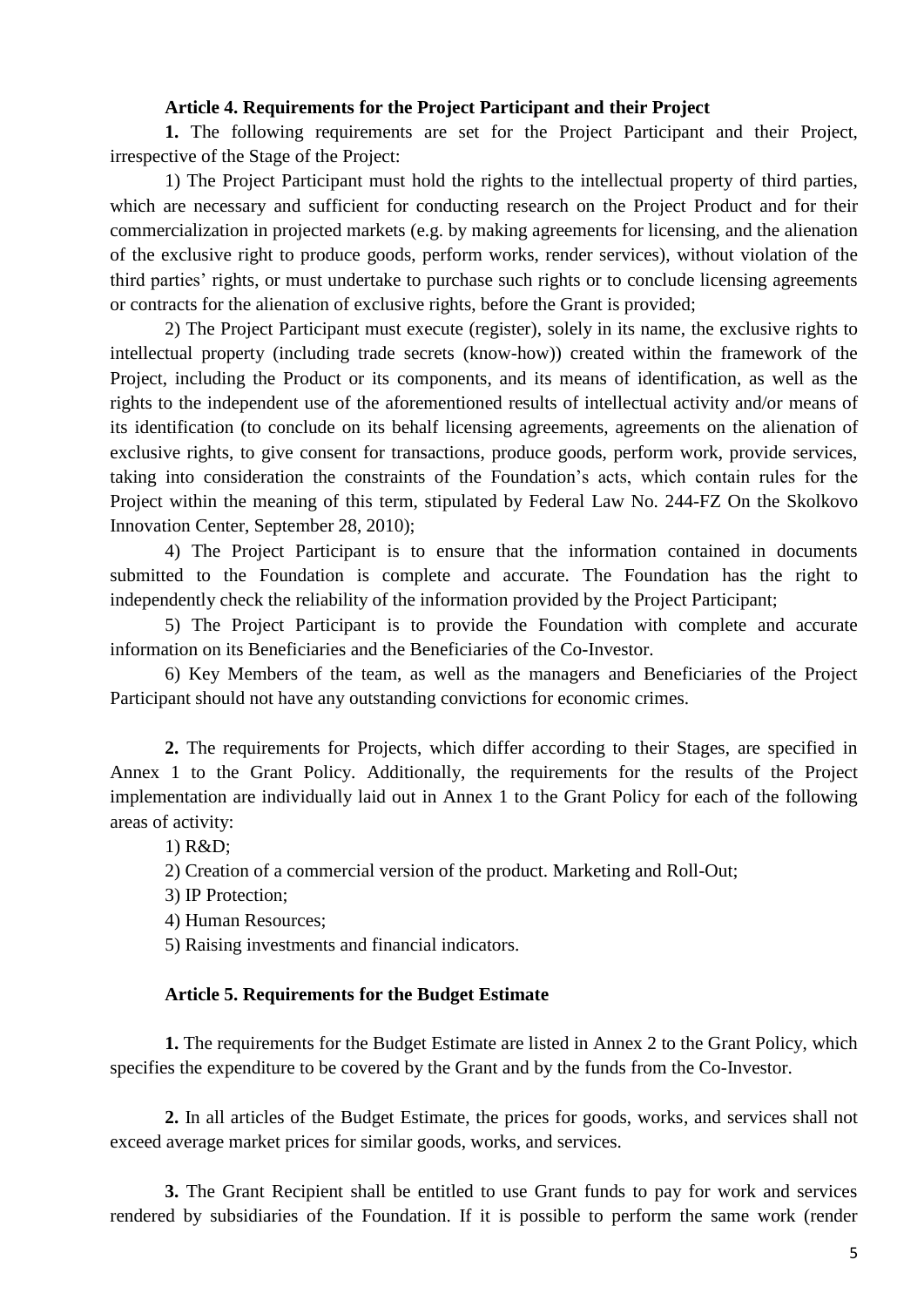similar services), by a subsidiary of the Foundation, its tariffs are subject to mandatory consideration in analyzing the market average level of prices.

**4.** The inclusion of expenditure on goods and/or services of an Affiliated Сounterparty in the Budget Estimate (except in the case of expenses for the rental of equipment and premises) is allowed only if all of the following conditions are met:

1) The Project Participant provided, in the opinion of the Foundation, comprehensive, adequate, and accurate information on the grounds of the affiliation of the Affiliated Сounterparties when filing the Application and the Grant Memorandum;

2) The participation of the Affiliated Сounterparty is not associated with testing or obtaining expert reports that are to be used as an independent validation of the results of the Project;

3) The Project Participant's employees and/or Key Team Members of the Project Participant are not employees of the Affiliated Сounterparty and do not participate in its authorized capital or its activities;

4) Works or services performed (rendered) by the Affiliated Сounterparty do not duplicate the work performed by employees of the Project Participant and/or the Key Team Members of the Project Participant;

5) The goods, works, or services supplied, performed, rendered by the Affiliated Сounterparty, in opinion of the experts evaluating the Project, are not a significant factor in the implementation of the project at the Stage for which the Grant is provided, or the experts do not express an explicit opinion regarding this issue;

6) The goods, works, and/or services supplied, performed and/or rendered by the Affiliated Сounterparty cannot be delivered, performed, and/or rendered for a comparable or lower price by an entity which is not the Affiliated Сounterparty;

7) The Project Participant has provided detailed and accurate information on the number of its employees and the level of their engagement, including the use of equipment and resources, that the Affiliated Сounterparty intends to use in the performance of its obligations set in its contract with the Project Participant;

8) The engagement of an Affiliated Сounterparty is reasonable according to the experts evaluating the Project, or the experts do not express an explicit opinion regarding this issue.

**5.** Limitations set forth in Clause 4 of this Article do not apply to counterparties under agreements for lease of equipment and premises.

#### **Article 6. Publication of Information on the Provision and Use of the Grant**

<span id="page-6-0"></span>Information about decisions of the Grant Committee, as well as other information about the provision and use of the Grant by the Project Participant, should be published on the website of the Foundation in the section "Information about Grants", containing the following:

1) Name of the Project Participant;

2) Name of the Project;

3) The operative part of the resolution taken by the Grant Committee (with the date of the meeting and general results of the voting);

4) Information on the date of the Agreement;

5) Information on the dates of the Reports submitted to the Foundation by the Project Participant and the decisions of the Foundation after consideration of such Reports.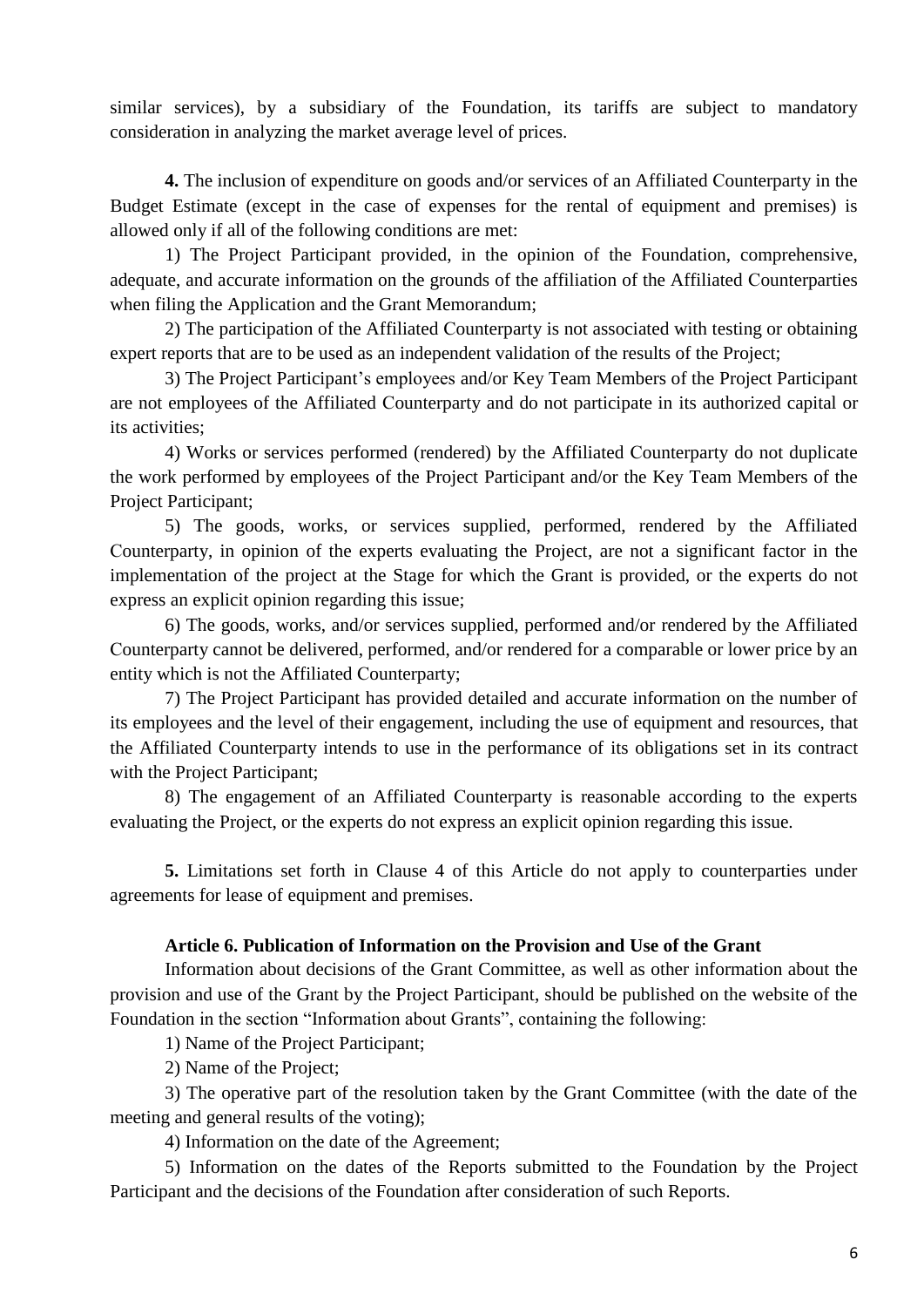### Annex 1 to the Grant Policy

## **Requirements for Projects According to their Stages**

1. Requirements for Projects when Mini-Grants are provided

<span id="page-7-1"></span><span id="page-7-0"></span>

| I. Criteria      | 1. The Project must be theoretically implementable (it shall not be in conflict with basic scientific principles).                           |
|------------------|----------------------------------------------------------------------------------------------------------------------------------------------|
| for              |                                                                                                                                              |
| determinin       |                                                                                                                                              |
| g the Stage      |                                                                                                                                              |
| <b>II.</b> Stage | At least one of the following Stage results is mandatory (moreover, funds from a Mini-Grant cannot be spent for other purposes):             |
| <b>Results</b>   |                                                                                                                                              |
|                  | 1. An analysis of risks and prospects for the developed (planned) Product in the sphere of IP sphere was conducted, a total of at least 2 of |
|                  | the following actions were taken:                                                                                                            |
|                  | 1.1. a patent map was created;                                                                                                               |
|                  | 1.2. a patent purity study was performed (in Russia and in other planned markets);                                                           |
|                  | 1.3. a non-disclosure status (trade secrets) was implemented;                                                                                |
|                  | 1.4. documents identifying and codifying production secrets (know-how) were issued, and/or Russian and/or international applications         |
|                  | for the issue of patents to the Grant Recipient (including patent support in Russia and abroad) were filed;                                  |
|                  | 1.5. potentially protectable technical solutions were identified;                                                                            |
|                  | 1.6. the level of technology was identified (based on the technical solutions described above);                                              |
|                  | 1.7. a legal study of the risks of potential court or other proceedings in Russia and in other planned markets was conducted (in the         |
|                  | absence of patent purity or in case of doubts);                                                                                              |
|                  | 1.8. the mode and approximate schedule for the protection of aforementioned technical solutions, in Russia and in other target markets       |
|                  | (know-how, filing Russian (Eurasian, international) patent applications, approximate duration of transition to a national phase of           |
|                  |                                                                                                                                              |
|                  | international applications, publicly available publications), were determined;                                                               |
|                  | 1.9. a study, concerning the actual use of the copyright items and any official results of intellectual activity, the rights to which were   |
|                  | owned by third parties in Russia and in other planned markets, was conducted;                                                                |
|                  | relationships with the authors of the results of intellectual activity were formalized.<br>1.10.                                             |
|                  | Marketing research was carried out.                                                                                                          |
|                  | 3. Joint activity agreements, attracting of Co-Investors, were negotiated and/or concluded, and letters of intent from potential customers   |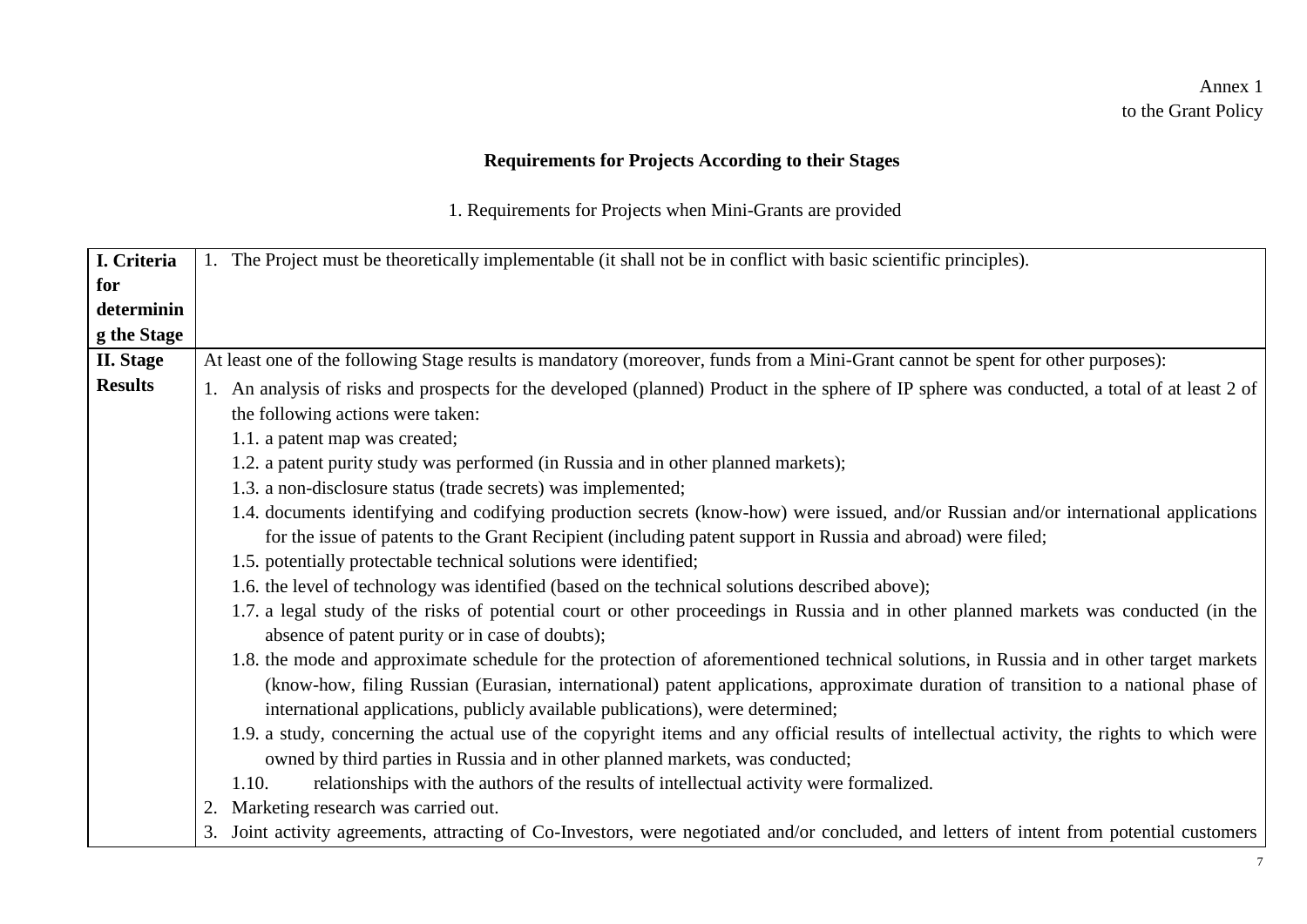| (letters about the possible purchase of the Product) were received.                                                                                                                                                                                                                                                                                                                                                                                                                                                                                                                                                                                                                                                                          |
|----------------------------------------------------------------------------------------------------------------------------------------------------------------------------------------------------------------------------------------------------------------------------------------------------------------------------------------------------------------------------------------------------------------------------------------------------------------------------------------------------------------------------------------------------------------------------------------------------------------------------------------------------------------------------------------------------------------------------------------------|
| The technical requirements for the Product were developed.<br>4.                                                                                                                                                                                                                                                                                                                                                                                                                                                                                                                                                                                                                                                                             |
| Participation in a conference and a report on participation in this conference was prepared.<br>5.                                                                                                                                                                                                                                                                                                                                                                                                                                                                                                                                                                                                                                           |
| A plan for the introduction of the Product onto the market was prepared.<br>6.                                                                                                                                                                                                                                                                                                                                                                                                                                                                                                                                                                                                                                                               |
| 7. Refinements and/or testing and/or inspection of the Product results were conducted.                                                                                                                                                                                                                                                                                                                                                                                                                                                                                                                                                                                                                                                       |
| Research confirming the features of the Product was performed.<br>8.                                                                                                                                                                                                                                                                                                                                                                                                                                                                                                                                                                                                                                                                         |
| Research and development for creation of the Product, in accordance with the research plan, was conducted (a laboratory sample and/or<br>experimental technology was developed; or technical documentation was developed; or a pilot sample of the Product was developed<br>and/or pilot technology was developed; or technical documentation for the pilot sample and/or pilot technology was developed; or<br>working design documentation was prepared; or a pilot batch of the Product was produced; or a pilot production facility and/or pilot<br>production technology was created).<br>10. A team of at least 2 people was organized, confirming their participation in the Project, including at least one researcher and one chief |
| production engineer (biologist, doctor, engineer) with experience in the field of the Project (these specializations may be possessed by<br>one person).                                                                                                                                                                                                                                                                                                                                                                                                                                                                                                                                                                                     |

Note:

──

When providing Mini-Grants for the performance of works in just one of the areas, specified in clauses 1, 2, 4-7 of sub-section II. Stage Results of the section entitled, Requirements for the Projects According to Stages of Annex 1, the requirements of clause 4 of sub-section Co-Investors of the section Other Expenses of Annex 2 to the Grant Policy, do not apply.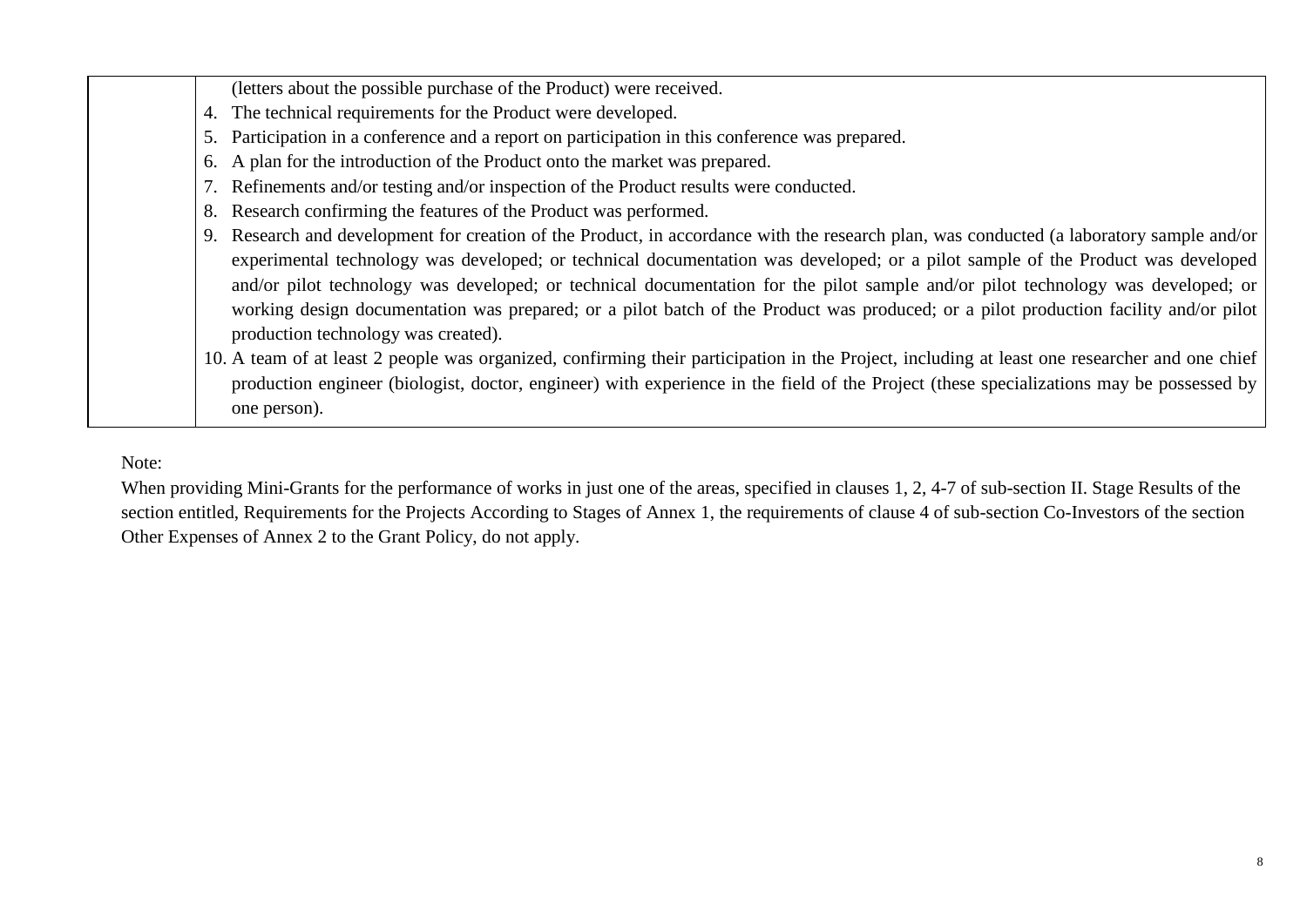<span id="page-9-0"></span>

|         | <b>Areas</b> | <b>Criteria for determining the Stage</b>                                                 | <b>Stage Results</b>                                                                                                                              |
|---------|--------------|-------------------------------------------------------------------------------------------|---------------------------------------------------------------------------------------------------------------------------------------------------|
|         | I. R&D       | 1. The Project scientific concept was developed.                                          | 1. A prototype or pilot sample of the Product and/or the experimental units of                                                                    |
|         |              | 2. An R&D plan was provided.                                                              | the Product was/were created in accordance with the plan of research                                                                              |
|         |              |                                                                                           | activities.                                                                                                                                       |
|         |              |                                                                                           | 2. The R&D Plan was adjusted.                                                                                                                     |
|         |              |                                                                                           | 3. A proof-of-concept trial for a new compound or technology was completed                                                                        |
|         |              |                                                                                           | (i.e. proof of the concept or the principle of its implementation was obtained                                                                    |
|         |              |                                                                                           | in order to test and demonstrate the possibility of its use), a pharmaceutical                                                                    |
|         |              |                                                                                           | preformulation was chosen to carry out and complete preclinical studies, a                                                                        |
|         |              |                                                                                           | testing plan and/or testing of the Product was developed.                                                                                         |
|         | II.<br>IP    | 1. An analysis of risks and prospects for the                                             | Medical equipment, tools, supplies:                                                                                                               |
|         | Protection   | developed (planned) Product in the sphere of                                              | 1. An analysis of risks and prospects for the developed (planned) Product in the                                                                  |
|         |              | IP was conducted, namely:                                                                 | sphere of IP was conducted, namely:                                                                                                               |
|         |              | 1.1. potentially protectable technical solutions                                          | 1.1. a patent map was created;                                                                                                                    |
|         |              | were identified;                                                                          | 1.2. a patent purity study was performed (in Russia and in the planned                                                                            |
|         |              | 1.2. as concerns plans for research activities                                            | markets, determined with regard to the patent map);                                                                                               |
|         |              | and plans for the publication of results,                                                 | 1.3. potentially protectable technical solutions were identified;                                                                                 |
|         |              | the mode and approximate schedule for                                                     | 1.4. the level of existing technology was identified (based on Project                                                                            |
|         |              | the protection of technical solutions, listed                                             | implementation results);                                                                                                                          |
|         |              | above, in Russia and in target markets                                                    | 1.5. findings on the termination of studies, the continuation of studies, a                                                                       |
|         |              | (know-how,<br>the filing of Russian                                                       | change in the program of studies (commercialization), and/or the                                                                                  |
|         |              | international)<br>(Eurasian,<br>patent                                                    | finalization of the available results of the project implementation to                                                                            |
|         |              | applications, approximate duration of<br>transition to<br>a national<br>of                | achieve patentability and patent clearance, were prepared;                                                                                        |
|         |              | phase<br>applications,<br>international                                                   | 1.6. the mode and approximate schedule for the protection of technical<br>solutions, in Russia and in the target markets (know-how, the filing of |
|         |              | freely                                                                                    |                                                                                                                                                   |
|         |              | accessible publications) were defined;<br>1.3. a list of intellectual properties of third | Russian (Eurasian, international) patent applications, approximate<br>duration of transition to a national phase of international applications,   |
|         |              | parties, which are necessary and sufficient                                               | freely accessible publications), in respect to applications for patents, the                                                                      |
| Stage 1 |              | implementation<br>the<br><i>(including)</i><br>for                                        | items of patenting (the whole result, its integral part, and so on), and the                                                                      |
|         |              |                                                                                           |                                                                                                                                                   |

2. Requirements for Medical Technologies Projects involving the development of medical equipment and medicinal products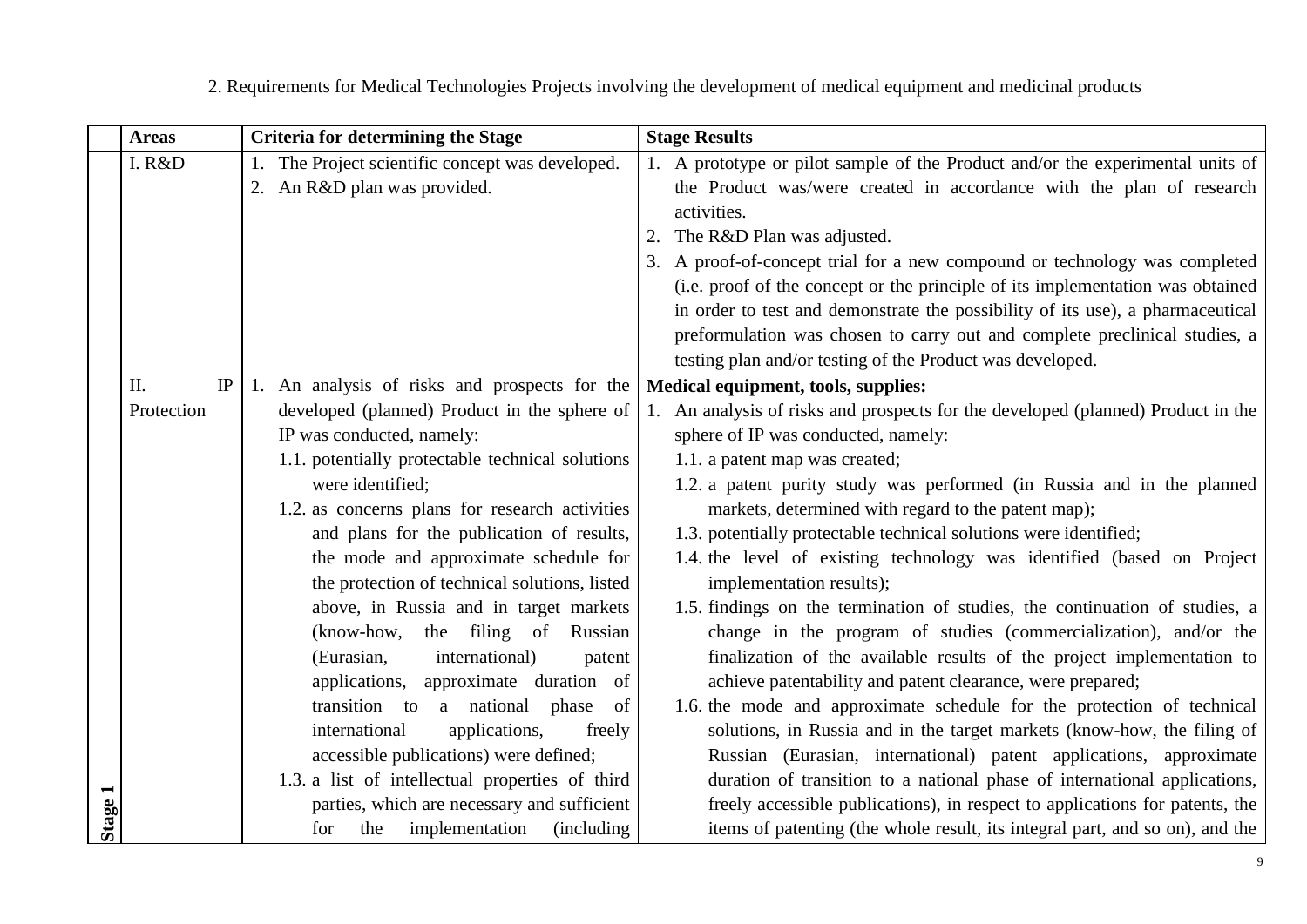| <b>Areas</b> | <b>Criteria for determining the Stage</b>           | <b>Stage Results</b>                                                                                                        |
|--------------|-----------------------------------------------------|-----------------------------------------------------------------------------------------------------------------------------|
|              | commercialization) of the Project (in the           | number of such applications, were determined;                                                                               |
|              | absence of patent purity or in case of              | 1.7. a list of intellectual properties of third parties, which are necessary and                                            |
|              | doubts), was prepared;                              | sufficient for the implementation (including commercialization) of the                                                      |
|              | 1.4. a status of confidentiality agreement          | Project (in the absence of patent purity or in case of doubts), was                                                         |
|              | (trade secrets) was implemented, a non-             | prepared;                                                                                                                   |
|              | disclosure agreement in Russian and/or              | 1.8. a study, concerning the actual use of the copyright and any official                                                   |
|              | foreign language(s) exists;                         | results of intellectual activity, the rights to which are owned by third                                                    |
|              | 2. Relationships with the authors of the results of | parties in Russia and in other planned markets, was conducted;                                                              |
|              | intellectual<br>activity (if possible)<br>were      | 1.9. a status of confidentiality agreement (trade secrets) was implemented, a                                               |
|              | formalized.                                         | non-disclosure agreement in Russian and/or foreign language(s) exists;                                                      |
|              | 3. Russian<br>and/or<br>international<br>patent     | 1.10.<br>relationships with the authors of the results of intellectual activity                                             |
|              | applications for the results of the Project were    | were formalized (as concerns new employees).                                                                                |
|              | filed (if applicable).                              | 2. Documents, which determine the distribution of rights to the official results                                            |
|              |                                                     | of intellectual activity, as well as the size and the order of payment of                                                   |
|              |                                                     | royalties to the authors, were issued.                                                                                      |
|              |                                                     | 3. Documents identifying and codifying specific production secrets (know-how)                                               |
|              |                                                     | were issued, and/or the Russian and/or international applications for patents<br>for the results of the Project were filed. |
|              |                                                     | Protection without patenting during the know-how phase of development is                                                    |
|              |                                                     | permitted, but requires certain justifiable conditions.                                                                     |
|              |                                                     |                                                                                                                             |
|              |                                                     | <b>Biological molecules and medical technologies:</b>                                                                       |
|              |                                                     | 1. An analysis of risks and prospects for the developed (planned) Product in the                                            |
|              |                                                     | sphere of IP was conducted, namely:                                                                                         |
|              |                                                     | 1.1 a patent map was created;                                                                                               |
|              |                                                     | 1.2 a patent purity study was performed (in Russia and in the planned                                                       |
|              |                                                     | markets, determined with regard to the patent map);                                                                         |
|              |                                                     | 1.3 potentially protectable technical solutions were identified;                                                            |
|              |                                                     | 1.4 the level of existing technology was identified (based on Project                                                       |
|              |                                                     | implementation results);                                                                                                    |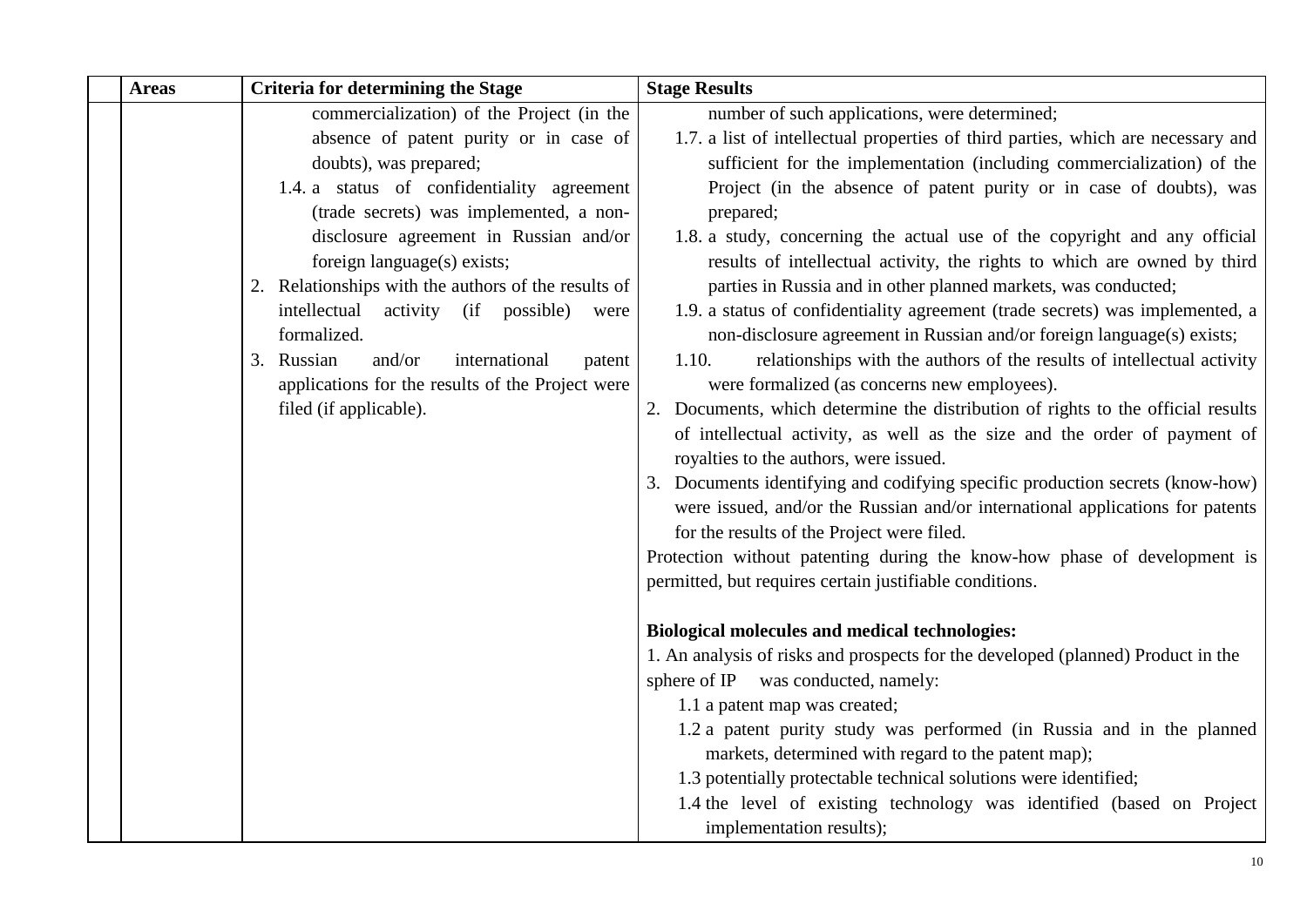| <b>Areas</b>  | <b>Criteria for determining the Stage</b>  | <b>Stage Results</b>                                                                                                           |
|---------------|--------------------------------------------|--------------------------------------------------------------------------------------------------------------------------------|
|               |                                            | 1.5 findings on the termination of studies, the continuation of studies, a                                                     |
|               |                                            | change in the program of studies (commercialization), and/or the                                                               |
|               |                                            | finalization of the available results of the project implementation to                                                         |
|               |                                            | achieve patentability and patent clearance, were prepared;                                                                     |
|               |                                            | 1.6 the mode and approximate schedule for the protection of technical                                                          |
|               |                                            | solutions, in Russia and in the target markets (know-how, the filing of                                                        |
|               |                                            | Russian (Eurasian, international) patent applications, approximate                                                             |
|               |                                            | duration of transition to a national phase of international applications,                                                      |
|               |                                            | freely accessible publications), in respect to applications for patents, the                                                   |
|               |                                            | items of patenting (the whole result, its integral part, and so on), and the<br>number of such applications, were determined;  |
|               |                                            | 1.7 a list of intellectual properties of third parties, which are necessary and                                                |
|               |                                            | sufficient for the implementation (including commercialization) of the                                                         |
|               |                                            | Project (in the absence of patent purity or in case of doubts), was<br>prepared;                                               |
|               |                                            | 1.8 a study, concerning the actual use of the copyright and any official results                                               |
|               |                                            | of intellectual activity, the rights to which were owned by third parties in                                                   |
|               |                                            | Russia and in other planned markets, was conducted;                                                                            |
|               |                                            | 1.9 a status of confidentiality agreement (trade secrets) was implemented, a                                                   |
|               |                                            | non-disclosure agreement in Russian and/or foreign language(s) exists;                                                         |
|               |                                            | relationships with the authors of the results of intellectual activity<br>1.10<br>were formalized (as concerns new employees). |
|               |                                            | 2. Documents, which determine the distribution of rights to the official results                                               |
|               |                                            | of intellectual activity, as well as the size and the order of payment of                                                      |
|               |                                            | royalties to the authors, were issued.                                                                                         |
|               |                                            | 3. Documents identifying and codifying specific production secrets (know-how)                                                  |
|               |                                            | were issued, and/or the Russian and/or international applications for patents                                                  |
|               |                                            | for the results of the Project were filed.                                                                                     |
| III. Creation | 1. The Product competitive advantages over | 1. A strategy for positioning the Product on the market was created.                                                           |
| of a          | international and Russian analogs were     | 2. A source of financing for the further implementation of the Project was                                                     |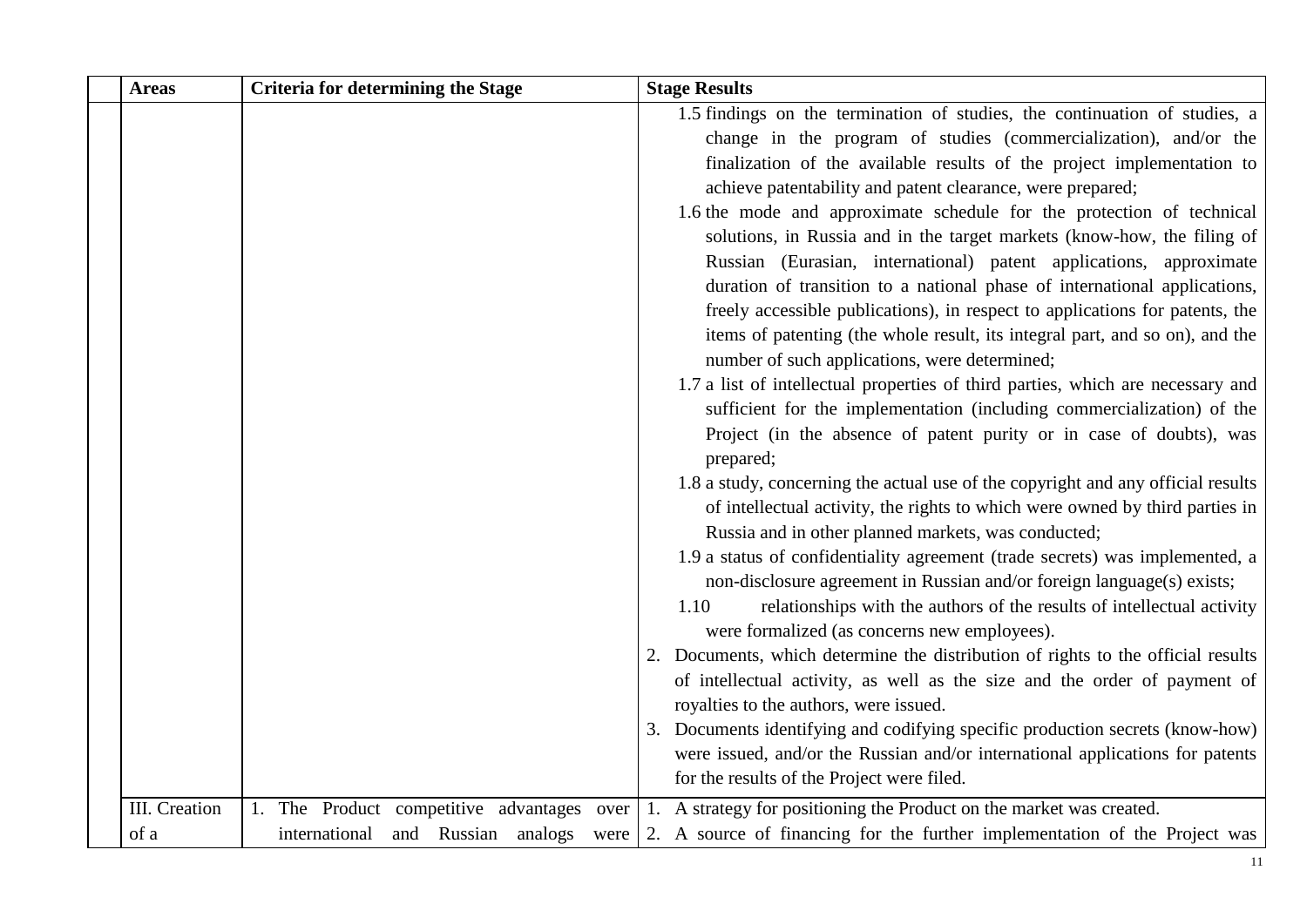| <b>Areas</b>               | <b>Criteria for determining the Stage</b>          | <b>Stage Results</b>                                                         |
|----------------------------|----------------------------------------------------|------------------------------------------------------------------------------|
| commercial                 | substantiated by the time it entered the market.   | determined.                                                                  |
| version of the             | 2. The range of target parameters of the Project   | 3. The Skolkovo logo is present on marketing materials and documents.        |
| Product.                   | Product and the size of the target market were     |                                                                              |
| Marketing                  | determined.                                        |                                                                              |
| and Roll-Out               | 3. The Skolkovo logo is present on marketing       |                                                                              |
|                            | materials and documents (if available).            |                                                                              |
| IV. Human                  | Project team, composed of no less than 3 full-time | The staff consists of at least 2 team members (excluding the founders of the |
| Resources                  | employees (excluding the founders and Project      | company – who do not need to be part of the staff), including:               |
|                            | Participants), was organized, meeting the          | 1. at least one researcher;                                                  |
|                            | following requirements:                            | 2. a chief production engineer (biologist, doctor, engineer) with experience |
|                            | 1. one of the employees of the Project has         | in the field of the Project (this position can be combined with that of the  |
|                            | publications on the subject of the Project or has  | researcher);                                                                 |
|                            | experience in the development of a similar         | 3. of these team members, at least one member of the team must have          |
|                            | product in an organization operating in the same   | proven international experience in the Project planned market;               |
|                            | core industry;                                     | 4. there is a specialist on staff with investment or Project implementation  |
|                            | 2. at least one employee has proven                | experience in the respective field, or there is a Mentor (Consultant) with   |
|                            | international experience in the Project market or  | similar experience.                                                          |
|                            | is a research, technical, or business consultant   |                                                                              |
|                            | with at least 5 years of international experience  |                                                                              |
|                            | in this industry.                                  |                                                                              |
| I. R&D                     | 1. There is the prototype of the Product and/or    | A production prototype of the main Product was created.                      |
|                            | experimental units of the Product.                 | 2. Tests of the prototype were carried out.                                  |
|                            | 2. The concept has been proven (i.e. proof of the  | 3. Working design documentation was developed (for medical equipment).       |
|                            | concept or the principle of its implementation     | 4. Sufficient pre-clinical studies were conducted in order to receive        |
|                            | was obtained in order to test and demonstrate      | authorization for clinical trials; there is a sufficient amount of the test  |
|                            | the possibility of its use), molecules were        | substance available for further analysis; the test substance was produced in |
|                            | synthesized to carry out further research. An      | conditions of certified production; the terms and conditions of regulatory   |
| $\boldsymbol{\mathcal{L}}$ | R&D plan was provided.                             | authorities were observed during the performance of clinical studies.        |
| <b>Stage</b>               | 3. A testing plan or trial (if applicable) was     |                                                                              |
|                            | provided for the product of the Project,           |                                                                              |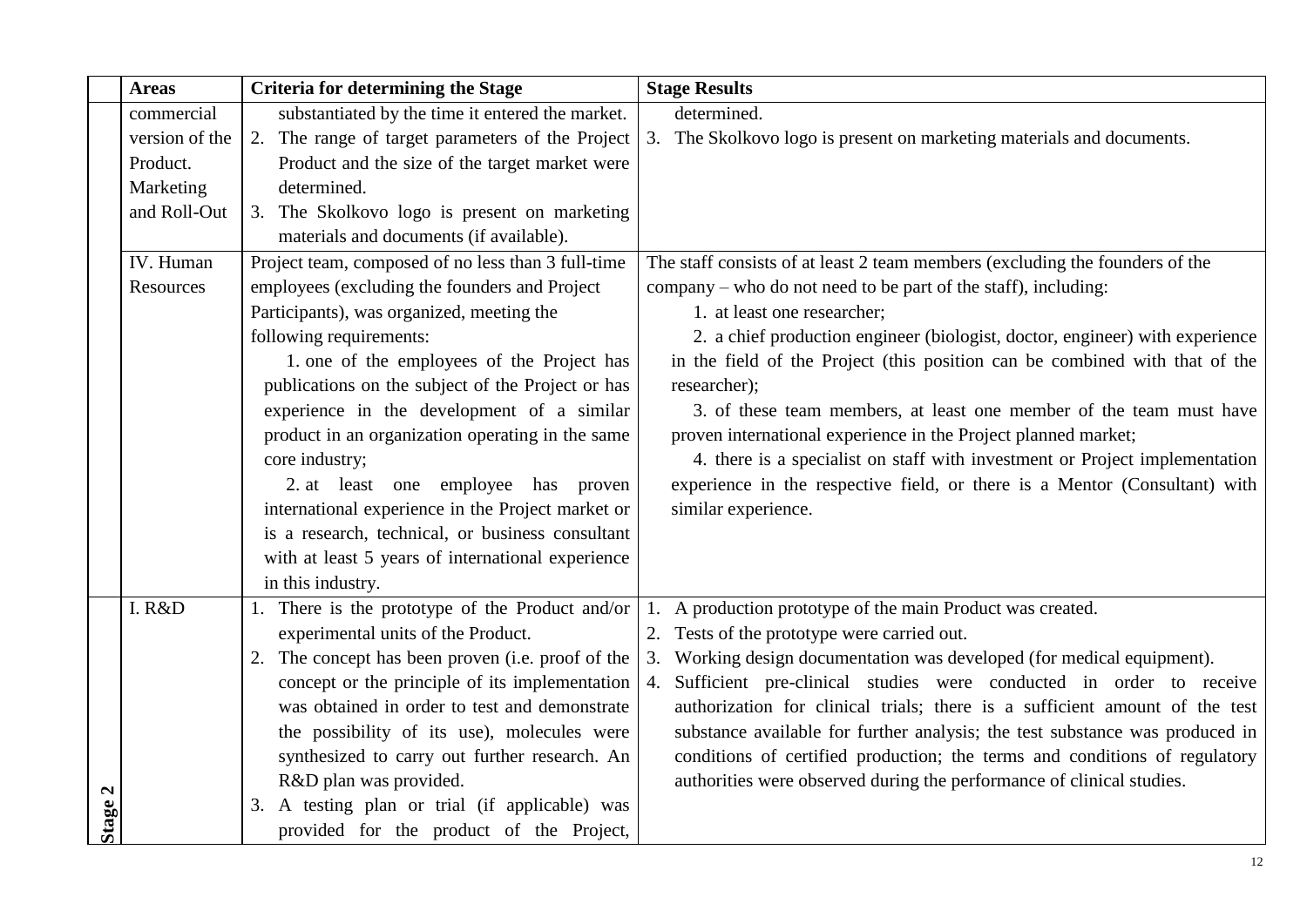| <b>Areas</b> |    | <b>Criteria for determining the Stage</b>          | <b>Stage Results</b>                                                             |
|--------------|----|----------------------------------------------------|----------------------------------------------------------------------------------|
|              |    | collaborators (counterparties) were identified     |                                                                                  |
|              |    | to conduct the tests.                              |                                                                                  |
|              |    |                                                    |                                                                                  |
|              |    |                                                    |                                                                                  |
| II.          | IP | 1. An analysis of risks and prospects for the      | Medical equipment, tools, supplies:                                              |
| Protection   |    | developed (planned) Product in the IP sphere       | 1. An analysis of risks and prospects for the developed (planned) Product in the |
|              |    | was conducted, namely:                             | IP sphere was conducted, namely:                                                 |
|              |    | 1.1. potentially protectable technical solutions   | 1.1. a patent map was created;                                                   |
|              |    | were identified:                                   | 1.2. a patent purity study was performed (in Russia and in the planned           |
|              |    | 1.2. as concerns plans for research activities     | markets, determined with regard to the patent map);                              |
|              |    | and plans for the publication of results,          | 1.3. potentially protectable technical solutions were identified;                |
|              |    | the mode and approximate schedule for              | 1.4. the level of current technology was identified (based on the Project        |
|              |    | the protection of technical solutions, listed      | implementation results);                                                         |
|              |    | above, in Russia and in target markets             | 1.5. findings on the termination of studies, the continuation of studies, a      |
|              |    | the filing of Russian<br>(know-how,                | change in the program of studies (commercialization), and/or the                 |
|              |    | (Eurasian,<br>international)<br>patent             | finalization of the available results of the project implementation to           |
|              |    | applications, approximate duration of              | achieve patentability and patent clearance, were prepared;                       |
|              |    | transition to a national phase<br>of               | 1.6. the mode and approximate schedule for the protection of technical           |
|              |    | applications,<br>international<br>freely           | solutions, in Russia and in the target markets (know-how, the filing of          |
|              |    | accessible publications) were defined;             | Russian (Eurasian, international) patent applications, approximate               |
|              |    | 1.3. a list of intellectual properties of third    | duration of transition to a national phase of international applications,        |
|              |    | parties, which are necessary and sufficient        | freely accessible publications), in respect to applications for patents, the     |
|              |    | the<br>implementation<br><i>(including)</i><br>for | items of patenting (the whole result, its integral part, and so on), and the     |
|              |    | commercialization) of the Project (in the          | number of such applications, were determined;                                    |
|              |    | absence of patent purity or in case of             | 1.7. a list of intellectual properties of third parties, which are necessary and |
|              |    | doubts), was prepared;                             | sufficient for the implementation (including commercialization) of the           |
|              |    | 1.4. a status of confidentiality agreement         | Project (in the absence of patent purity or in case of doubts), was              |
|              |    | (trade secrets) was implemented, a non-            | prepared;                                                                        |
|              |    | disclosure agreement in Russian and/or             | 1.8. a study, concerning the actual use of the copyright and any official        |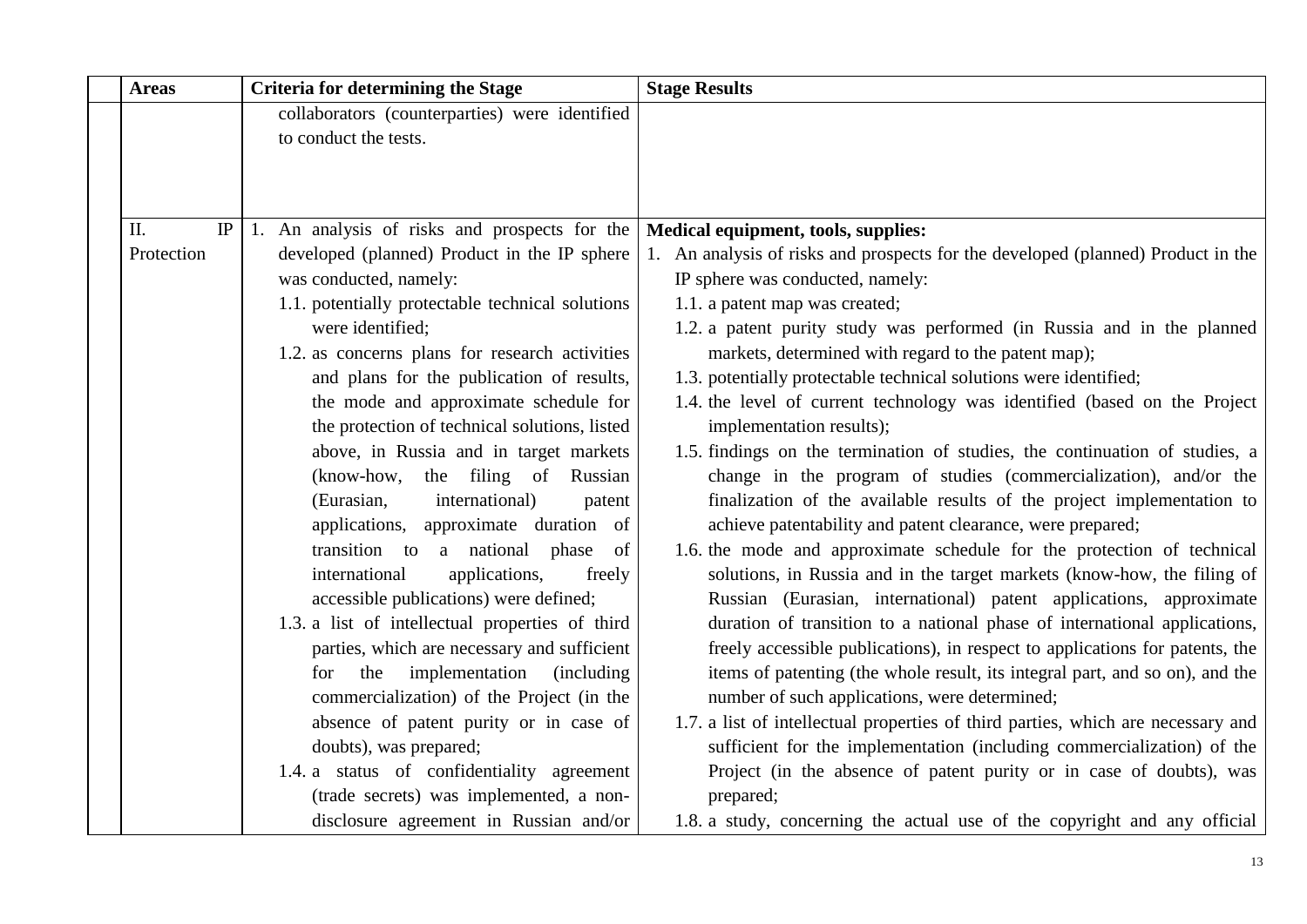| <b>Areas</b> | <b>Criteria for determining the Stage</b>           | <b>Stage Results</b>                                                                                                                    |
|--------------|-----------------------------------------------------|-----------------------------------------------------------------------------------------------------------------------------------------|
|              | foreign language(s) exists;                         | results of intellectual activity, the rights to which were owned by third                                                               |
|              | 2. Relationships with the authors of the results of | parties in Russia and in other planned markets, was conducted;                                                                          |
|              | intellectual<br>activity (if possible)<br>were      | 1.9. a status of confidentiality agreement (trade secrets) was implemented, a                                                           |
|              | formalized.                                         | non-disclosure agreement in Russian and/or foreign language(s) exists;                                                                  |
|              | 3. Production secrets (know-how) were identified    | relationships with the authors of the results of intellectual activity<br>1.10.                                                         |
|              | and codified and/or the Russian and/or              | were formalized (as concerns new employees).                                                                                            |
|              | international applications for patents for the      | 2. Documents identifying and codifying specific production secrets (know-how)                                                           |
|              | results of the Project were filed.                  | were issued and/or the Russian and/or international applications for patents                                                            |
|              | 4. Russian and/or international applications for    | for the results of the Project were filed.                                                                                              |
|              | registration<br>trademark<br>were<br>filed<br>(ii   | 3. Documents, which determine the distribution of rights to the official results                                                        |
|              | applicable).                                        | of intellectual activity, as well as the size and the order of payment of                                                               |
|              |                                                     | royalties to the authors, were issued.                                                                                                  |
|              |                                                     | 4. Licensing or other agreements were made, in respect of intellectual property                                                         |
|              |                                                     | of third parties, which are necessary and sufficient for the implementation                                                             |
|              |                                                     | (including commercialization) of the Project (in the absence of patent purity).                                                         |
|              |                                                     | 5. Russian and/or foreign patents on the results of the Project and trademark                                                           |
|              |                                                     | registration certificates, etc. were received by means of submitted<br>applications, before the provision of the Grant (if applicable). |
|              |                                                     | Protection without patenting during the know-how phase of development is                                                                |
|              |                                                     | permitted, but requires certain justifiable conditions.                                                                                 |
|              |                                                     |                                                                                                                                         |
|              |                                                     | <b>Biological molecules and medical technologies:</b>                                                                                   |
|              |                                                     | 1. An analysis of risks and prospects for the developed (planned) Product in the                                                        |
|              |                                                     | IP sphere was conducted or the relevance of the previously carried out analysis                                                         |
|              |                                                     | was confirmed, namely:                                                                                                                  |
|              |                                                     | 1.1. a patent map was created;                                                                                                          |
|              |                                                     | 1.2. a patent purity study was performed (in Russia and in the planned                                                                  |
|              |                                                     | markets, determined<br>with regard to the patent map);                                                                                  |
|              |                                                     | 1.3. potentially protectable technical solutions were identified;                                                                       |
|              |                                                     | 1.4. The level of technology was identified (based on the technical solutions                                                           |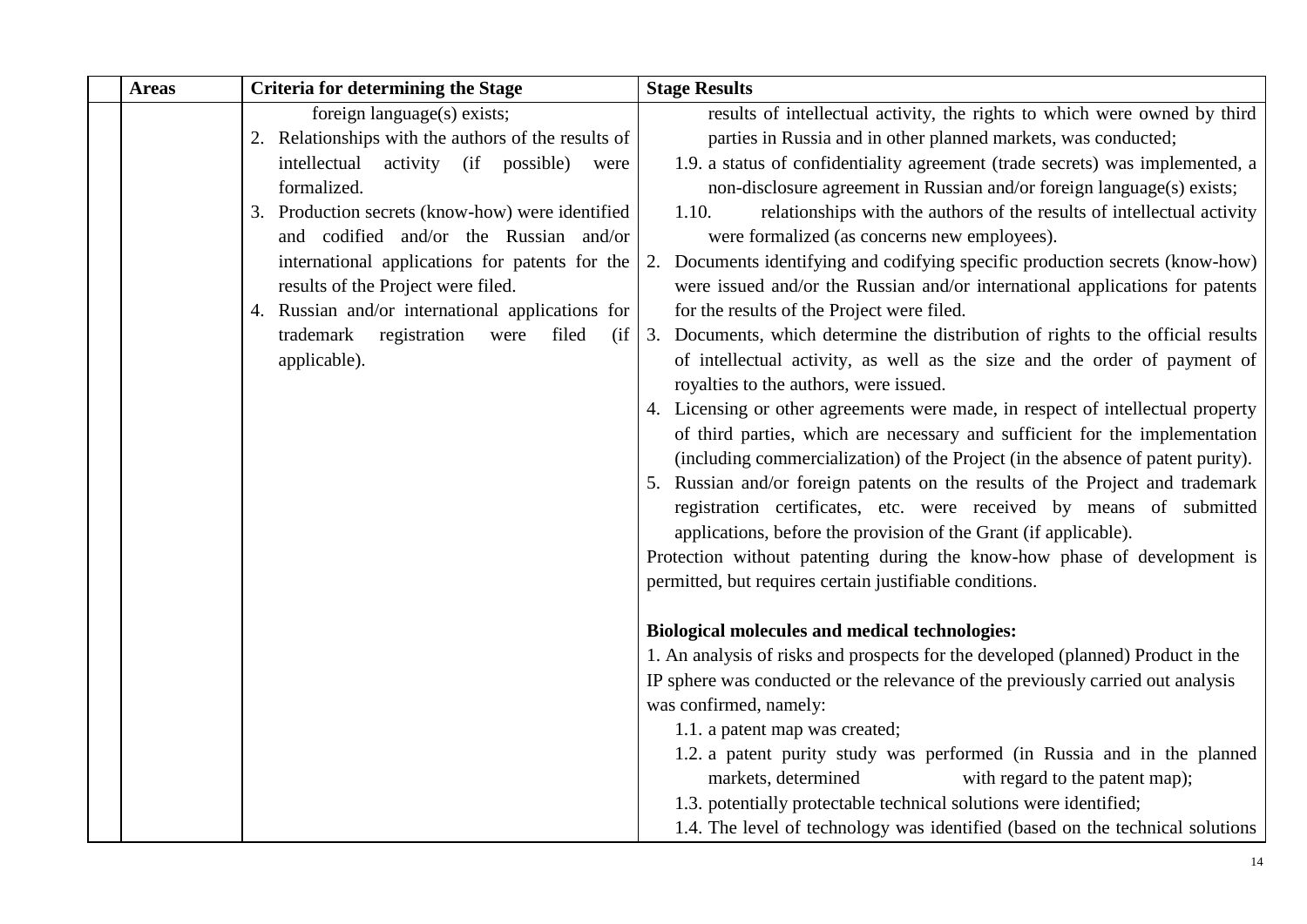| <b>Areas</b> | <b>Criteria for determining the Stage</b> | <b>Stage Results</b>                                                                                                                          |
|--------------|-------------------------------------------|-----------------------------------------------------------------------------------------------------------------------------------------------|
|              |                                           | described above);                                                                                                                             |
|              |                                           | 1.5. findings on the termination of studies, the continuation of studies, a                                                                   |
|              |                                           | change in the program of studies (commercialization), and/or the                                                                              |
|              |                                           | finalization of the available results of the project implementation to                                                                        |
|              |                                           | achieve patentability and patent clearance, were prepared;                                                                                    |
|              |                                           | 1.6. the mode and approximate schedule for the protection of technical                                                                        |
|              |                                           | solutions, in Russia and in the target markets (know-how, the filing of                                                                       |
|              |                                           | Russian (Eurasian, international) patent applications, approximate                                                                            |
|              |                                           | duration of transition to a national phase of international applications,                                                                     |
|              |                                           | freely accessible publications), in respect to applications for patents, the                                                                  |
|              |                                           | items of patenting (the whole result, its integral part, and so on), and the                                                                  |
|              |                                           | number of such applications, were determined;                                                                                                 |
|              |                                           | 1.7. a list of intellectual properties of third parties, which are necessary and                                                              |
|              |                                           | sufficient for the implementation (including commercialization) of the<br>Project (in the absence of patent purity or in case of doubts), was |
|              |                                           | prepared;                                                                                                                                     |
|              |                                           | 1.8. a study, concerning the actual use of the copyright and any official                                                                     |
|              |                                           | results of intellectual activity, the rights to which were owned by third                                                                     |
|              |                                           | parties in Russia and in other planned markets, was conducted;                                                                                |
|              |                                           | 1.9. a status of confidentiality agreement (trade secrets) was implemented, a                                                                 |
|              |                                           | non-disclosure agreement in Russian and/or foreign language(s) exists;                                                                        |
|              |                                           | 1.10.<br>relationships with the authors of the results of intellectual activity                                                               |
|              |                                           | were formalized (as concerns new employees).                                                                                                  |
|              |                                           | 2. Documents identifying and codifying specific production secrets (know-how)                                                                 |
|              |                                           | were issued and/or the Russian and/or international applications for patents                                                                  |
|              |                                           | for the results of the Project were filed.                                                                                                    |
|              |                                           | 3. Documents, which determine the distribution of rights to the official results                                                              |
|              |                                           | of intellectual activity, as well as the size and the order of payment of                                                                     |
|              |                                           | royalties to the authors, were issued (if they did not already exist).                                                                        |
|              |                                           | 4. Licensing or other agreements were made, in respect of intellectual property                                                               |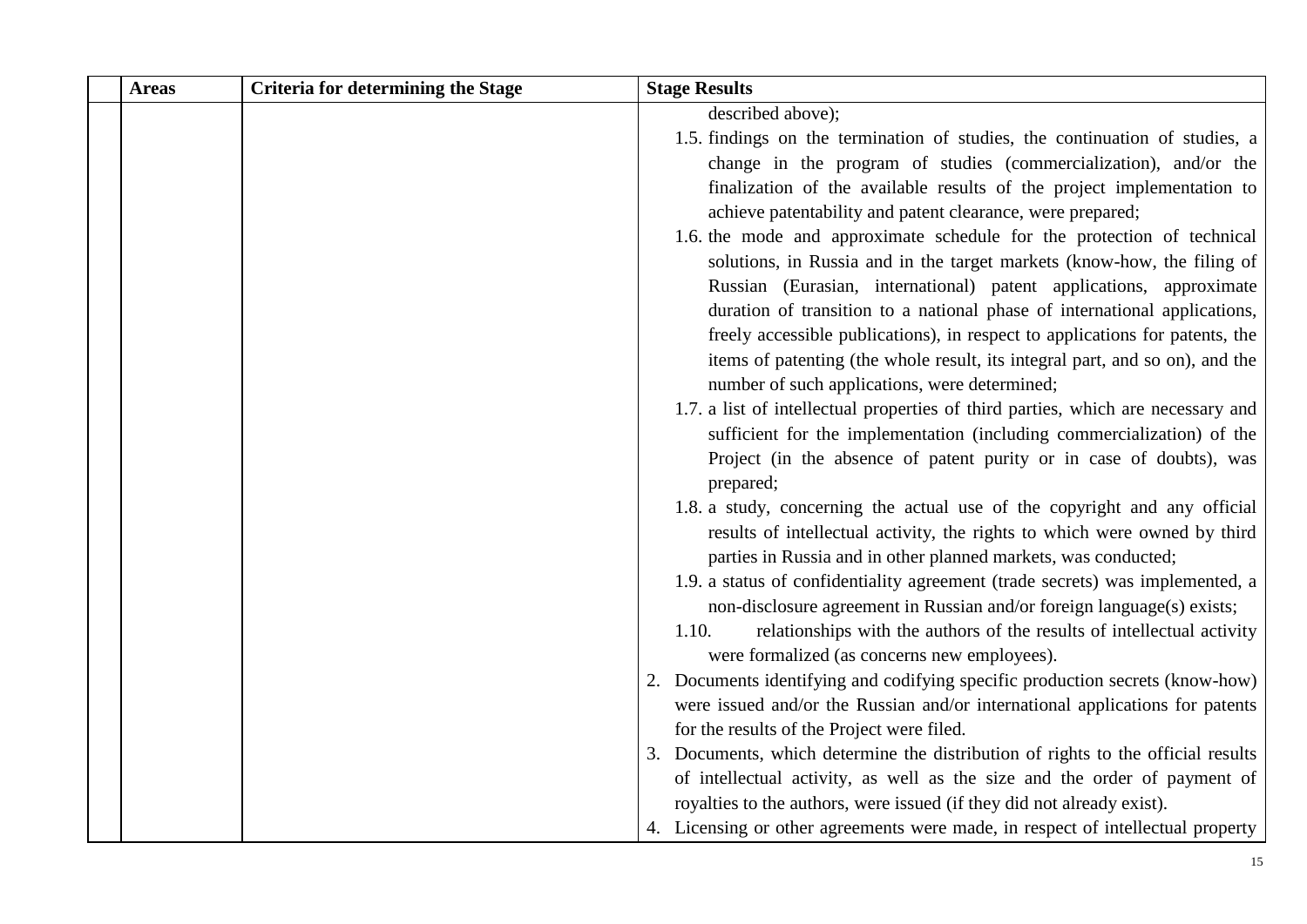| <b>Areas</b>                                                      | <b>Criteria for determining the Stage</b>                                                                                                                                                                                                                                                                                                                                                                                                | <b>Stage Results</b>                                                                                                                                                                                                                                                                                                                                                                                                                                                                                                                                                                                                                                                                                                                     |
|-------------------------------------------------------------------|------------------------------------------------------------------------------------------------------------------------------------------------------------------------------------------------------------------------------------------------------------------------------------------------------------------------------------------------------------------------------------------------------------------------------------------|------------------------------------------------------------------------------------------------------------------------------------------------------------------------------------------------------------------------------------------------------------------------------------------------------------------------------------------------------------------------------------------------------------------------------------------------------------------------------------------------------------------------------------------------------------------------------------------------------------------------------------------------------------------------------------------------------------------------------------------|
|                                                                   |                                                                                                                                                                                                                                                                                                                                                                                                                                          | of third parties, which are necessary and sufficient for the implementation<br>(including commercialization) of the Project (in the absence of patent purity).<br>5. Russian and/or foreign patents on the results of the Project and trademark<br>registration certificates, etc. were received by means of submitted<br>applications, before the provision of the Grant (if applicable).                                                                                                                                                                                                                                                                                                                                               |
| III. Creation<br>of a<br>commercial<br>version of the<br>Product. | 1. The Product competitive advantages over<br>international and Russian analogs were<br>substantiated by the time it entered the market.<br>2. All of the Product parameters essential for the<br>consumers were identified.                                                                                                                                                                                                             | 1. A list of potential Co-Investors was prepared.<br>2. An agreement of intent was signed with at least one Co-Investor to fund the<br>next Stage.<br>3. The Skolkovo logo is present on marketing materials and documents.                                                                                                                                                                                                                                                                                                                                                                                                                                                                                                              |
| Marketing<br>and Roll-Out                                         | 3. The business development strategy was<br>prepared.<br>4. The Skolkovo logo is present on marketing<br>materials and documents (if available).                                                                                                                                                                                                                                                                                         | Medical equipment, tools, supplies:<br>4. The pilot operation together with interested consumers is confirmed.<br>5. Letters or agreements of intent were signed with no less than one customer<br>(distributor) of the Product.                                                                                                                                                                                                                                                                                                                                                                                                                                                                                                         |
|                                                                   |                                                                                                                                                                                                                                                                                                                                                                                                                                          |                                                                                                                                                                                                                                                                                                                                                                                                                                                                                                                                                                                                                                                                                                                                          |
|                                                                   |                                                                                                                                                                                                                                                                                                                                                                                                                                          | <b>Biological molecules and medical technologies:</b><br>6. Data confirming the Product market relevance, from the point of view of a<br>competitive environment, market potential, etc., was provided.                                                                                                                                                                                                                                                                                                                                                                                                                                                                                                                                  |
| IV. Human<br>Resources                                            | A Project Team was formed:<br>1. one of the employees of the Project has<br>publications on the subject of the Project or<br>experience in the development of a similar<br>product in an organization operating in the core<br>industry;<br>2. a chief production engineer (biologist,<br>engineer) with experience in the subject of the<br>Project;<br>3. at least one person with experience in pre-<br>clinical and clinical trials; | 1. The staff consists of at least 3 team members (excluding the founders of the<br>company – who do not need to be part of the staff), including:<br>1.1. at least one researcher;<br>1.2. a chief process manager(biologist, doctor, engineer) with experience in<br>the field of the Project (this position can be combined with that of the<br>researcher);<br>1.3. at least one person with experience in clinical trials;<br>1.4. of these team members, at least one member of the team must have<br>proven international experience in the market of the Project;<br>There is a specialist on staff with investment or Project implementation<br>2.<br>experience in the respective field, or there is a Mentor (Consultant) with |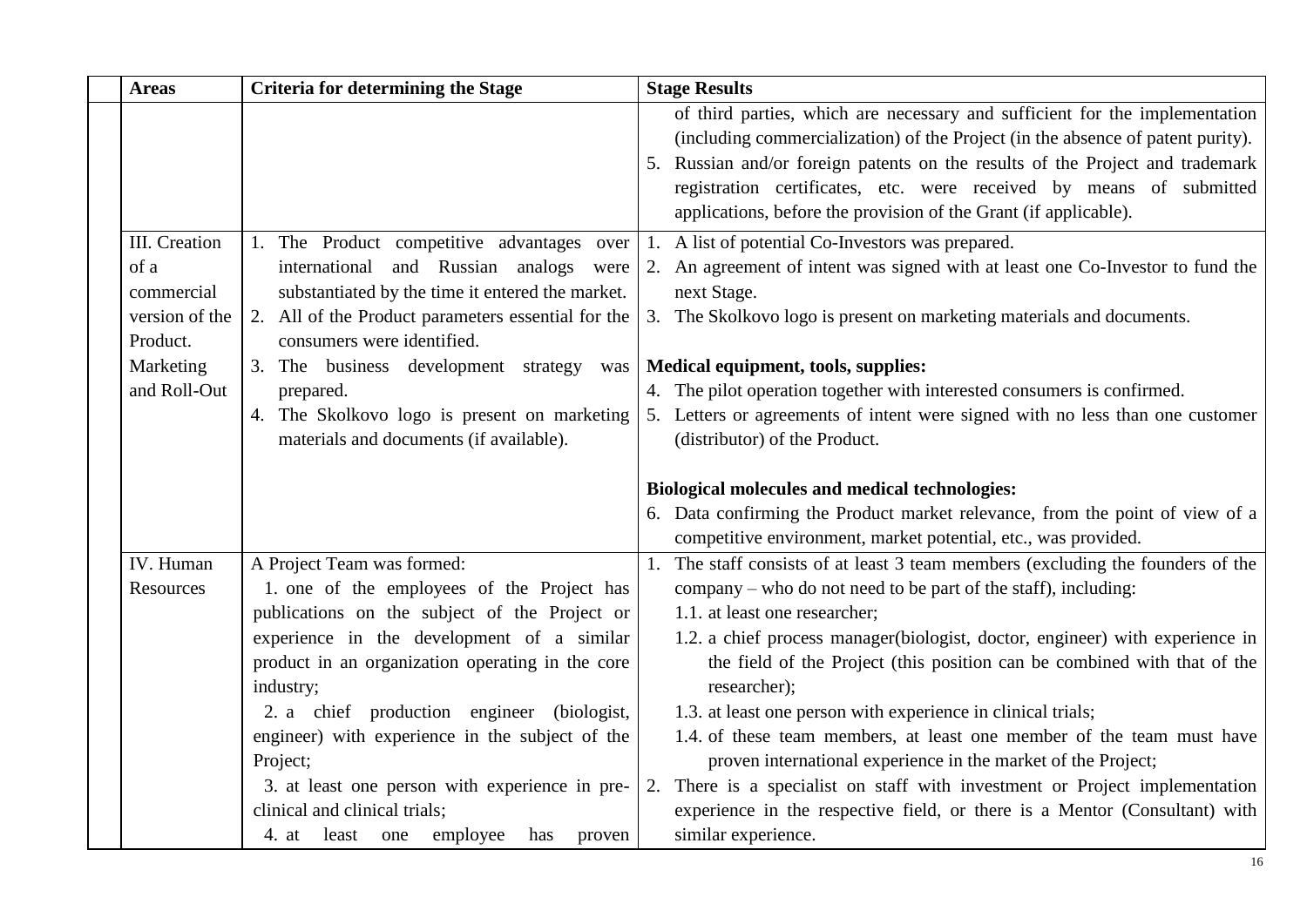|         | <b>Areas</b>        | <b>Criteria for determining the Stage</b>              | <b>Stage Results</b>                                                             |
|---------|---------------------|--------------------------------------------------------|----------------------------------------------------------------------------------|
|         |                     | international experience in the Project market or      |                                                                                  |
|         |                     | is a research, technical, or business consultant       |                                                                                  |
|         |                     | with at least 5 years of international experience in   |                                                                                  |
|         |                     | this industry.                                         |                                                                                  |
|         | I. R&D              | 1. The prototype is ready for certification tests.     | Medical equipment, tools, supplies:                                              |
|         |                     | 2. Documents, which prove the claimed                  | 1. The working design documentation for industrial production was issued.        |
|         |                     | properties of the developed prototype, were<br>issued. | 2. Pilot sales were performed (roll-out).                                        |
|         |                     | The documents needed to receive a certificate<br>3.    | <b>Biological molecules and medical technologies:</b>                            |
|         |                     | of conformity and the necessary permits to sell        | 3. The 2nd or 3rd Stages of clinical trials were completed; approval by          |
|         |                     | the product were filed (for medical devices).          | regulatory authorities to carry out further tests was received.                  |
|         |                     | 4. Preclinical<br>studies<br>successfully<br>were      |                                                                                  |
|         |                     | completed, except for long term research               |                                                                                  |
|         |                     | related to possible long-term effects of the           |                                                                                  |
|         |                     | product use and other preclinical research, not        |                                                                                  |
|         |                     | restricting the use of the Product by people;          |                                                                                  |
|         |                     | regulatory approvals to begin clinical trials          |                                                                                  |
|         |                     | were received, collaborators (counterparties)          |                                                                                  |
|         |                     | were determined for clinical trials from a             |                                                                                  |
|         |                     | number of organizations with sufficient                |                                                                                  |
|         |                     | experience in the provision of research                |                                                                                  |
|         |                     | services<br>the<br>pharmaceutical<br>to<br>and         |                                                                                  |
|         |                     | biotechnology sectors.                                 |                                                                                  |
|         | $\rm IP$<br>$\Pi$ . | 1. An analysis of risks and prospects for the          | Medical equipment, tools, supplies:                                              |
|         | Protection          | developed (planned) Product in the IP sphere           | 1. An analysis of risks and prospects for the developed (planned) Product in the |
|         |                     | was conducted, namely:                                 | IP sphere was conducted, namely:                                                 |
|         |                     | 1.1. a patent map was created;                         | 1.1. a patent map was created;                                                   |
|         |                     | 1.2. a patent purity study was performed (in           | 1.2. a patent purity study was performed (in Russia and in the planned           |
| Stage 3 |                     | Russia and in the planned markets,                     | markets, determined with regard to the patent map);                              |
|         |                     | determined with regard to the patent                   | 1.3. findings were prepared for finalizing the current results of the Project to |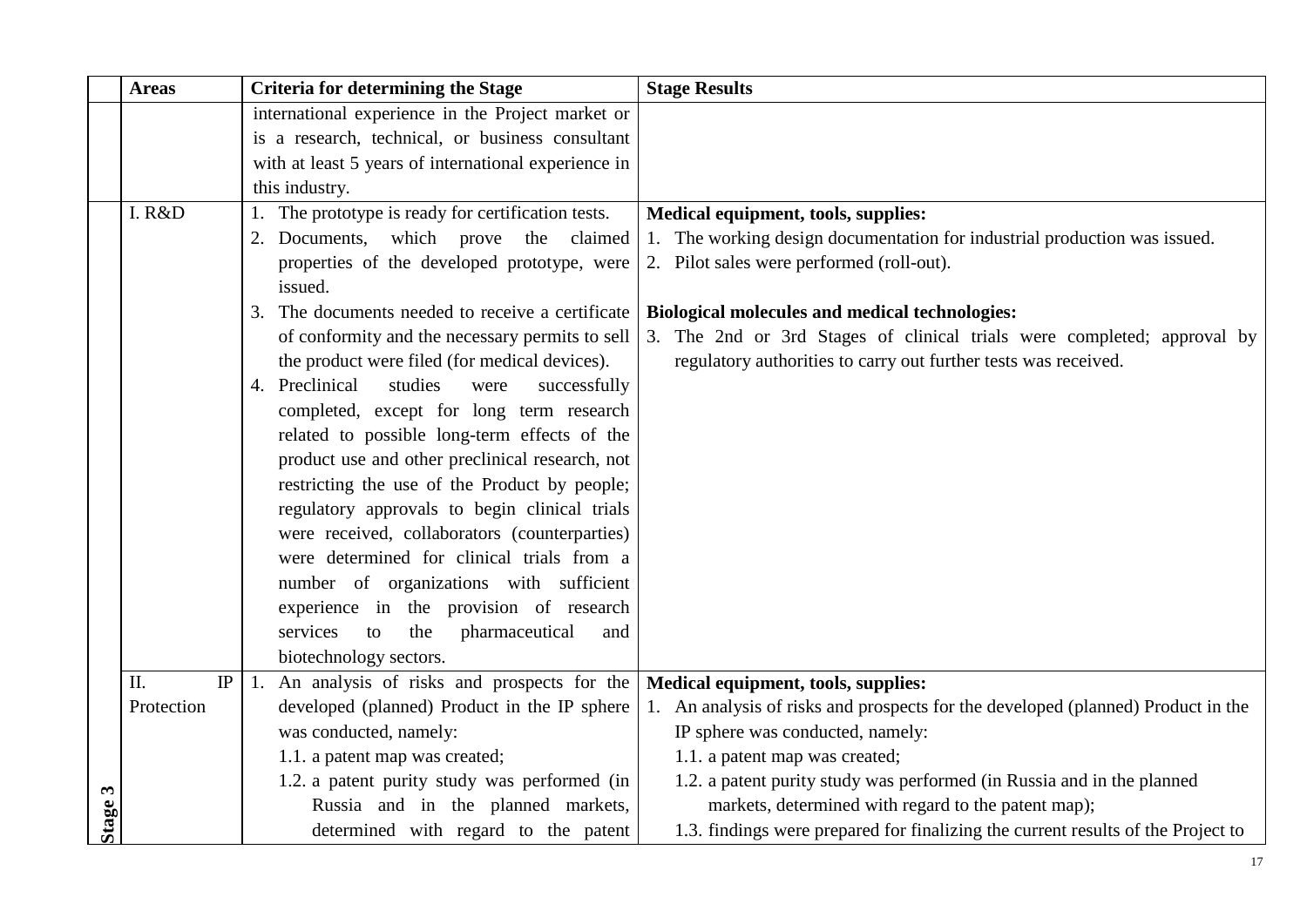| <b>Areas</b> | <b>Criteria for determining the Stage</b>                                                  | <b>Stage Results</b>                                                                                                   |
|--------------|--------------------------------------------------------------------------------------------|------------------------------------------------------------------------------------------------------------------------|
|              | map);                                                                                      | achieve patent purity;                                                                                                 |
|              | 1.3. a list of intellectual properties of third                                            | 1.4. a legal study of the risks of potential court or other proceedings in Russia                                      |
|              | parties, which are necessary and sufficient                                                | and in other planned markets was conducted (freedom to operate: in the                                                 |
|              | implementation<br>the<br>(including)<br>for                                                | absence of patent purity);                                                                                             |
|              | commercialization) of the Project (in the                                                  | 1.5. an inspection was conducted for the actual use of the copyright and any                                           |
|              | absence of patent purity or in case of                                                     | official results of intellectual activity, the rights to which were owned by                                           |
|              | doubts), was prepared;                                                                     | third parties in Russia and in other planned markets;                                                                  |
|              | 1.4. a status of confidentiality agreement                                                 | 1.6. a status of confidentiality agreement (trade secrets) was implemented, a                                          |
|              | (trade secrets) was implemented, a non-                                                    | non-disclosure agreement in Russian and/or foreign language(s) exists;                                                 |
|              | disclosure agreement in Russian and/or                                                     | 1.7. relationships with the authors of the results of intellectual activity were                                       |
|              | foreign language(s) exists;                                                                | formalized (as concerns new employees).                                                                                |
|              | 2. Licensing or other agreements, in respect to                                            | 2. Documents identifying and establishing specific production secrets (know-                                           |
|              | the intellectual property of third parties, which                                          | how) were issued.                                                                                                      |
|              | necessary<br>and sufficient for the<br>are                                                 | 3. Documents, which determine the distribution of rights to the official results                                       |
|              | implementation (including commercialization)                                               | of intellectual activity, as well as the size and the order of payment of                                              |
|              | of the Project (in the absence of patent purity),                                          | royalties to the authors, were issued.                                                                                 |
|              | were made.                                                                                 | 4. Exclusive commercialization rights or licenses were received, in the required                                       |
|              | 3. Relationships with the authors of the results of                                        | amount, for all target markets of the Project, in respect to the intellectual                                          |
|              | intellectual activity were formalized.<br>4. Production secrets (know-how) were identified | property of third parties, which are necessary and sufficient for the                                                  |
|              | and codified.                                                                              | implementation (including commercialization) of the Project (in the absence<br>of patent purity or in case of doubts). |
|              | 5. Required Russian and/or foreign patents on the                                          | Protection without patenting during the know-how phase of development is                                               |
|              | results of the Project, the certificates of                                                | permitted, but requires certain justifiable conditions.                                                                |
|              | registration for Russian and international                                                 |                                                                                                                        |
|              | (foreign) trademarks, etc., were received.                                                 | <b>Biological molecules and medical technologies:</b>                                                                  |
|              |                                                                                            | A copyright protection document was received from at least one country of                                              |
|              |                                                                                            | prospective commercialization or patent applications were filed with one or                                            |
|              |                                                                                            | several countries of prospective commercialization.                                                                    |
|              |                                                                                            | 1. An analysis of risks and prospects for the developed (planned) Product in the                                       |
|              |                                                                                            | IP sphere was conducted or the relevance of the previously carried out                                                 |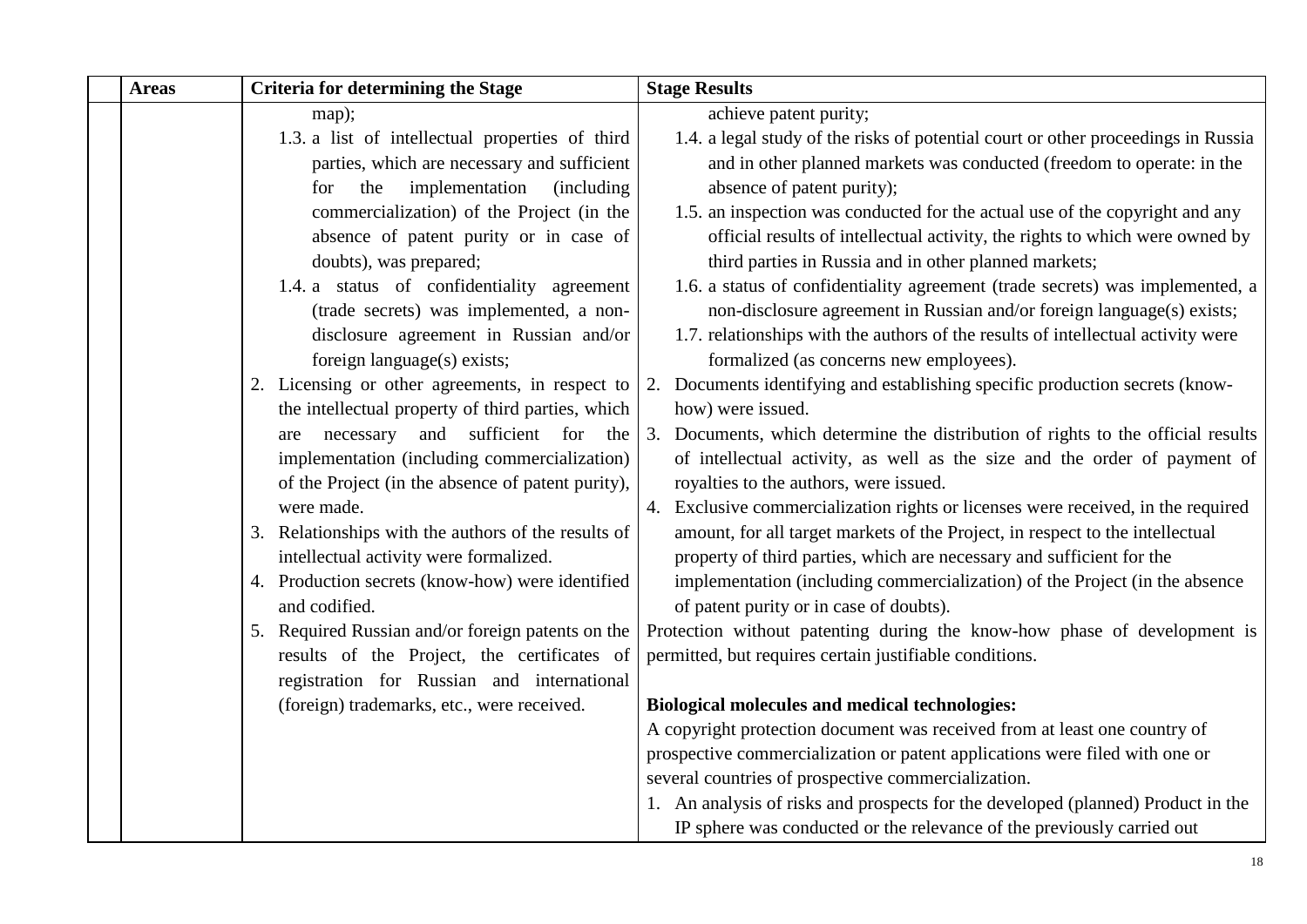| <b>Areas</b>   | <b>Criteria for determining the Stage</b>    | <b>Stage Results</b>                                                                                                                                                                                                     |
|----------------|----------------------------------------------|--------------------------------------------------------------------------------------------------------------------------------------------------------------------------------------------------------------------------|
|                |                                              | analysis was confirmed, namely:                                                                                                                                                                                          |
|                |                                              | 1.1. a patent map was created;                                                                                                                                                                                           |
|                |                                              | 1.2. a patent purity study was performed (in Russia and in the planned                                                                                                                                                   |
|                |                                              | markets, determined with regard to the patent map);                                                                                                                                                                      |
|                |                                              | 1.3. findings were prepared for finalizing the current results of the Project to<br>achieve patent purity;                                                                                                               |
|                |                                              | 1.4. a study, concerning the actual use of the copyright and any official<br>results of intellectual activity, the rights to which were owned by third<br>parties in Russia and in other planned markets, was conducted; |
|                |                                              | 1.5. a status of confidentiality agreement (trade secrets) was implemented, a<br>non-disclosure agreement in Russian and/or foreign language(s) exists;                                                                  |
|                |                                              | 1.6. relationships with the authors of the results of intellectual activity were<br>formalized (as concerns new employees).                                                                                              |
|                |                                              | 2. Documents identifying and establishing specific production secrets (know-                                                                                                                                             |
|                |                                              | how) were issued, if they did not previously exist, or their continuing                                                                                                                                                  |
|                |                                              | relevance was confirmed.                                                                                                                                                                                                 |
|                |                                              | 3. Documents, which determine the distribution of rights to the official results                                                                                                                                         |
|                |                                              | of intellectual activity, as well as the size and the order of payment of<br>royalties to the authors, were issued.                                                                                                      |
|                |                                              | 4. Exclusive commercialization rights or licenses were received, in the required                                                                                                                                         |
|                |                                              | amount, for all target markets of the Project, in respect to the intellectual<br>property of third parties, which are necessary and sufficient for the                                                                   |
|                |                                              | implementation (including commercialization) of the Project (in the absence                                                                                                                                              |
|                |                                              | of patent purity).                                                                                                                                                                                                       |
| III. Creation  | 1. The Skolkovo logo is present on marketing | 1. The Skolkovo logo is present on marketing materials and documents.                                                                                                                                                    |
| of a           | materials and documents (if available).      |                                                                                                                                                                                                                          |
| commercial     |                                              | Medical equipment, tools, supplies:                                                                                                                                                                                      |
| version of the | Medical equipment, tools, supplies:          | 2. A pilot roll-out was performed;                                                                                                                                                                                       |
| Product.       | 2. Letters or agreements of intent for the   | 3. Agreements were signed with at least one customer (distributor) of the                                                                                                                                                |
| Marketing      | purchase of the Product were signed with no  | Product;                                                                                                                                                                                                                 |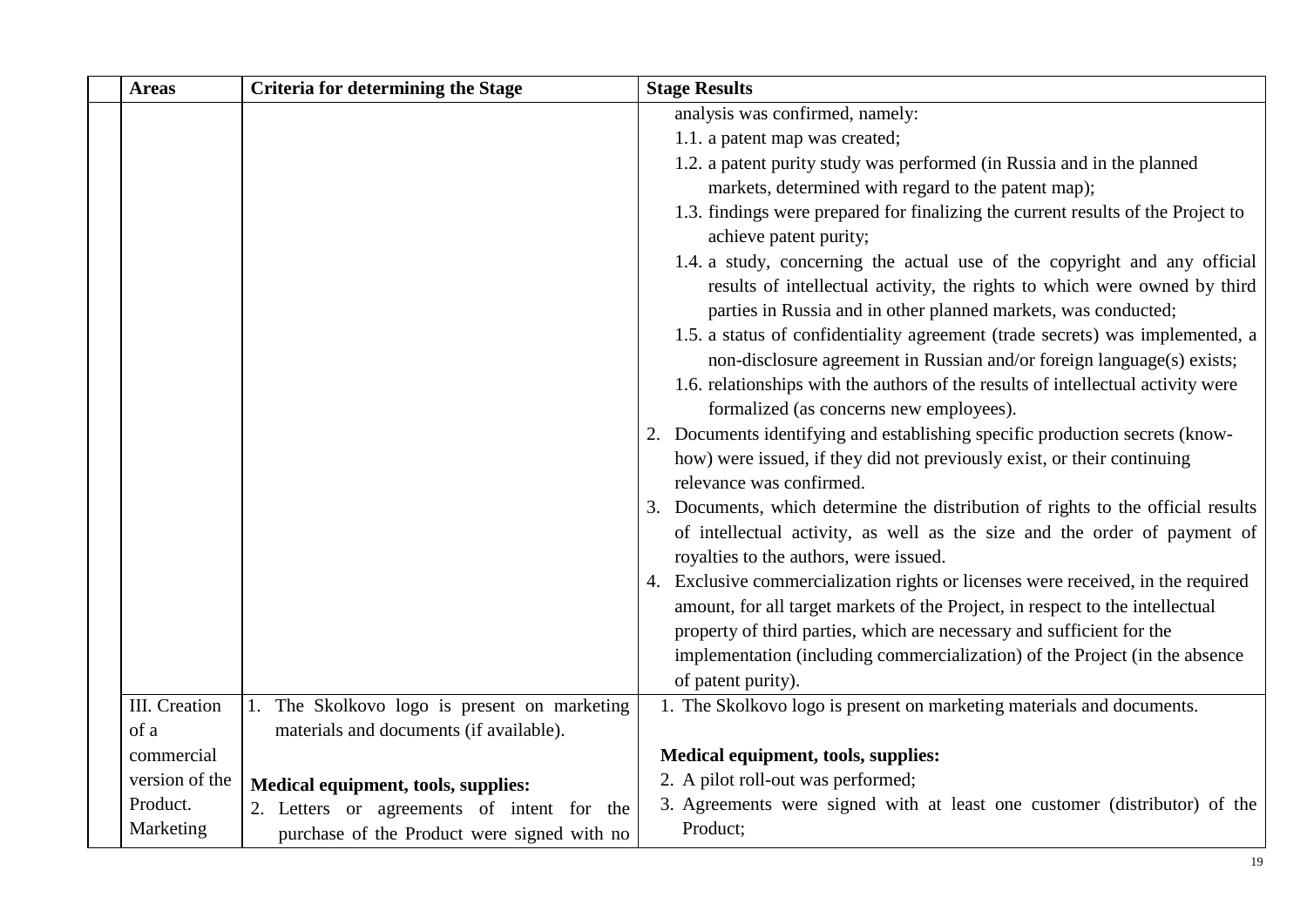| <b>Areas</b>           | <b>Criteria for determining the Stage</b>                                                                                                                                                                                                                                                                                                                                                                                                                                                                                                                                                                                                                                                                                                  | <b>Stage Results</b>                                                                                                                                                                                                                                                                                                                                                                                                                                                                                                                                                                                                                                                                                                                                                                                                                                                                                   |
|------------------------|--------------------------------------------------------------------------------------------------------------------------------------------------------------------------------------------------------------------------------------------------------------------------------------------------------------------------------------------------------------------------------------------------------------------------------------------------------------------------------------------------------------------------------------------------------------------------------------------------------------------------------------------------------------------------------------------------------------------------------------------|--------------------------------------------------------------------------------------------------------------------------------------------------------------------------------------------------------------------------------------------------------------------------------------------------------------------------------------------------------------------------------------------------------------------------------------------------------------------------------------------------------------------------------------------------------------------------------------------------------------------------------------------------------------------------------------------------------------------------------------------------------------------------------------------------------------------------------------------------------------------------------------------------------|
| and Roll-Out           | less than one customer (distributor);<br>3. A Commercialization Plan was developed,<br>which may include licensing or an agreement<br>for the cession of IP rights.                                                                                                                                                                                                                                                                                                                                                                                                                                                                                                                                                                        | 4. Targets of the Marketing Plan for the Product were achieved;<br>5. The Commercialization Plan, developed before the beginning of this Stage,<br>was implemented. It may include licensing or agreements on the cession of<br>IP rights.                                                                                                                                                                                                                                                                                                                                                                                                                                                                                                                                                                                                                                                             |
|                        | <b>Biological molecules and medical technologies:</b><br>4. A plan to negotiate the commercialization of<br>the Product was developed, which includes<br>licensing or an agreement for the cession of<br>the rights of IP, and distribution of the<br>Product.                                                                                                                                                                                                                                                                                                                                                                                                                                                                             | <b>Biological molecules and medical technologies:</b><br>6. The partner (investor, buyer) for Stage<br>3<br>implementation or<br>commercialization was determined.                                                                                                                                                                                                                                                                                                                                                                                                                                                                                                                                                                                                                                                                                                                                     |
| IV. Human<br>Resources | 1. The Project Team consists of:<br>1.1. at least one researcher;<br>1.2. a chief process manager(biologist, doctor,<br>engineer) with experience in the subject of<br>the Project;<br>1.3. at least one member of the team has<br>proven international experience in the<br>market of the Project subject;<br>1.4. at least one manager with experience in<br>the marketing (sales, implementation) of<br>the Product in the market area of the<br>Project;<br>1.5. at least one person with experience in pre-<br>clinical and clinical trials;<br>2. There is a Mentor (Consultant) or a staff<br>member in charge of investment development<br>with experience in investment or Project<br>implementation for the respective activity. | 1. The staff consists of at least 3 team members (excluding the founders of the<br>company who do not need to be part of the staff), including:<br>1.1. at least one researcher;<br>1.2. a chief (biologist, doctor, engineer) with experience in the field of the<br>Project (this position can be combined with that of the researcher);<br>1.3. at least one manager with experience in the marketing (sales,<br>implementation) of the Product in the market area of the Project.<br>1.4. at least one person with experience in pre-clinical and clinical trials;<br>1.5. of these team members, at least one member of the team must have<br>proven international experience in the market of the Project;<br>2. There is a Mentor (Consultant) or a staff member in charge of investment<br>development with experience in investment or Project implementation for the<br>respective activity. |
| V. Raising             |                                                                                                                                                                                                                                                                                                                                                                                                                                                                                                                                                                                                                                                                                                                                            | 1. A contract for the sale of Project Participant's shares, a license agreement in                                                                                                                                                                                                                                                                                                                                                                                                                                                                                                                                                                                                                                                                                                                                                                                                                     |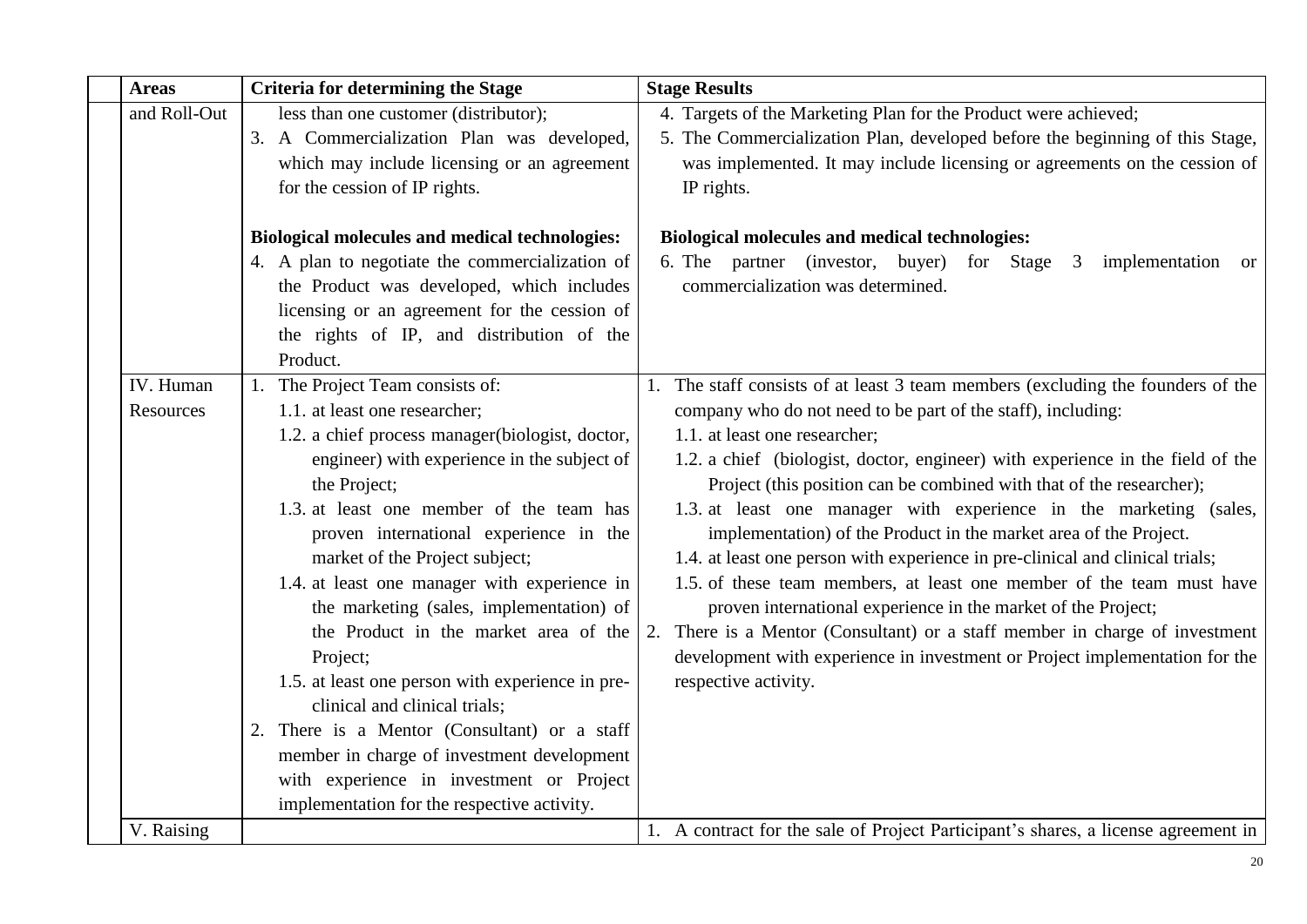| <b>Areas</b>  | Criteria for determining the Stage | <b>Stage Results</b>                                                           |
|---------------|------------------------------------|--------------------------------------------------------------------------------|
| investment    |                                    | respect to IP rights, or an agreement for the cession of IP rights, were made. |
| and financial |                                    |                                                                                |
| indicators    |                                    | <b>Biological molecules and medical technologies:</b>                          |
|               |                                    | 2. The partner (investor, buyer) for future business development was           |
|               |                                    | determined.                                                                    |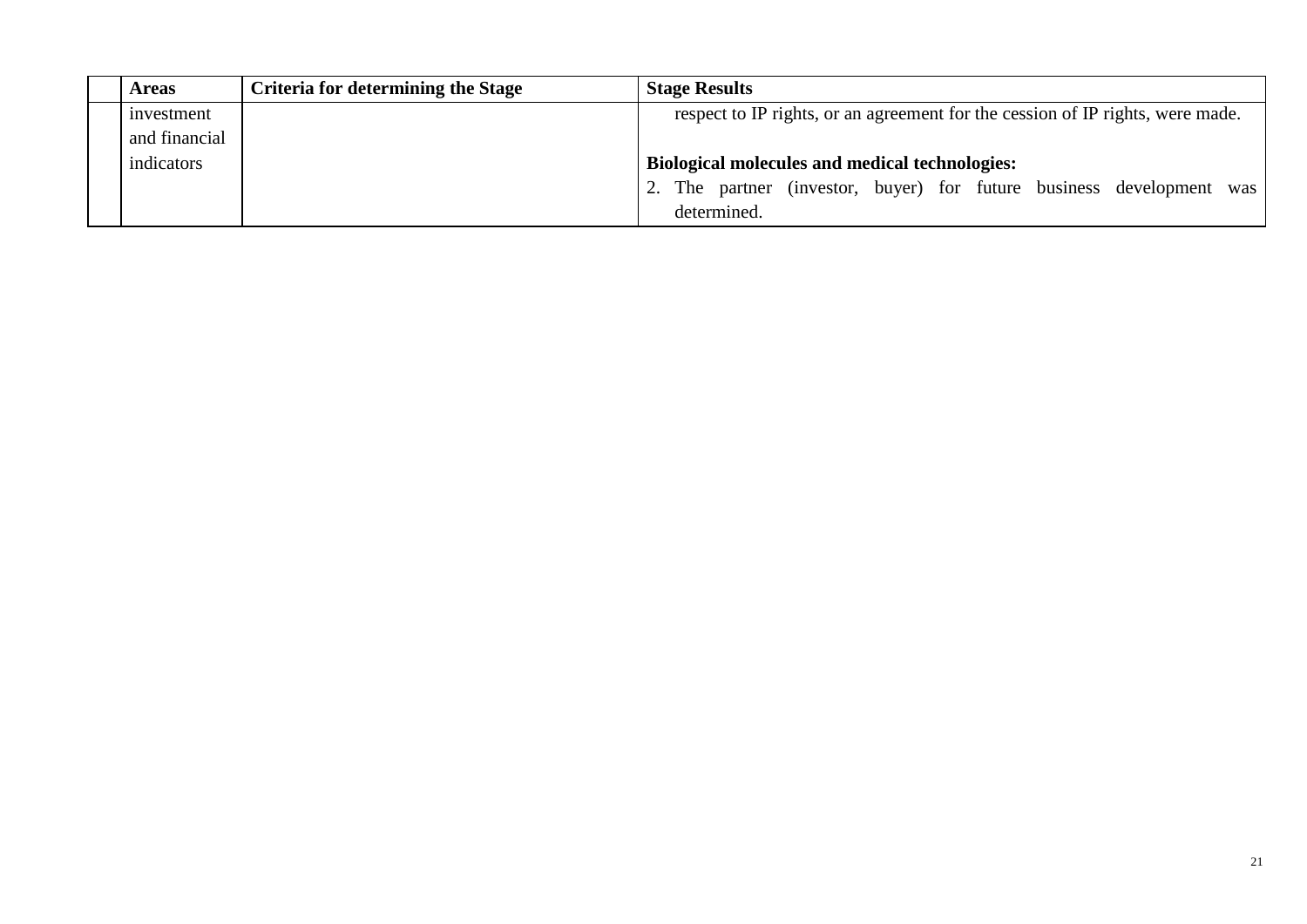<span id="page-22-0"></span>

|         | <b>Areas</b> | <b>Criteria for determining the Stage</b>                                                                         | <b>Stage Results</b>                                                                                                                                                                                                                                                                          |
|---------|--------------|-------------------------------------------------------------------------------------------------------------------|-----------------------------------------------------------------------------------------------------------------------------------------------------------------------------------------------------------------------------------------------------------------------------------------------|
|         | I. R&D       | 1. Requirements for the Product are developed,                                                                    | 1. The Product Architecture (Design) was created.                                                                                                                                                                                                                                             |
|         |              | including a substantiation of its scientific and                                                                  | 2. The tools and the methodology of the Project were selected.                                                                                                                                                                                                                                |
|         |              | technological novelty (PRD - Product                                                                              | 3. A function test on the algorithms of separate system components was                                                                                                                                                                                                                        |
|         |              | Requirements Document).                                                                                           | performed.                                                                                                                                                                                                                                                                                    |
|         |              | 2. An R&D plan was provided.                                                                                      | 4. Functional requirements specifications and/or Software requirements                                                                                                                                                                                                                        |
|         |              |                                                                                                                   | specifications (FRS\SRS) were created.                                                                                                                                                                                                                                                        |
|         |              |                                                                                                                   | 5. Operational and critical parameters of the environment were defined,                                                                                                                                                                                                                       |
|         |              |                                                                                                                   | including a testing plan and trials in relevant simulated conditions (Test                                                                                                                                                                                                                    |
|         |              |                                                                                                                   | environment).                                                                                                                                                                                                                                                                                 |
|         | II. IP       | 1. Relationships with the authors of the results                                                                  | 1. IP protection documents were updated:                                                                                                                                                                                                                                                      |
|         | Protection   | of intellectual activity were formalized.                                                                         | 1.1. relationships with the authors of the results of intellectual activity were                                                                                                                                                                                                              |
|         |              | 2. A status of confidentiality agreement (trade                                                                   | formalized (as concerns new employees).                                                                                                                                                                                                                                                       |
|         |              | secrets) was implemented, a non-disclosure                                                                        | 1.2. non-disclosure agreements in Russian and a foreign language were                                                                                                                                                                                                                         |
| Stage 1 |              | agreement in Russian and/or foreign                                                                               | updated to a status of confidentiality agreement (trade secret);                                                                                                                                                                                                                              |
|         |              | language(s) exists;                                                                                               | 1.3. a list of intellectual property of third parties, which are necessary and                                                                                                                                                                                                                |
|         |              | 3. A list of the intellectual property of third                                                                   | sufficient for the implementation (including commercialization) of the                                                                                                                                                                                                                        |
|         |              | parties, which are necessary and sufficient for                                                                   | Project (in the absence of patent purity or in case of doubts and in case of                                                                                                                                                                                                                  |
|         |              | implementation<br><i>(including)</i><br>the                                                                       | doubts), was prepared;                                                                                                                                                                                                                                                                        |
|         |              | commercialization) of the Project, was                                                                            | 1.4. provided that the target markets include the U.S.A., Taiwan, and other                                                                                                                                                                                                                   |
|         |              | prepared, including a list of free software.                                                                      | countries with the same legal regime, the mode and approximate                                                                                                                                                                                                                                |
|         |              | 4. If target markets for the Product include the                                                                  | schedule for the protection of technical solutions, in Russia and in the                                                                                                                                                                                                                      |
|         |              | U.S.A., Taiwan, and other countries with the                                                                      | target markets (know-how, the filing of Russian (Eurasian, international)                                                                                                                                                                                                                     |
|         |              | same legal regime with respect to the Product                                                                     | patent applications, approximate duration of transition to a national phase                                                                                                                                                                                                                   |
|         |              | in development (planned), then an analysis of                                                                     | of international applications, freely accessible publications), in respect to                                                                                                                                                                                                                 |
|         |              |                                                                                                                   |                                                                                                                                                                                                                                                                                               |
|         |              |                                                                                                                   |                                                                                                                                                                                                                                                                                               |
|         |              |                                                                                                                   |                                                                                                                                                                                                                                                                                               |
|         |              | IP prospects was performed, specifically:<br>4.1. potentially protectable technical solutions<br>were identified; | applications for patents, the items of patenting (the whole result, its<br>integral part, and so on), and the number of such applications, were<br>determined:<br>4.2. the mode and approximate schedule for 2. An analysis of prospects for the developed (planned) Product in the IP sphere |

# 3. Requirements for Projects involving Strategic Computer Technologies and Software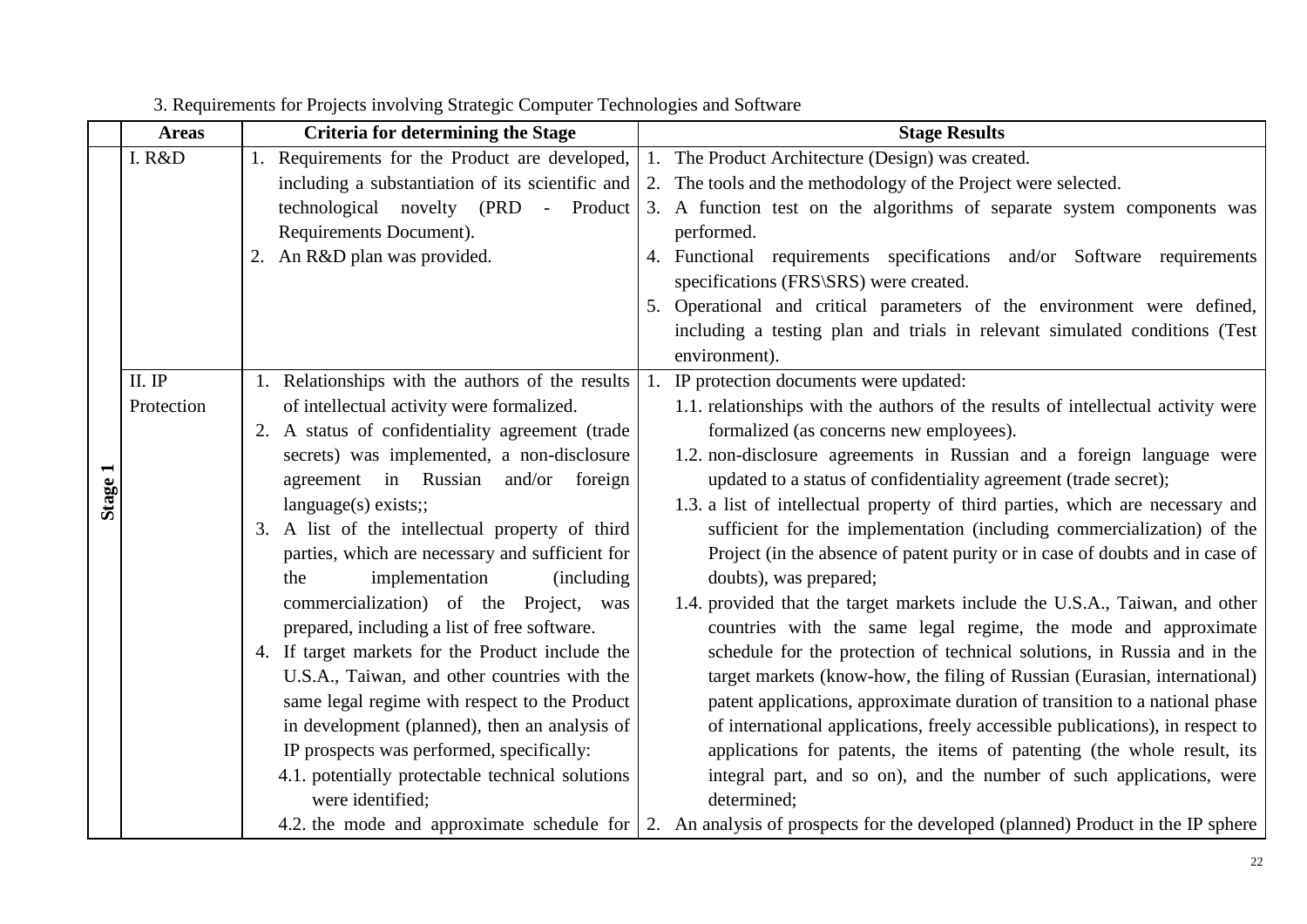| <b>Areas</b>   | <b>Criteria for determining the Stage</b>        | <b>Stage Results</b>                                                              |
|----------------|--------------------------------------------------|-----------------------------------------------------------------------------------|
|                | the protection of technical solutions, listed    | was conducted, namely:                                                            |
|                | above, in Russia and in the target markets       | 2.1. potentially protectable technical solutions were identified;                 |
|                | the filing of Russian<br>(know-how,              | 2.2. the level of technology was identified (if applicable).                      |
|                | international)<br>(Eurasian,<br>patent           | 3. Documents, which determine the distribution of rights to the official results  |
|                | applications, and approximate duration of        | of intellectual activity, as well as the size and the order of payment of         |
|                | Stage of<br>transition to a national             | royalties to the authors, were issued.                                            |
|                | international<br>applications<br>publicly        | 4. Licensing or other agreements in respect to the intellectual property of third |
|                | available publication), were defined;            | parties, which are necessary and sufficient for the implementation of the         |
|                |                                                  | Project, were made.                                                               |
|                |                                                  | 5. Russian and international applications for granting patents for the results of |
|                |                                                  | the Project were filed (if applicable).                                           |
|                |                                                  | 6. Protection without patenting during the know-how phase of development is       |
|                |                                                  | permitted, but requires certain justifiable conditions. The Product must be       |
|                |                                                  | confirmed as containing no patentable technical solutions that could              |
|                |                                                  | potentially be revealed or used by third parties as a result of scientific        |
|                |                                                  | publications by the authors, product sales, and the provision of services by      |
|                |                                                  | the Grant Recipient or its counterparties. In such circumstances, it is           |
|                |                                                  | necessary to prepare documents that identify and codify the relevant know-        |
|                |                                                  | how (specific results of intellectual activities) (if applicable).                |
| III. Creation  | Market Requirements Documents (MRD) are<br>1.    | 1. A strategy for product sales and cooperation with potential customers was      |
| of a           | prepared, including:                             | developed.                                                                        |
| commercial     | 1.1. the size of the target market;              | 2. The source of financing for the further implementation of the Project was      |
| version of the | substantiation<br>of<br>1.2. a<br>the<br>Product | determined.                                                                       |
| Product.       | competitive advantages over international        | 3. A standard commercial proposal was made.                                       |
| Marketing      | and Russian analogs by the time of its           | 4. The Skolkovo logo is present on marketing materials and documents.             |
| and Roll-Out   | entry onto the market.                           |                                                                                   |
|                | 2. The Skolkovo logo is present on marketing     |                                                                                   |
|                | materials and documents (if available).          |                                                                                   |
| IV. Team       | A Project team was organized, composed of no     | 1. There are at least 2 employees on staff who are directly involved in research  |
|                | less than 2 full-time employees, meeting the     | activities for the Project.                                                       |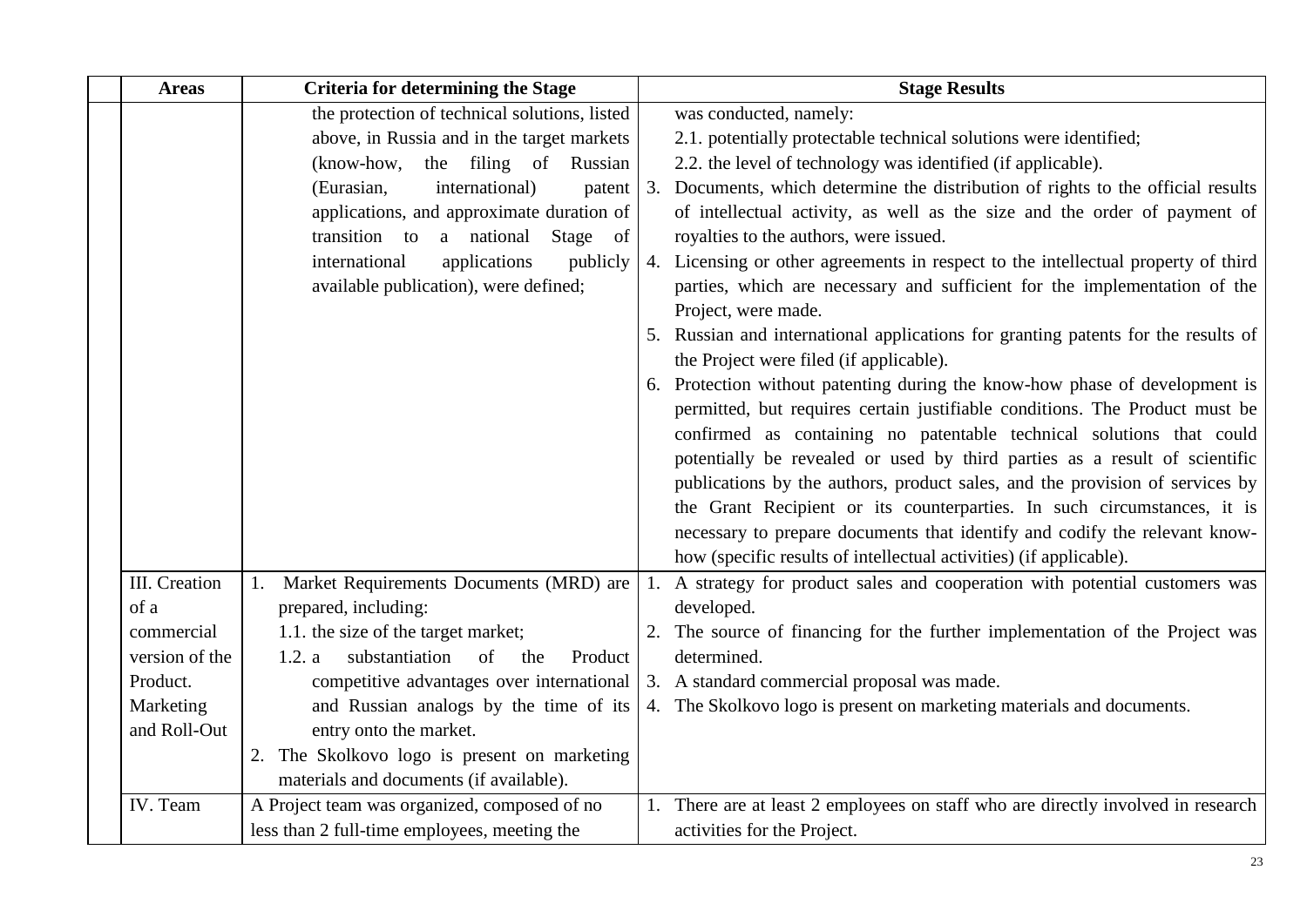|         | <b>Areas</b> | <b>Criteria for determining the Stage</b>                     | <b>Stage Results</b>                                                             |
|---------|--------------|---------------------------------------------------------------|----------------------------------------------------------------------------------|
|         |              | following requirements:                                       | One of the employees is a Chief Architect who has at least 2 years of proven     |
|         |              | 1. at least one of the employees of the Project has           | experience in the Project field (or possesses scientific experience).            |
|         |              | scientific experience <sup>1</sup> in the subject area of the | 2. One of the employees or a Consultant possesses scientific experience in the   |
|         |              | Project or has more than 2 years of proven                    | Project subject area.                                                            |
|         |              | technical experience in the specific field;                   | 3. The Investor or Mentor (Consultant), or one of the employees, possess         |
|         |              | an employee with international experience <sup>2</sup> in     | international experience in the Project subject area.                            |
|         |              | the subject area of the Project is desirable.                 |                                                                                  |
|         | I. R&D       | The Product Architecture (Design)<br>was                      | The alpha version or the prototype of the Product was created.                   |
|         |              | created.                                                      | 2. External functioning and productivity tests were performed according to       |
|         |              | A function test of algorithms and separate                    | proprietary standards.                                                           |
|         |              | system components was performed.                              | 3. A plan for development of a beta-version was provided.                        |
|         |              | The operational and critical parameters of the<br>3.          | 4. The functional requirements and/or software requirements specifications       |
|         |              | environment were defined, including a testing                 | (FRS\SRS) for the beta-version of the Product, including a plan to test the      |
|         |              | plan and testing in relevant simulated                        | Product in real conditions, were made.                                           |
| Stage 2 |              | conditions.                                                   |                                                                                  |
|         |              | 4. A research activity plan was prepared; the                 |                                                                                  |
|         |              | tools and methodology of the Project were                     |                                                                                  |
|         |              | selected.                                                     |                                                                                  |
|         |              | The functional requirements and/or software                   |                                                                                  |
|         |              | requirements specifications were<br>created                   |                                                                                  |
|         |              | $(FRS SRS)$ .                                                 |                                                                                  |
|         | II. IP       | 1. Relationships with the authors of the                      | 1. IP protection documents were updated:                                         |
|         | Protection   | results of intellectual activity were                         | 1.1. relationships with the authors of the results of intellectual activity were |

 $\overline{a}$ 

<sup>&</sup>lt;sup>1</sup> Scientific experience - is experience in scientific work, proven by at least one of the following: a) scientific publications, citation index; b) author of protected IP items (patents); c)

reports at conferences as an invited speaker; d) R&D experience at a big company.<br><sup>2</sup> International experience - is proven experience of promoting a product in other countries' markets or management of custom engineering f requirements under this section).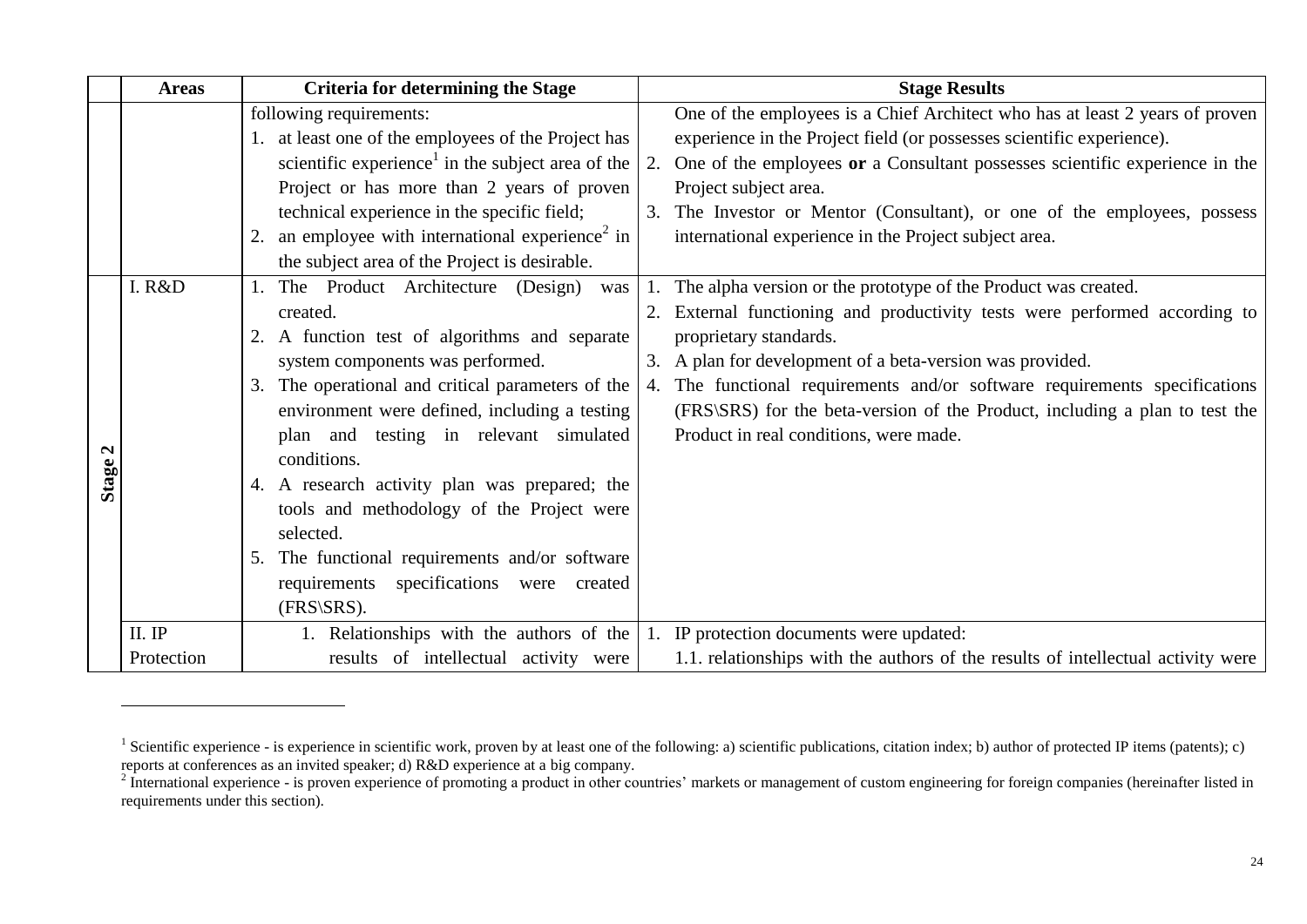| <b>Areas</b> | <b>Criteria for determining the Stage</b>                                                                                                          | <b>Stage Results</b>                                                                                                                                                                                                                                                                        |
|--------------|----------------------------------------------------------------------------------------------------------------------------------------------------|---------------------------------------------------------------------------------------------------------------------------------------------------------------------------------------------------------------------------------------------------------------------------------------------|
|              | formalized.                                                                                                                                        | formalized (as concerns new employees).                                                                                                                                                                                                                                                     |
|              | 2. A status of confidentiality agreement                                                                                                           | 1.2. non-disclosure agreements in Russian and a foreign language were                                                                                                                                                                                                                       |
|              | (trade secrets) was implemented, a non-                                                                                                            | updated to status of confidentiality agreements (trade secret);                                                                                                                                                                                                                             |
|              | disclosure agreement in Russian and/or                                                                                                             | 1.3. a list of intellectual property of third parties, which are necessary and                                                                                                                                                                                                              |
|              | foreign language(s) exists;                                                                                                                        | sufficient for the implementation (including commercialization) of the                                                                                                                                                                                                                      |
|              | 3. Documents identifying and codifying                                                                                                             | Project (in the absence of patent purity or in case of doubts and in case of                                                                                                                                                                                                                |
|              | the relevant know-how (specific results                                                                                                            | doubts), was prepared;                                                                                                                                                                                                                                                                      |
|              | of intellectual activities) (if applicable)                                                                                                        | 1.4. provided that the target markets include the U.S.A., Taiwan, and other                                                                                                                                                                                                                 |
|              | were prepared.                                                                                                                                     | countries with the same legal regime, the mode and approximate                                                                                                                                                                                                                              |
|              | 4. Russian and international applications                                                                                                          | schedule for the protection of technical solutions, in Russia and in the                                                                                                                                                                                                                    |
|              | for trademark registration were filed (if                                                                                                          | target markets (know-how, the filing of Russian (Eurasian, international)                                                                                                                                                                                                                   |
|              | applicable).                                                                                                                                       | patent applications, approximate duration of transition to a national phase                                                                                                                                                                                                                 |
|              | 5. A list of the intellectual property of                                                                                                          | of international applications, freely accessible publications), in respect to                                                                                                                                                                                                               |
|              | third parties, which are necessary and                                                                                                             | applications for patents, the items of patenting (the whole result, its                                                                                                                                                                                                                     |
|              | sufficient for the implementation                                                                                                                  | integral part, and so on), and the number of such applications, were                                                                                                                                                                                                                        |
|              | (including commercialization) of the                                                                                                               | determined.                                                                                                                                                                                                                                                                                 |
|              | Project, was prepared, including a list                                                                                                            | An analysis of the prospects for the developed (planned) Product in the IP<br>2.                                                                                                                                                                                                            |
|              | of free software.                                                                                                                                  | sphere was conducted, namely:                                                                                                                                                                                                                                                               |
|              | 6. If target markets for the Product include                                                                                                       | 2.1. a patent purity study was performed (in Russia and in planned markets);                                                                                                                                                                                                                |
|              | the U.S.A., Taiwan, and other countries                                                                                                            | 2.2. a study, concerning the actual use of the copyright and any official                                                                                                                                                                                                                   |
|              | with the same legal regime, then an                                                                                                                | results of intellectual activity, the rights to which were owned by third                                                                                                                                                                                                                   |
|              | analysis of IP prospects, with respect to<br>the Product in development (planned),                                                                 | parties in Russia and in other planned markets, was conducted;<br>2.3. findings on the termination of studies, the continuation of studies, a                                                                                                                                               |
|              | was performed, specifically:                                                                                                                       | change in the program of studies (commercialization), and/or the                                                                                                                                                                                                                            |
|              | 6.1 potentially protectable<br>technical                                                                                                           | finalization of the available results of the project implementation to                                                                                                                                                                                                                      |
|              | solutions were identified;                                                                                                                         | achieve patentability and patent clearance, were prepared;                                                                                                                                                                                                                                  |
|              |                                                                                                                                                    |                                                                                                                                                                                                                                                                                             |
|              |                                                                                                                                                    |                                                                                                                                                                                                                                                                                             |
|              |                                                                                                                                                    |                                                                                                                                                                                                                                                                                             |
|              |                                                                                                                                                    |                                                                                                                                                                                                                                                                                             |
|              | 6.2 the mode and approximate schedule<br>for the protection of technical<br>solutions, listed above, in Russia<br>and in the target markets (know- | 2.4. the level of technology was identified (based on the technical solutions<br>identified prior to receiving the Grant).<br>3. Documents, which determine the distribution of rights to the official results<br>of intellectual activity, as well as the size and the order of payment of |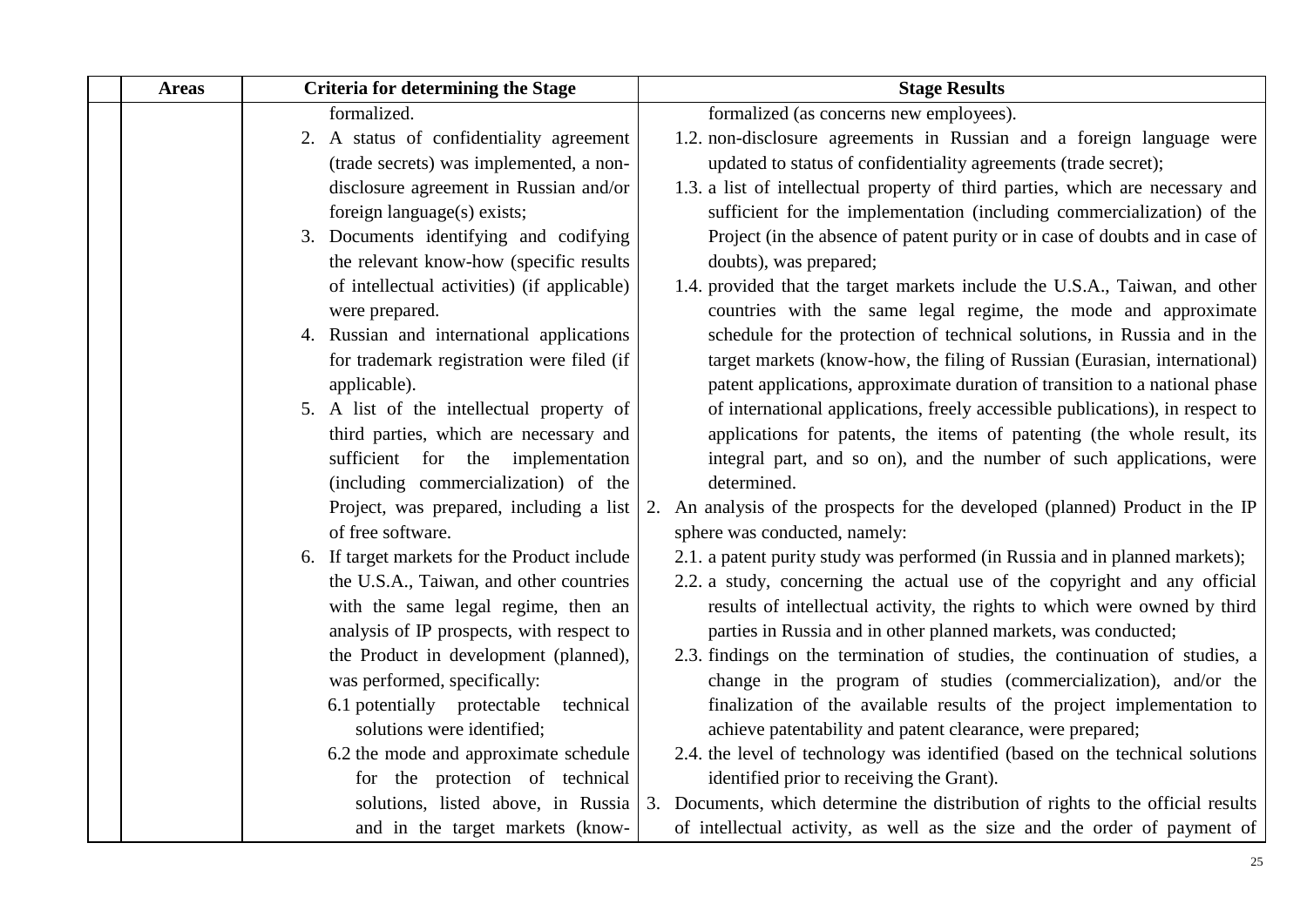| <b>Areas</b>          | <b>Criteria for determining the Stage</b>                                                  | <b>Stage Results</b>                                                                                                                                                                                                               |
|-----------------------|--------------------------------------------------------------------------------------------|------------------------------------------------------------------------------------------------------------------------------------------------------------------------------------------------------------------------------------|
|                       | how, the filing of Russian (Eurasian,                                                      | royalties to the authors, were issued.                                                                                                                                                                                             |
|                       | international) patent applications,                                                        | 4. Licensing or other agreements in respect to the intellectual property of third                                                                                                                                                  |
|                       | approximate duration of transition to                                                      | parties, which are necessary and sufficient for the implementation of the                                                                                                                                                          |
|                       | a national Stage of international                                                          | Project, were made.                                                                                                                                                                                                                |
|                       | applications, publicly<br>available<br>publication) were defined;                          | 5. Russian and international applications for granting patents for the results of<br>the Project were filed (if applicable).                                                                                                       |
|                       |                                                                                            | 6. Protection without patenting during the know-how phase of development is<br>permitted, but requires certain justifiable conditions. The Product must be<br>confirmed as containing no patentable technical solutions that could |
|                       |                                                                                            | potentially be revealed or used by third parties as a result of scientific                                                                                                                                                         |
|                       |                                                                                            | publications by the authors, product sales, and the provision of services by                                                                                                                                                       |
|                       |                                                                                            | the Grant Recipient or its counterparties. In such circumstances, it is                                                                                                                                                            |
|                       |                                                                                            | necessary to prepare documents that identify and codify the relevant know-                                                                                                                                                         |
|                       |                                                                                            | how (specific results of intellectual activities) (if applicable).                                                                                                                                                                 |
| III. Creation         | 1. Significant advantages over international and                                           | 1. Agreements of intent to test the Product were signed with no less than one                                                                                                                                                      |
| of a                  | Russian analogs were substantiated by the                                                  | independent customer.                                                                                                                                                                                                              |
| commercial            | time of the Product entry onto the market.                                                 | 2. A Commercialization Plan was developed, which may include licensing or an                                                                                                                                                       |
| version of the        | 2. A standard commercial proposal was made.                                                | agreement for the cession of IP rights.                                                                                                                                                                                            |
| Product.<br>Marketing | 3. A strategy for product sales and cooperation<br>with potential customers was developed. | 3. The source of financing for the further implementation of the Project was<br>determined.                                                                                                                                        |
| and Roll-Out          | 4. The Skolkovo logo is present on marketing<br>materials and documents (if available).    | 4. The Skolkovo logo is present on marketing materials and documents.                                                                                                                                                              |
| IV. Team              | 1. A Project team was organized, composed of                                               | 1. There are at least 3 employees on staff who are directly involved in research                                                                                                                                                   |
|                       | no less than 3 full-time employees, meeting                                                | activities for the Project.                                                                                                                                                                                                        |
|                       | the following requirements:                                                                | 1.1. One of the employees is a Chief Architect who has at least 2 years of                                                                                                                                                         |
|                       | 1.1. a Chief Architect with at least 2 years of                                            | proven experience in the Project field (or may possess scientific                                                                                                                                                                  |
|                       | proven experience in the Project field (or                                                 | experience).                                                                                                                                                                                                                       |
|                       | possesses scientific experience);                                                          | 2. The Project Team has employees, Investors, or Consultants which comply                                                                                                                                                          |
|                       | 1.2. at least one member of the team has                                                   | with the following requirements:                                                                                                                                                                                                   |
|                       | international experience in the Project                                                    | 2.1. At least one of the employees possesses scientific experience in the                                                                                                                                                          |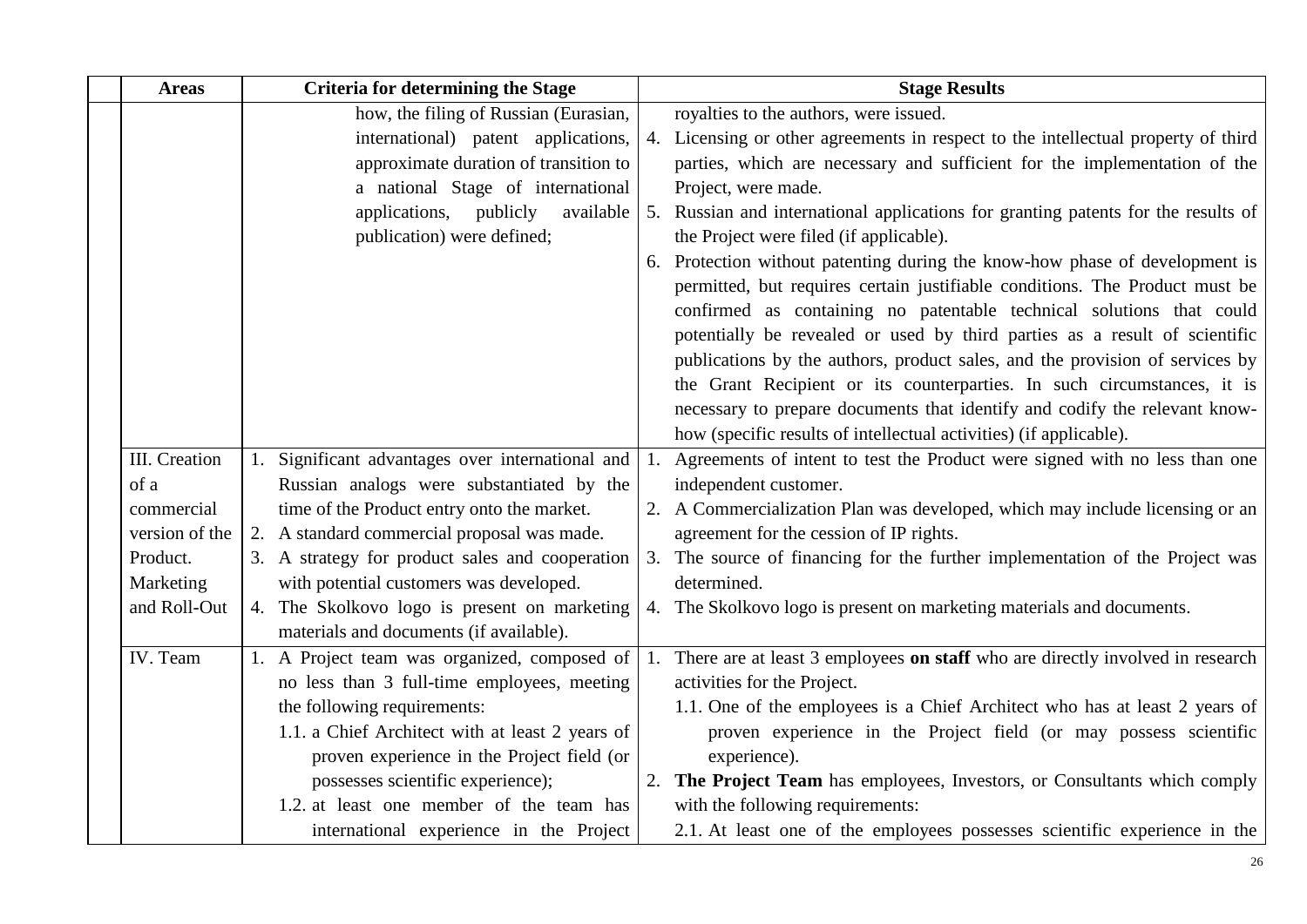|            | <b>Areas</b>                        | <b>Criteria for determining the Stage</b>                                                                                                                                                                                                                                                                                                                                                                                                                                                                                                                    | <b>Stage Results</b>                                                                                                                                                                                                                                                                                                                                                                                                                                                                                                                                                                                                                                                                                                                                                                                                     |
|------------|-------------------------------------|--------------------------------------------------------------------------------------------------------------------------------------------------------------------------------------------------------------------------------------------------------------------------------------------------------------------------------------------------------------------------------------------------------------------------------------------------------------------------------------------------------------------------------------------------------------|--------------------------------------------------------------------------------------------------------------------------------------------------------------------------------------------------------------------------------------------------------------------------------------------------------------------------------------------------------------------------------------------------------------------------------------------------------------------------------------------------------------------------------------------------------------------------------------------------------------------------------------------------------------------------------------------------------------------------------------------------------------------------------------------------------------------------|
|            |                                     | sphere;<br>1.3. at least one of the employees possesses<br>scientific experience in the Project<br>subject.<br>2. An Investor or Mentor (Consultant) or one of<br>the employees has experience in investment or<br>in Project development for the given focus<br>area.                                                                                                                                                                                                                                                                                       | Project subject area;<br>2.2. At least one of the employees possesses international experience in the<br>Project subject area;<br>2.3. There is a business development specialist (including commercialization,<br>investments, and finances) or a Mentor (Consultant), which possesses<br>corresponding experience.                                                                                                                                                                                                                                                                                                                                                                                                                                                                                                     |
|            | I. R&D                              | 1. The alpha version (software) or precision<br>prototype (not software) was created.<br>2. External or internal<br>functioning<br>and<br>productivity tests were preformed according to<br>proprietary standards.<br>3. A development plan was provided.<br>Software functional requirements<br>and/or<br>4.<br>specifications (SRS\FRS) for the beta-version<br>of the Product, including a testing plan, were<br>made.                                                                                                                                    | 1. A beta version was created.<br>2. Developmental work was completed.<br>3. The operational capacity of the Product in real conditions was shown,<br>including in accordance with the results of consumer testing of the Product.<br>4. A commercial version of the Product (software release) ready for roll-out was<br>prepared.                                                                                                                                                                                                                                                                                                                                                                                                                                                                                      |
| 3<br>Stage | $\,$ II. $\,$ IP $\,$<br>Protection | 1. Relationships with the authors of the results of<br>intellectual activity were formalized.<br>2. A status of confidentiality agreement (trade<br>secrets) was implemented, a non-disclosure<br>agreement in Russian<br>and/or<br>foreign<br>language(s) exists;<br>3. Licensing or other agreements in respect to the<br>intellectual property of third parties, which are<br>sufficient<br>for<br>the<br>and<br>necessary<br>implementation (including commercialization)<br>of the Project, were made.<br>4. Russian and international applications for | IP protection documents were updated:<br>1.1. relationships with the authors of the results of intellectual activity were<br>formalized (as concerns new employees).<br>1.2. non-disclosure agreements in Russian and in a foreign language were<br>updated to a status of confidentiality agreement (trade secret);<br>1.3. a list of the intellectual property of third parties, which are necessary and<br>sufficient for the implementation (including commercialization) of the<br>Project (in the absence of patent purity or in case of doubts and in case of<br>doubts), was prepared;<br>2. A study, concerning the actual use of the copyright and any official results of<br>intellectual activity, the rights to which were owned by third parties in Russia<br>and in other planned markets, was conducted; |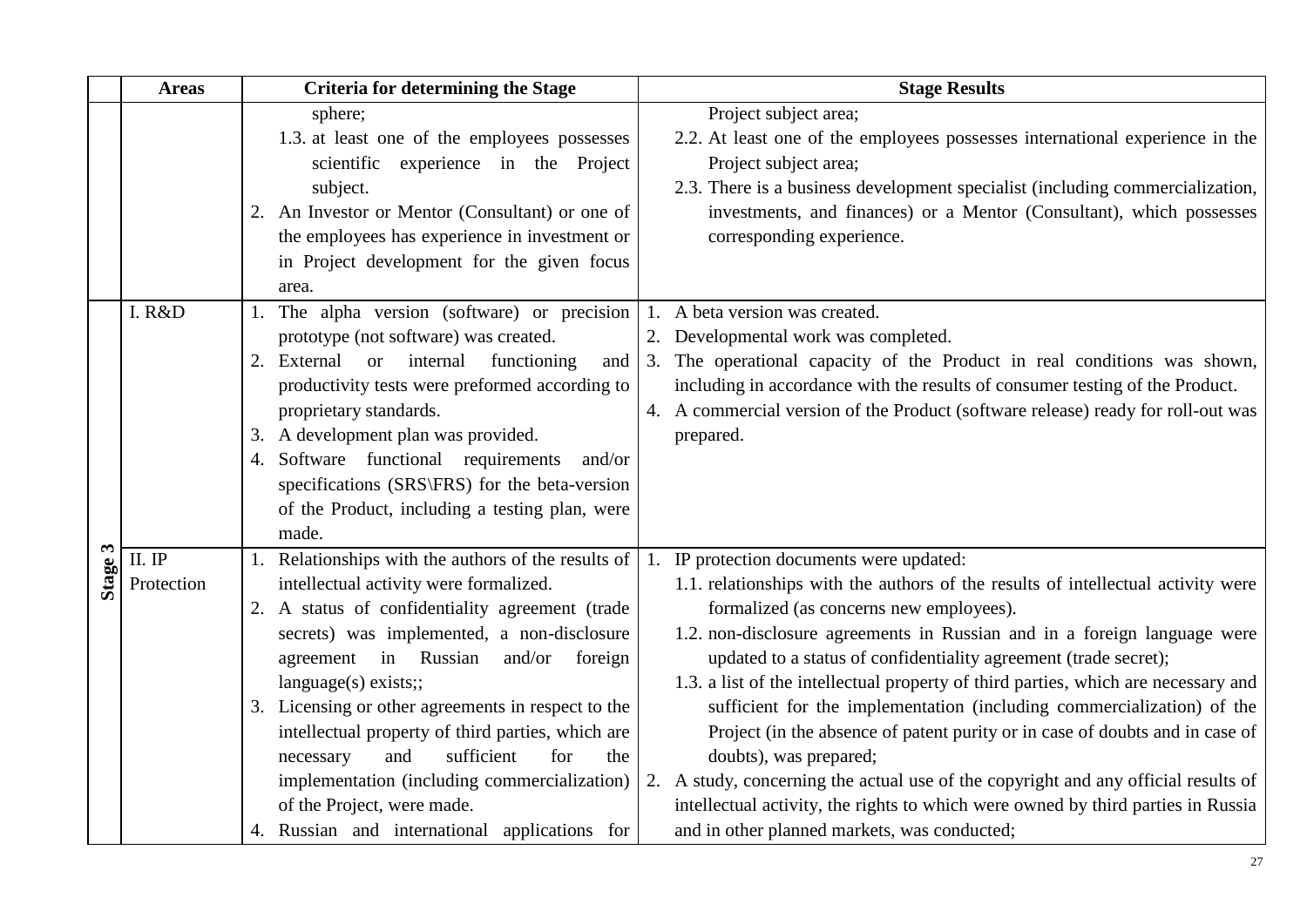| <b>Areas</b>         | <b>Criteria for determining the Stage</b>          | <b>Stage Results</b>                                                             |
|----------------------|----------------------------------------------------|----------------------------------------------------------------------------------|
|                      | granting patents for the results of the Project    | 3. Documents, which determine the distribution of rights to the official results |
|                      | were filed (if applicable).                        | of intellectual activity, as well as the size and the order of payment of        |
|                      | 5. Documents, identifying and codifying the        | royalties to the authors, were issued (if they did not already exist).           |
|                      | relevant know-how (specific results<br>of          | 4. Exclusive commercialization rights or licenses were received, in the required |
|                      | intellectual activities) (if applicable), were     | amount, for all target markets of the Project, in respect to the intellectual    |
|                      | prepared.                                          | property of third parties, which are necessary and sufficient for the            |
|                      | 6. Registration certificates<br>for Russian<br>and | implementation (including commercialization) of the Project (if applicable).     |
|                      | international<br>(foreign)<br>trademarks<br>were   | 5. At least one of the following:                                                |
|                      | received.                                          | 5.1. Russian and international applications for granting patents for the results |
|                      | 7. An analysis of the prospects for the developed  | of the Project were filed;                                                       |
|                      | (planned) Product in the IP sphere was             | 5.2. Protection without patenting during the know-how phase of development       |
|                      | conducted, namely:                                 | is permitted, but requires certain justifiable conditions. The Product must      |
|                      | 7.1. a patent purity study was performed (in       | be confirmed as containing no patentable technical solutions that could          |
|                      | Russia and in planned markets);                    | potentially be revealed or used by third parties as a result of scientific       |
|                      | 7.2. potentially protectable technical solutions   | publications by the authors, product sales, and the provision of services        |
|                      | were identified;                                   | by the Grant Recipient or its counterparties.                                    |
|                      | 7.3. the level of technology was identified        | 6. Patents for the Russian Federation or for other countries under the Patent    |
|                      | (based)<br>technical<br>solutions<br>the<br>on     | Cooperation Treaty were received, as a result of applications filed prior to the |
|                      | described above);                                  | implementation of the Project, or in the case where a Project was confirmed      |
|                      | 7.4. the mode and approximate schedule for         | to contain no patentable technical solutions that might be revealed or used by   |
|                      | the protection of technical solutions, in          | third parties, a 'know-how mode' with respect to such technical solutions was    |
|                      | Russia and in the target markets (know-            | introduced (if applicable).                                                      |
|                      | how, the filing of Russian (Eurasian,              |                                                                                  |
|                      | international)<br>applications,<br>patent          |                                                                                  |
|                      | approximate duration of transition to a            |                                                                                  |
|                      | national<br>Stage<br>of<br>international           |                                                                                  |
|                      | applications<br>publicly<br>available              |                                                                                  |
|                      | publication), were defined;                        |                                                                                  |
| <b>III.</b> Creation | 1. Significant advantages over the international   | 1. Commercial version of the Project is introduced to the market.                |
| of a                 | and Russian analogs were substantiated by the      | 2. A Commercialization Plan, which may include licensing or an agreement for     |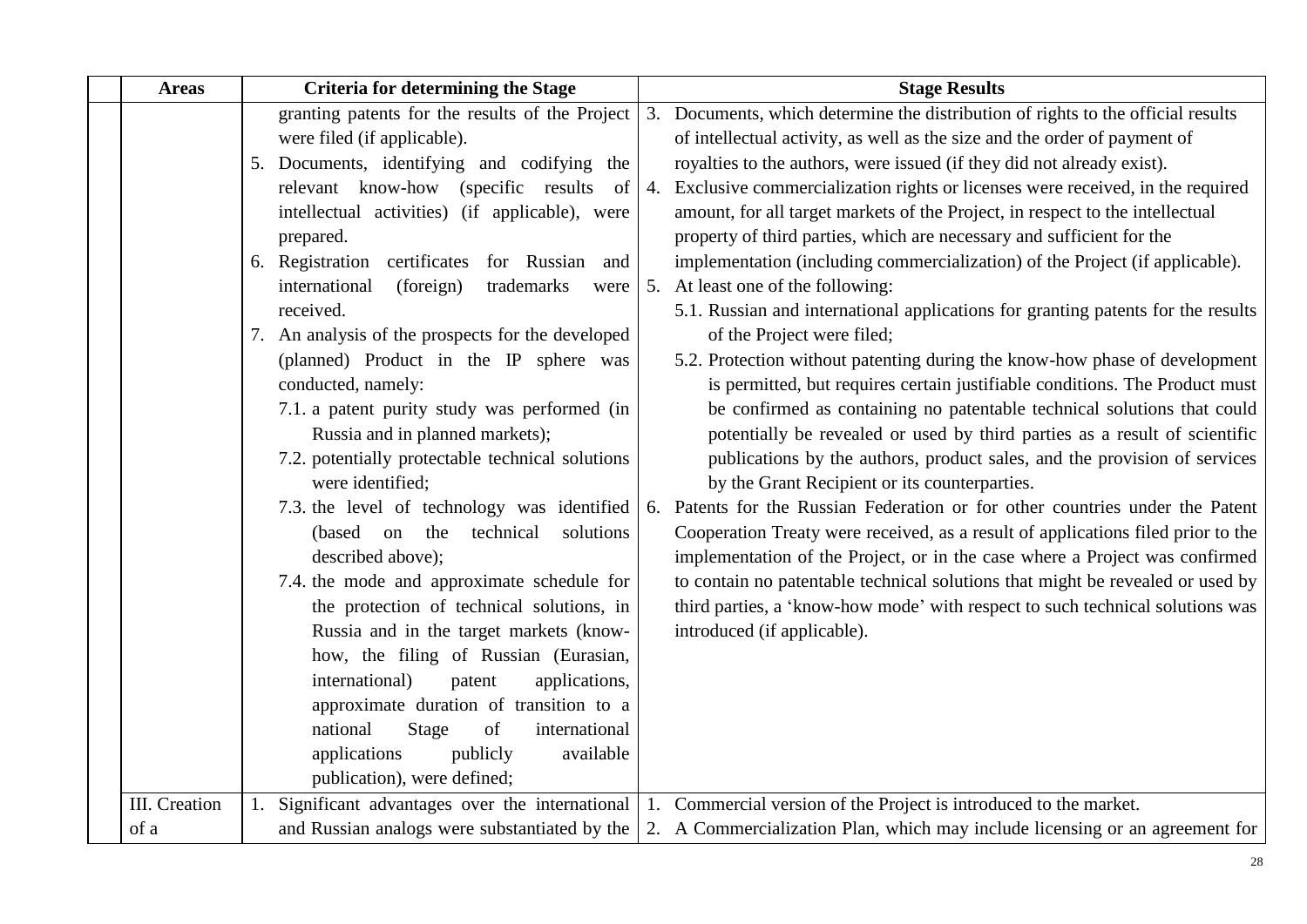| <b>Areas</b>   | <b>Criteria for determining the Stage</b>        | <b>Stage Results</b>                                                            |
|----------------|--------------------------------------------------|---------------------------------------------------------------------------------|
| commercial     | time the Product enters the market.              | the cession of IP rights was implemented.                                       |
| version of the | 2. Agreements of intent to test the product were | Partnership agreements were made (if applicable).<br>3.                         |
| Product.       | signed with no less than one independent         | 4. The Skolkovo logo is present on marketing materials and documents.           |
| Marketing      | customer.                                        |                                                                                 |
| and Roll-Out   | 3. A Commercialization Plan was developed,       |                                                                                 |
|                | which may include licensing or an agreement      |                                                                                 |
|                | for the cession of IP rights.                    |                                                                                 |
|                | 4. The Skolkovo logo is present on marketing     |                                                                                 |
|                | materials and documents (if available).          |                                                                                 |
| IV. Team       | 1. A Project team composed of no less than 5     | 1. There are at least 5 employees on staff, including:                          |
|                | employees was organized, meeting the             | 1.1. A Chief Architect with at least 3 years of experience in the Project field |
|                | following requirements:                          | (or possesses scientific experience);                                           |
|                | 1.1. At least one of the employees possesses     | 1.2. A Business Development specialist (including commercialization,            |
|                | scientific experience in the Project subject     | investments, and finances).                                                     |
|                | area;                                            | 1.3. At least one of the employees possesses international experience on the    |
|                | 1.2. At least one of the employees possesses     | Project subject;                                                                |
|                | international experience in the Project          | 2. An Investor or Mentor (Consultant) or one of the employees has experience    |
|                | subject area;                                    | in investment or in Project development for the given focus area.               |
|                | 1.3. A Chief Architect with at least 3 years of  |                                                                                 |
|                | proven experience in the Project field (or       |                                                                                 |
|                | possesses scientific experience);                |                                                                                 |
|                | 1.4. A Business Development specialist           |                                                                                 |
|                | commercialization,<br>(including)                |                                                                                 |
|                | investments, and finances).                      |                                                                                 |
|                | 2. An Investor or Mentor (Consultant) or one of  |                                                                                 |
|                | the employees has experience in investment or    |                                                                                 |
|                | in Project development for the given focus       |                                                                                 |
|                | area.                                            |                                                                                 |
| V. Raising     | The presence of a Co-Investor, whose managed     | A business plan for raising investment and/or project funding was developed.    |
| investment     | assets value is at least 10 times the requested  |                                                                                 |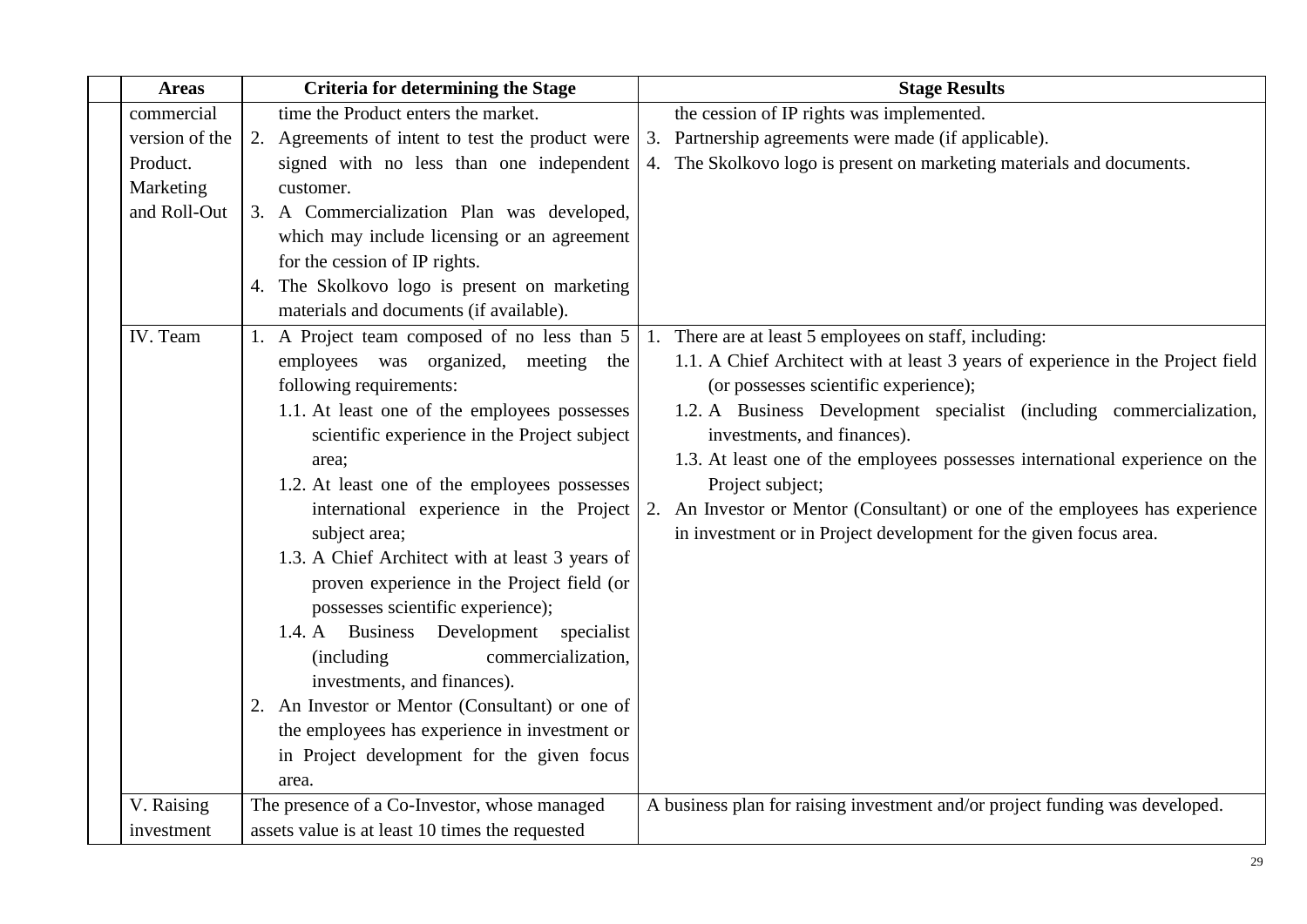| <b>Areas</b>                                                       | <b>Criteria for determining the Stage</b>          | <b>Stage Results</b> |
|--------------------------------------------------------------------|----------------------------------------------------|----------------------|
| and financial<br>Grant amount, or who has at least 3 organizations |                                                    |                      |
| indicators                                                         | under their management, or whose core business     |                      |
|                                                                    | turnover (for a strategic investor) is at least 10 |                      |
|                                                                    | times the requested Grant amount.                  |                      |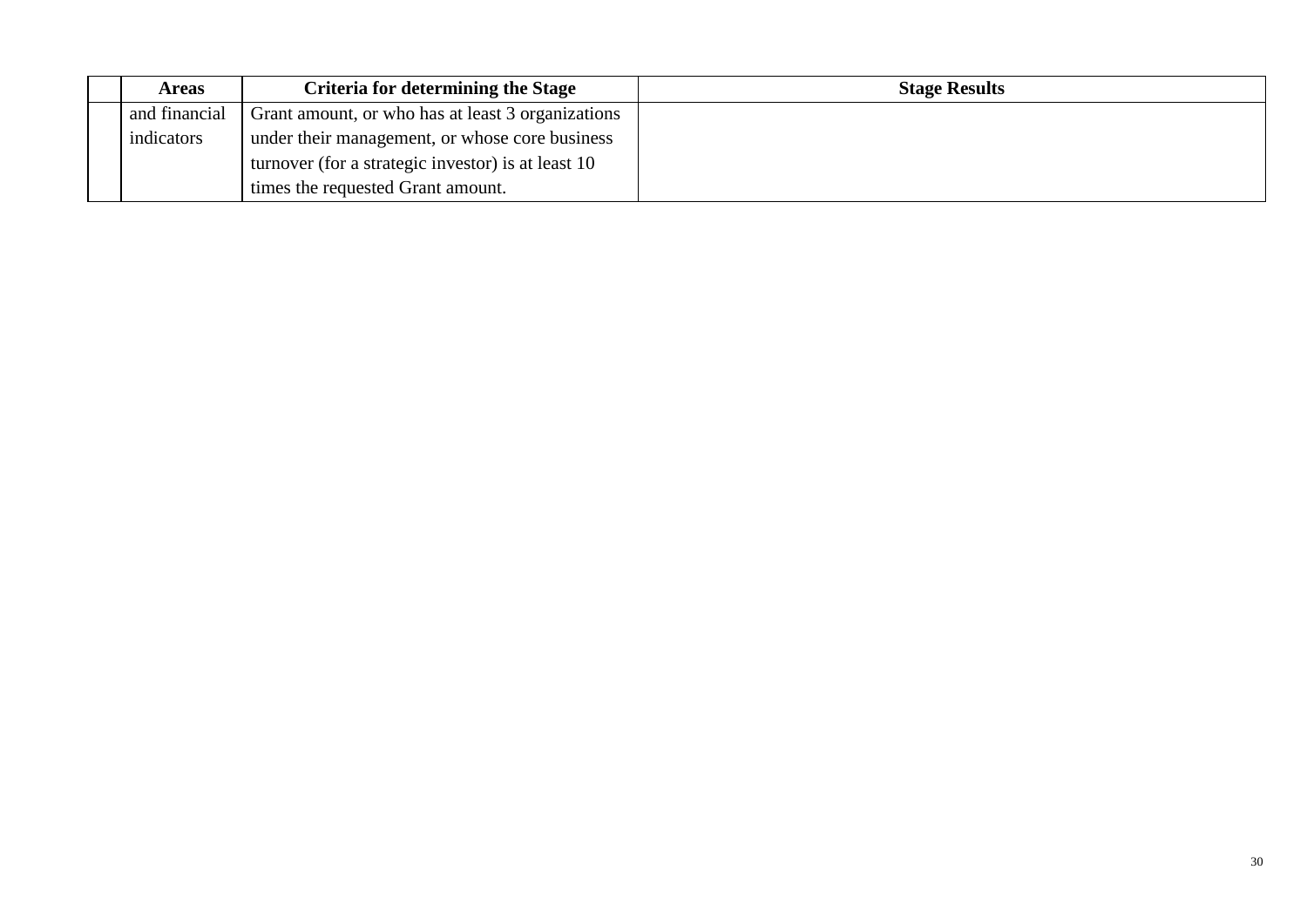4. Requirements for Space Technologies Projects, particularly in telecommunications and navigation systems (including the creation of the appropriate ground infrastructure), Energy Efficiency and Energy Conservation Projects, including the development of innovative energy technologies, and Nuclear Technologies Projects

<span id="page-31-0"></span>

|              | <b>Areas</b> | <b>Criteria for determining the Stage</b>           | <b>Stage Results</b>                                                                             |
|--------------|--------------|-----------------------------------------------------|--------------------------------------------------------------------------------------------------|
|              | I. R&D       | 1. An R&D plan was provided.                        | 1. A laboratory sample (a model, experimental design element, prototype) of the                  |
|              |              | 2. There are the results of early studies.          | Product and/or laboratory technology, in accordance with the plan of<br>research, was developed. |
|              |              |                                                     | 2. Technical documentation for the laboratory sample (model, experimental                        |
|              |              |                                                     | design element, prototype) and/or laboratory technology was developed.                           |
|              |              |                                                     | 3. Independent laboratory (bench) tests of the laboratory sample (model,                         |
|              |              |                                                     | experimental design element, prototype) were conducted.                                          |
|              |              |                                                     | 4. Technical specifications for development work were formulated (if                             |
|              |              |                                                     | applicable).                                                                                     |
|              | II. IP       | The Grant Recipient's IP protection measures        | 1. An analysis of risks and prospects for the developed Product in the IP sphere                 |
|              | Protection   | were conducted for the developed Product,           | was conducted, namely:                                                                           |
| <b>Stage</b> |              | namely:                                             | 1.1. The following patent research <sup>3</sup> was conducted (if not provided earlier):         |
|              |              | 1. a confidentiality (trade secrets) status was     | 1.1.1. a patent purity study (in Russia and in planned markets);                                 |
|              |              | implemented;                                        | 1.1.2. a patentability study.                                                                    |
|              |              | 2. relationships with the authors of the results of | 1.2. potentially protectable technical solutions were identified (if applicable);                |
|              |              | intellectual activity were formalized<br>(ii        | 1.3. the mode and approximate schedule for the protection of technical                           |
|              |              | applicable).                                        | solutions, in Russia and in the target markets (know-how, the filing of                          |
|              |              |                                                     | Russian (Eurasian, international) patent applications, approximate                               |
|              |              |                                                     | duration of transition to a national phase of international applications,                        |
|              |              |                                                     | freely accessible publications), in respect to applications for patents, the                     |
|              |              |                                                     | items of patenting (the whole result, its integral part, and so on);                             |
|              |              |                                                     | 1.4. a list of intellectual properties of third parties, which are necessary and                 |

<sup>&</sup>lt;sup>3</sup> Recommended research document: GOST P 15.011-96 The system for product development and implementation. Patent research. Content and procedure.

 $\overline{\phantom{a}}$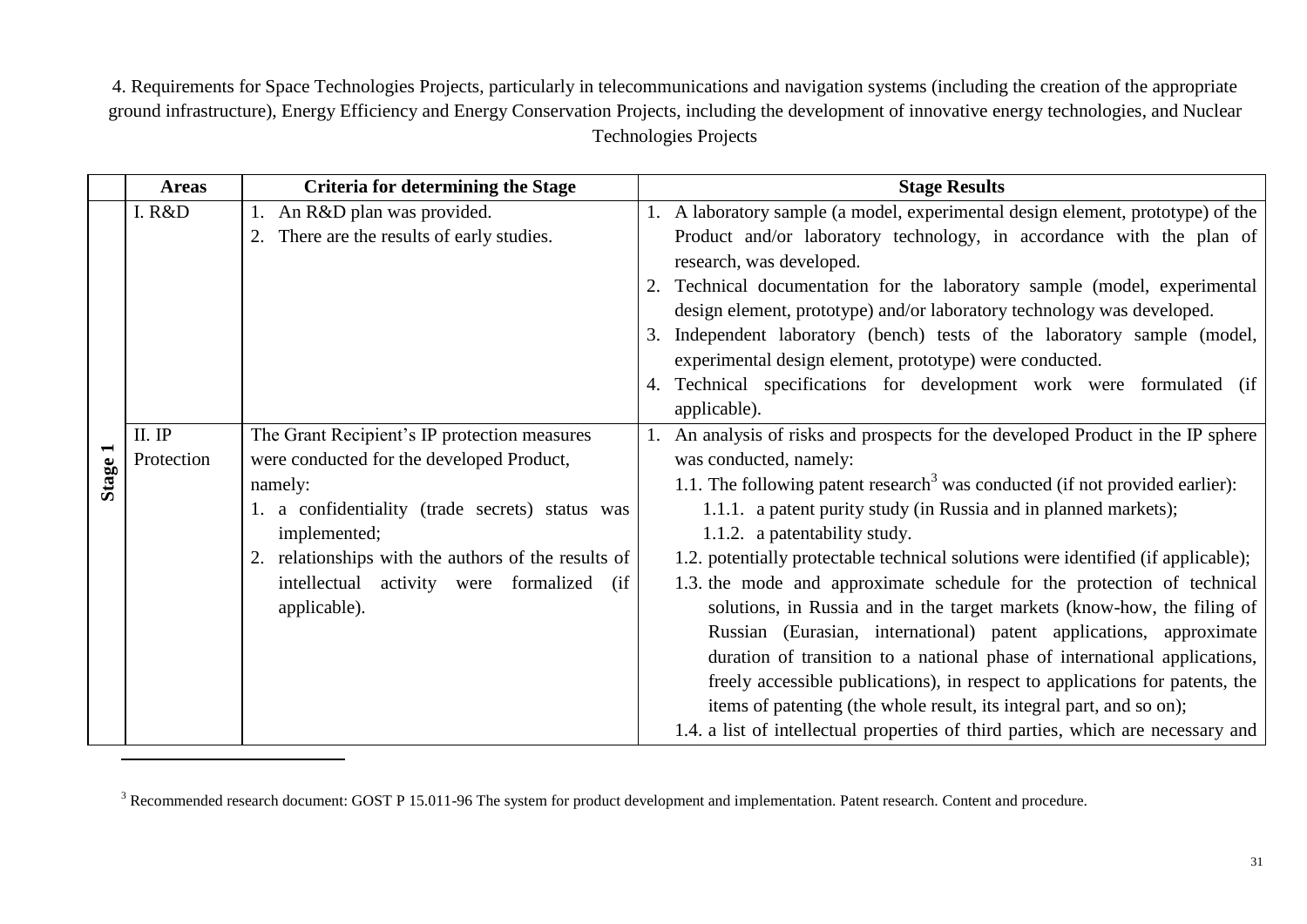| <b>Areas</b>  | <b>Criteria for determining the Stage</b>         | <b>Stage Results</b>                                                                |
|---------------|---------------------------------------------------|-------------------------------------------------------------------------------------|
|               |                                                   | sufficient for the implementation (including commercialization) of the              |
|               |                                                   | Project, was prepared (if applicable);                                              |
|               |                                                   | 2. A status of confidentiality agreement (trade secret) was set with respect to the |
|               |                                                   | Project implementation results.                                                     |
|               |                                                   | 3. Relationships with the authors of the results of intellectual activity were      |
|               |                                                   | formalized, including the preparation of documents, specifying the amount           |
|               |                                                   | and payment procedure for the authors' remuneration.                                |
|               |                                                   | 4. Documents identifying and establishing production secrets (know-how) were        |
|               |                                                   | issued and/or the Russian and/or international applications for patents for the     |
|               |                                                   | results of the Project were filed.                                                  |
| III. Creation | 1. The Product competitive advantages over        | 1. Confirmation was received from the consumer regarding their interest in the      |
| of a          | international and/or Russian analogs were         | results of the Project, or the intention of the consumer to participate in          |
| commercial    | substantiated by the time the Product enters      | product testing was confirmed.                                                      |
| version of    | the market.                                       | 2. Product parameters essential to the consumer were identified.                    |
| the Product.  | 2. The range of target parameters of the Project  | 3. Methods for promoting the Product to potential consumers were determined.        |
| Marketing     | Product and the size of the target market were    | 4. The source of financing and plan for the further implementation of the Project   |
| and Roll-Out  | determined.                                       | were determined.                                                                    |
|               | 3. The Skolkovo logo is present on marketing      | 5. The Skolkovo logo is present on marketing materials and documents.               |
|               | materials and documents (if available).           |                                                                                     |
| IV. Human     | A Project team was formed from at least 3 team    | 1. There are at least 3 employees on staff, including:                              |
| Resources     | members who agreed to participate (either by way  | 1.1. at least one researcher;                                                       |
|               | of written application, or civil contract, or     | 1.2. at least 1 chief production engineer (engineer) with experience in the         |
|               | employment contract) in the Project, and complies | field of the Project (this position can be combined with that of the                |
|               | with the following requirements:                  | researcher);                                                                        |
|               | 1. one of the Project team members has            | 1.3. of these listed team members, at least one member of the team has              |
|               | publications on the subject of the Project or     | proven experience in the market of the Project;                                     |
|               | experience in the development of a similar        | 2. There is a specialist (either by way of employment or civil contract) on the     |
|               | product in an organization operating in the       | Project team experienced in investments or Project development for the              |
|               | core industry;                                    | respective activity or a Mentor (Consultant) with corresponding experience.         |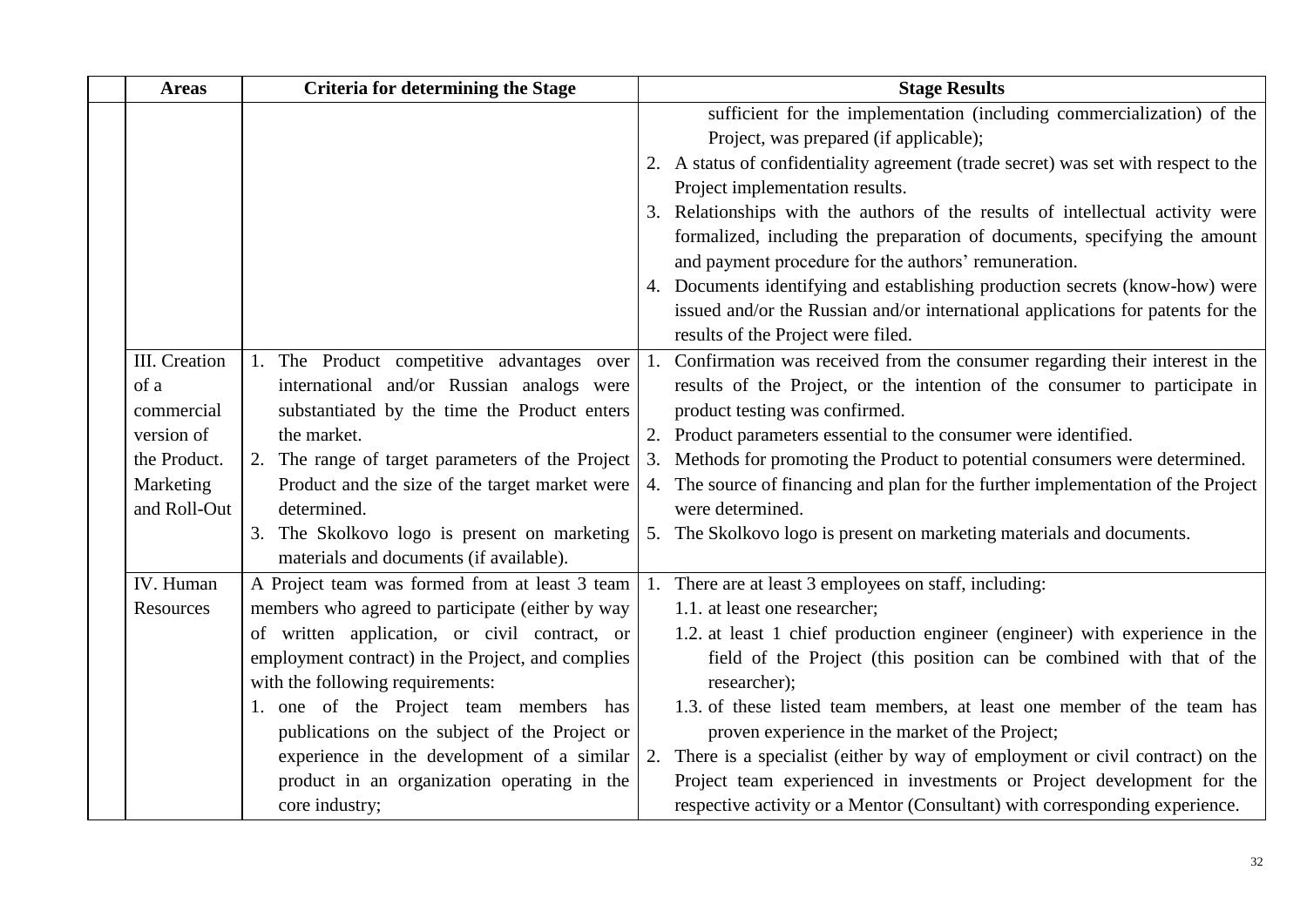|         | <b>Areas</b> | <b>Criteria for determining the Stage</b>           | <b>Stage Results</b>                                                                     |
|---------|--------------|-----------------------------------------------------|------------------------------------------------------------------------------------------|
|         | I. R&D       | 2. The laboratory sample (model, experimental       | 1. The Product prototype and/or the prototype technology were developed.                 |
|         |              | design element, prototype) of the Product           | 2. A set of technical (detailed) documentation for the prototype and/or                  |
|         |              | and/or laboratory technology was developed,         | experimental technology was issued.                                                      |
|         |              | and/or technical documentation for the              | 3. The prototype was tested in conditions similar to typical operation.                  |
|         |              | laboratory sample (model, experimental design       | 4. Certification was acquired (if applicable).                                           |
|         |              | element, prototype) of the Product and/or           |                                                                                          |
|         |              | laboratory technology was prepared.                 |                                                                                          |
|         |              | 3. The results of laboratory (bench) tests of the   |                                                                                          |
|         |              | laboratory sample (model, experimental design       |                                                                                          |
|         |              | element, prototype) were provided.                  |                                                                                          |
|         |              | 4. An R&D Plan was prepared.                        |                                                                                          |
|         | $II.$ IP     | The Grant Recipient's IP protection measures        | 1. An analysis of risks and prospects for the developed Product in the IP sphere         |
|         | Protection   | were conducted for the developed Product,           | was conducted, namely:                                                                   |
| Stage 2 |              | namely:                                             | 1.1. The following patent research <sup>4</sup> was conducted (if not provided earlier): |
|         |              | a confidentiality<br>(trade<br>secrets)<br>status   | 1.1.1. a patent purity study (in Russia and in planned markets);                         |
|         |              | agreement was implemented;                          | 1.1.2. a patentability study.                                                            |
|         |              | 2. relationships with the authors of the results of | 1.2. potentially protectable technical solutions were identified (if available);         |
|         |              | intellectual activity were formalized, including    | 1.3. the mode and approximate schedule for the protection of technical                   |
|         |              | the preparation of documents specifying the         | solutions, in Russia and in the target markets (know-how, the filing of                  |
|         |              | amount and payment procedure for the                | Russian (Eurasian, international) patent applications, approximate                       |
|         |              | authors' remuneration.                              | duration of transition to a national phase of international applications,                |
|         |              | 3. potentially protectable technical solutions      | freely accessible publications), in respect to applications for patents, the             |
|         |              | were identified, and/or Russian and/or              | items of patenting (the whole result, its integral part, and so on), and the             |
|         |              | international patent applications were filed.       | number of such applications, were determined;                                            |
|         |              |                                                     | 1.4. a list of intellectual properties of third parties, which are necessary and         |
|         |              |                                                     | sufficient for the implementation (including commercialization) of the                   |

<sup>4</sup> Recommended research document: GOST P 15.011-96 The system for product development and implementation. Patent research. Content and procedure.

 $\overline{\phantom{a}}$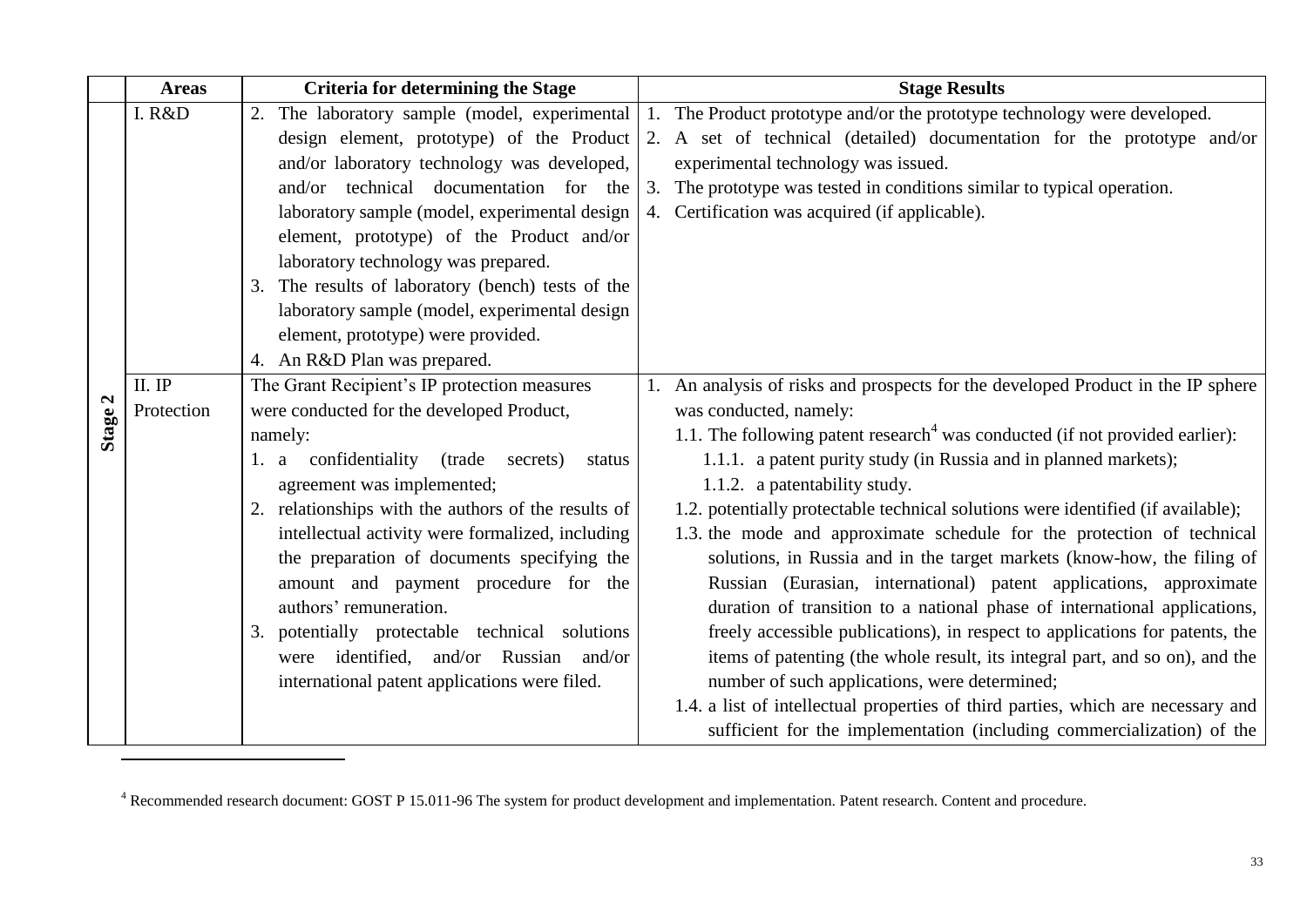| <b>Areas</b>  | <b>Criteria for determining the Stage</b>                                               | <b>Stage Results</b>                                                                    |
|---------------|-----------------------------------------------------------------------------------------|-----------------------------------------------------------------------------------------|
|               |                                                                                         | Project (in the absence of patent purity or in case of doubts), was                     |
|               |                                                                                         | prepared;                                                                               |
|               |                                                                                         | 2. Relationships with the authors of the results of intellectual activity were          |
|               |                                                                                         | formalized, including the preparation of documents specifying the amount                |
|               |                                                                                         | and payment procedure for the authors' remuneration (with respect to new<br>employees). |
|               |                                                                                         | 3. A confidentiality (trade secrets) status agreement was implemented;                  |
|               |                                                                                         | 4. Documents identifying and establishing production secrets (know-how) were            |
|               |                                                                                         | issued, and/or Russian and/or international applications for patents for the            |
|               |                                                                                         | results of the Project were filed, and/or Russian and/or national patents were          |
|               |                                                                                         | received.                                                                               |
| III. Creation | 1. Competitive advantages over the world and                                            | 1. Agreements of intent were signed with at least one potential customer of the         |
| of a          | Russian analogs were substantiated by the                                               | Product.                                                                                |
| commercial    | time of the Product entry onto the market.                                              | 2. A commercialization plan of the Project Product was developed, which may             |
| version of    | 2. Confirmation was received from the consumer                                          | include licensing or an agreement for the cession of IP rights, and/or the              |
| the Product.  | regarding their interest in the results of the                                          | business model was updated.                                                             |
| Marketing     | Project, or the intention of the consumer to                                            | 3. A marketing plan for the Product was developed.                                      |
| and Roll-Out  | participate in product testing was confirmed.                                           | 4. An agreement of intent (minutes) was signed with at least one investor for           |
|               | 3. Product parameters essential for the consumers                                       | further financing of the Project.                                                       |
|               | were identified.                                                                        | 5. The Skolkovo logo is present on marketing materials and documents.                   |
|               | 4. The Skolkovo logo is present on marketing<br>materials and documents (if available). |                                                                                         |
| IV. Human     | A Project team was formed from at least 5 team                                          | 1. There are at least 5 team members on staff, including:                               |
| Resources     | members who agreed to participate (either by way                                        | 1.1. at least one researcher;                                                           |
|               | of written application, or civil contract, or                                           | 1.2. at least one production engineer(engineer) with experience in the field of         |
|               | employment contract) in the Project, and complies                                       | the Project (this position can be combined with that of the researcher);                |
|               | with the following requirements:                                                        | 1.3. at least one manager with experience in the marketing (sales, roll-out) of         |
|               | 1. at least one of the Project team members has                                         | the Product in the market area of the Project;                                          |
|               | publications on the subject of the Project or                                           | 1.4. of these listed team members, at least one member of the team must have            |
|               | experience in the development of a similar                                              | proven international experience in the market of the Project;                           |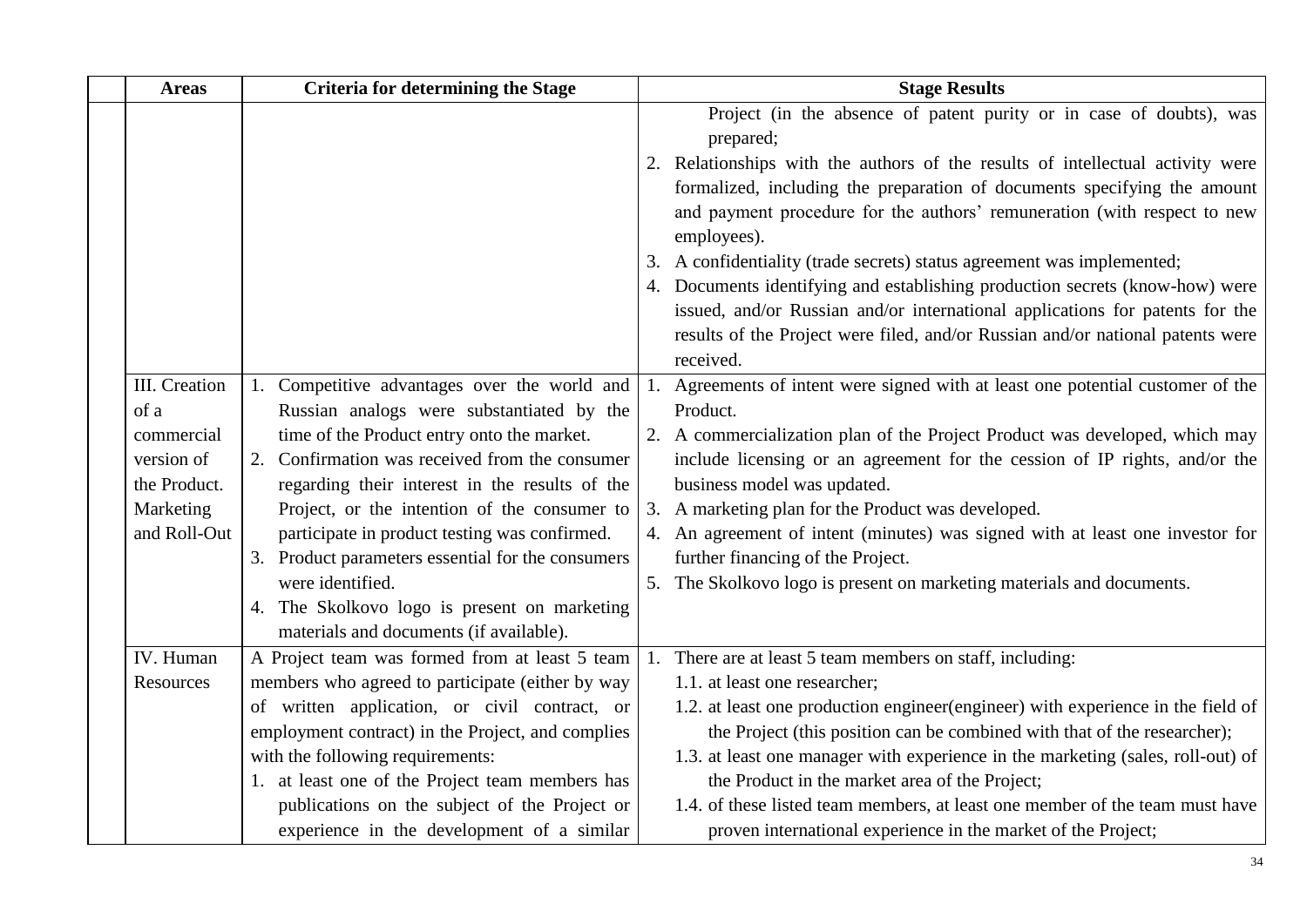|                       | <b>Areas</b> | <b>Criteria for determining the Stage</b>             | <b>Stage Results</b>                                                             |
|-----------------------|--------------|-------------------------------------------------------|----------------------------------------------------------------------------------|
|                       |              | product in an organization operating in the           | 2. There is a specialist (either by way of employment or civil contract) on the  |
|                       |              | core industry;                                        | Project team experienced in investments or Project development for the           |
|                       |              | at least one member of the team has<br>2.             | respective activity, or a Mentor (Consultant) with corresponding experience.     |
|                       |              | experience in investment management or there          |                                                                                  |
|                       |              | is a Mentor (or a research, technical or              |                                                                                  |
|                       |              | business consultant) with a corresponding             |                                                                                  |
|                       |              | experience of at least 5 years.                       |                                                                                  |
|                       | I. R&D       | 1. An experimental prototype of the Product was       | A pilot production and/or the technology for a pilot production were created.    |
|                       |              | created.                                              | 2. Working design documentation for industrial production was issued.            |
|                       |              | 2. Testing of the prototype was jointly performed     | 3. A pilot batch of the Product was produced (if applicable).                    |
|                       |              | with interested consumers and/or testing was          | 4. The necessary certificates were received and/or testing of the pre-production |
|                       |              | performed at an independent laboratory.               | (commercial) prototype was jointly performed with interested consumers.          |
|                       |              | 3. Certification was acquired (if applicable).        |                                                                                  |
|                       |              | 4. A set of technical documents for the prototype     |                                                                                  |
|                       |              | or experimental technology was issued.                |                                                                                  |
|                       | II. IP       | The Grant Recipient's IP protection measures          | 1. An analysis of risks and prospects in the IP sphere was conducted for the     |
|                       | Protection   | were conducted for the developed Product,             | developed (planned) Product, namely a patent purity study was performed (in      |
| $\boldsymbol{\omega}$ |              | namely:                                               | Russia and planned markets).                                                     |
| Stage:                |              | 1. a confidentiality<br>(trade)<br>secrets)<br>status | 2. Relationships with the authors of the results of intellectual activity were   |
|                       |              | agreement was implemented;                            | formalized, including the preparation of documents, specifying the amount        |
|                       |              | 2. relationships with the authors of the results of   | and payment procedure for the authors' remuneration (with respect to new         |
|                       |              | intellectual activity were formalized, including      | employees).                                                                      |
|                       |              | the preparation of documents specifying the           | 3. Documents identifying and establishing production secrets (know-how) were     |
|                       |              | amount<br>and<br>procedure<br>payment<br>for          | issued, and/or the Russian and/or international applications for patents for the |
|                       |              | remuneration.                                         | results of the Project were filed, and/or Russian or national patents were       |
|                       |              | 3. Documents identifying<br>and<br>establishing       | received.                                                                        |
|                       |              | production secrets (know-how) were issued,            | 4. Exclusive commercialization rights or licenses were received, in the required |
|                       |              | and/or the Russian and/or international               | amount, for all target markets of the Project, in respect to the intellectual    |
|                       |              | applications for patents for the results of the       | property of third parties, which are necessary and sufficient for the            |
|                       |              | Project were filed, and/or Russian or national        | implementation (including commercialization) of the Project (if applicable).     |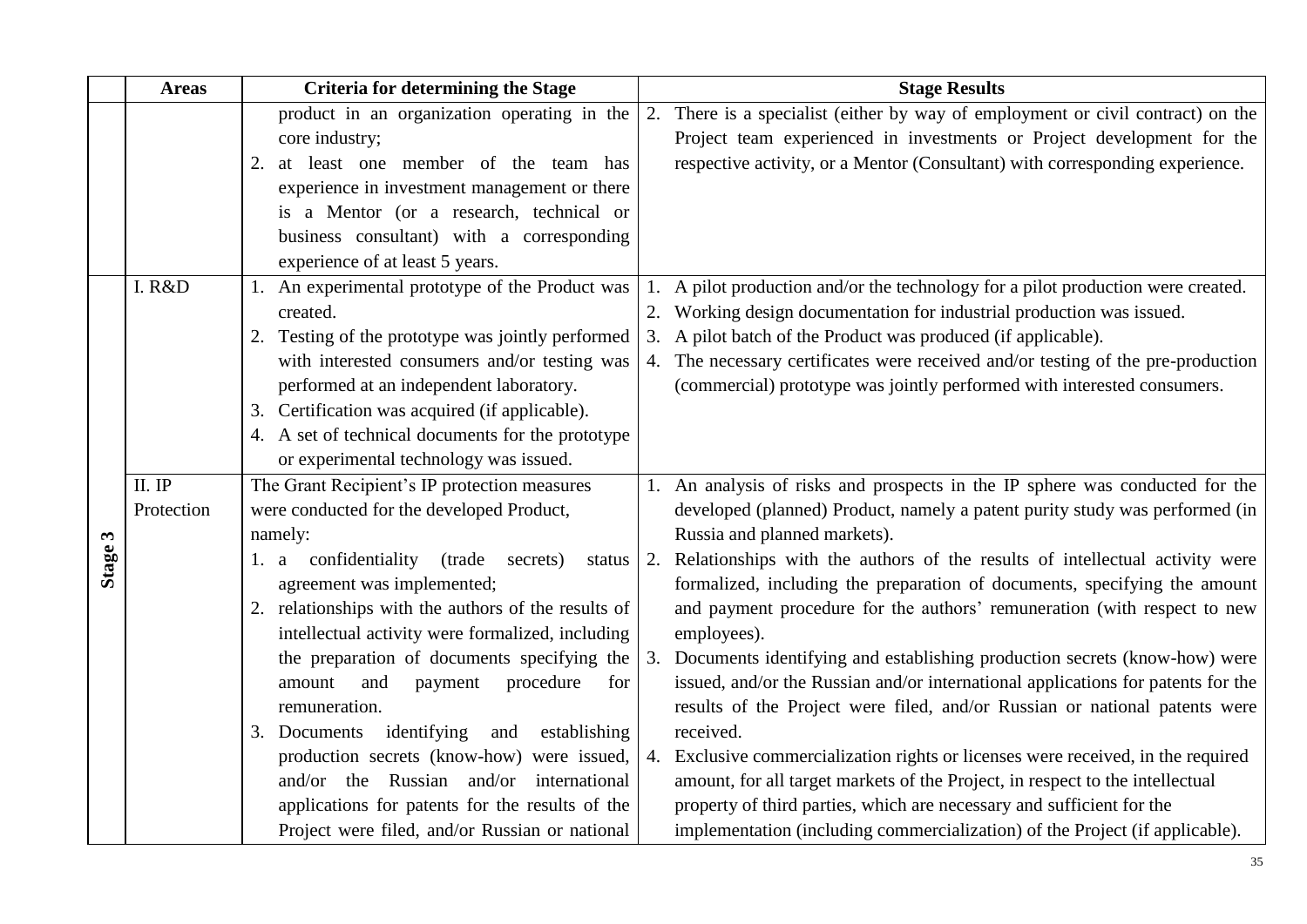| <b>Areas</b>                                                                                   | <b>Criteria for determining the Stage</b>                                                                                                                                                                                                                                                                                                                                                                                                                                                                                                                                                                                                                                                                                                                       | <b>Stage Results</b>                                                                                                                                                                                                                                                                                                                                                                                                                                                                                                                                                                                                                                                                                       |
|------------------------------------------------------------------------------------------------|-----------------------------------------------------------------------------------------------------------------------------------------------------------------------------------------------------------------------------------------------------------------------------------------------------------------------------------------------------------------------------------------------------------------------------------------------------------------------------------------------------------------------------------------------------------------------------------------------------------------------------------------------------------------------------------------------------------------------------------------------------------------|------------------------------------------------------------------------------------------------------------------------------------------------------------------------------------------------------------------------------------------------------------------------------------------------------------------------------------------------------------------------------------------------------------------------------------------------------------------------------------------------------------------------------------------------------------------------------------------------------------------------------------------------------------------------------------------------------------|
|                                                                                                | patents were received.                                                                                                                                                                                                                                                                                                                                                                                                                                                                                                                                                                                                                                                                                                                                          |                                                                                                                                                                                                                                                                                                                                                                                                                                                                                                                                                                                                                                                                                                            |
| III. Creation<br>of a<br>commercial<br>version of<br>the Product.<br>Marketing<br>and Roll-Out | 1. The Product competitive advantages over<br>international and/or Russian analogs were<br>substantiated by the time the Product enters<br>the market.<br>2. Agreements of intent were signed with at least<br>one potential customer of the Project Product.<br>3. A commercialization plan was developed,<br>which may include licensing or an agreement<br>for the cession of IP rights.<br>4. The Skolkovo logo is present on marketing<br>materials and documents (if available).                                                                                                                                                                                                                                                                          | 1. The commercialization plan, which was developed before the beginning of<br>this Stage, was implemented. It may include licensing or agreements for the<br>cession of IP rights.<br>2. A pilot roll-out was performed (if applicable);<br>3. The marketing plan targets for the Product were achieved (if applicable).<br>4. The Skolkovo logo is present on marketing materials and documents.                                                                                                                                                                                                                                                                                                          |
| IV. Human<br>Resources                                                                         | A Project team was formed from at least 5<br>employees who agreed to participate (by way of<br>employment contract) in the Project, and complies<br>with the following requirements:<br>1. at least one researcher;<br>2. at least one production engineer (engineer)<br>with experience in the field of the Project (this<br>position can be combined with that of the<br>researcher);<br>3. at least one manager with experience in the<br>marketing (sales, roll-out) of the Product in the<br>market area of the Project;<br>4. of these listed team members, at least one<br>member of the team must have proven<br>experience in the market of the Project;<br>5. at least one specialist with experience in<br>investments or Project development in the | There are at least 5 employees on the staff, including:<br>1. at least one researcher;<br>2. at least one production engineer (engineer) with experience in the field of the<br>Project (this position can be combined with that of the researcher);<br>3. at least one manager with experience in the marketing (sales, roll-out) of the<br>Product in the market area of the Project.<br>4. of these listed team members, at least one member of the team must have<br>proven experience in the market of the Project;<br>5. at least one specialist with experience in investments or Project development<br>in the respective activity, or there is a Mentor (Consultant) with relevant<br>experience. |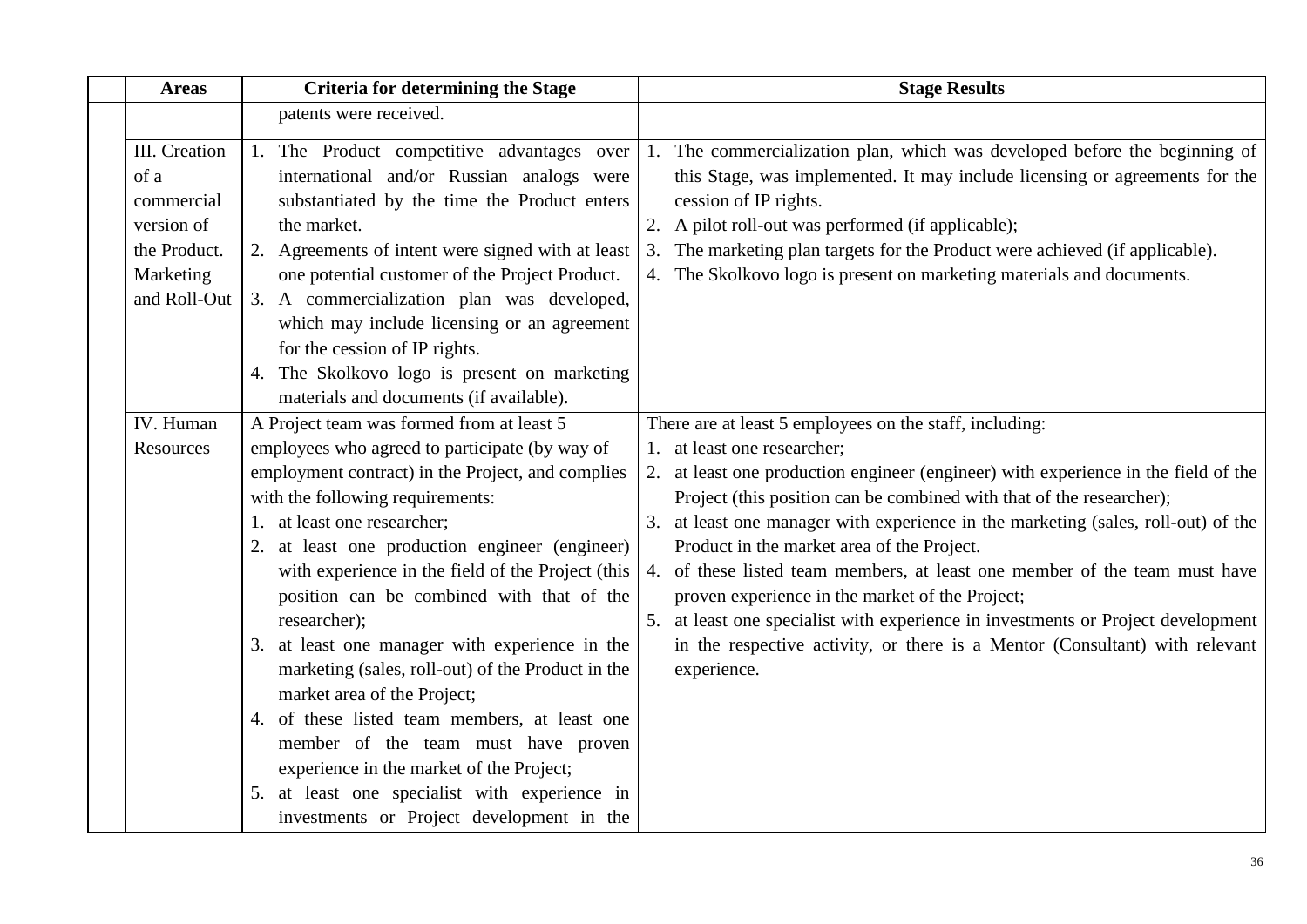| <b>Areas</b>  | <b>Criteria for determining the Stage</b> | <b>Stage Results</b>                                                          |
|---------------|-------------------------------------------|-------------------------------------------------------------------------------|
|               | respective activity, or there is a Mentor |                                                                               |
|               | (Consultant) with relevant experience.    |                                                                               |
|               |                                           |                                                                               |
| V. Attraction |                                           | A business plan and a feasibility study were developed to attract investments |
| of            |                                           | and/or project funding.                                                       |
| investments   |                                           |                                                                               |
| and financial |                                           |                                                                               |
| indicators    |                                           |                                                                               |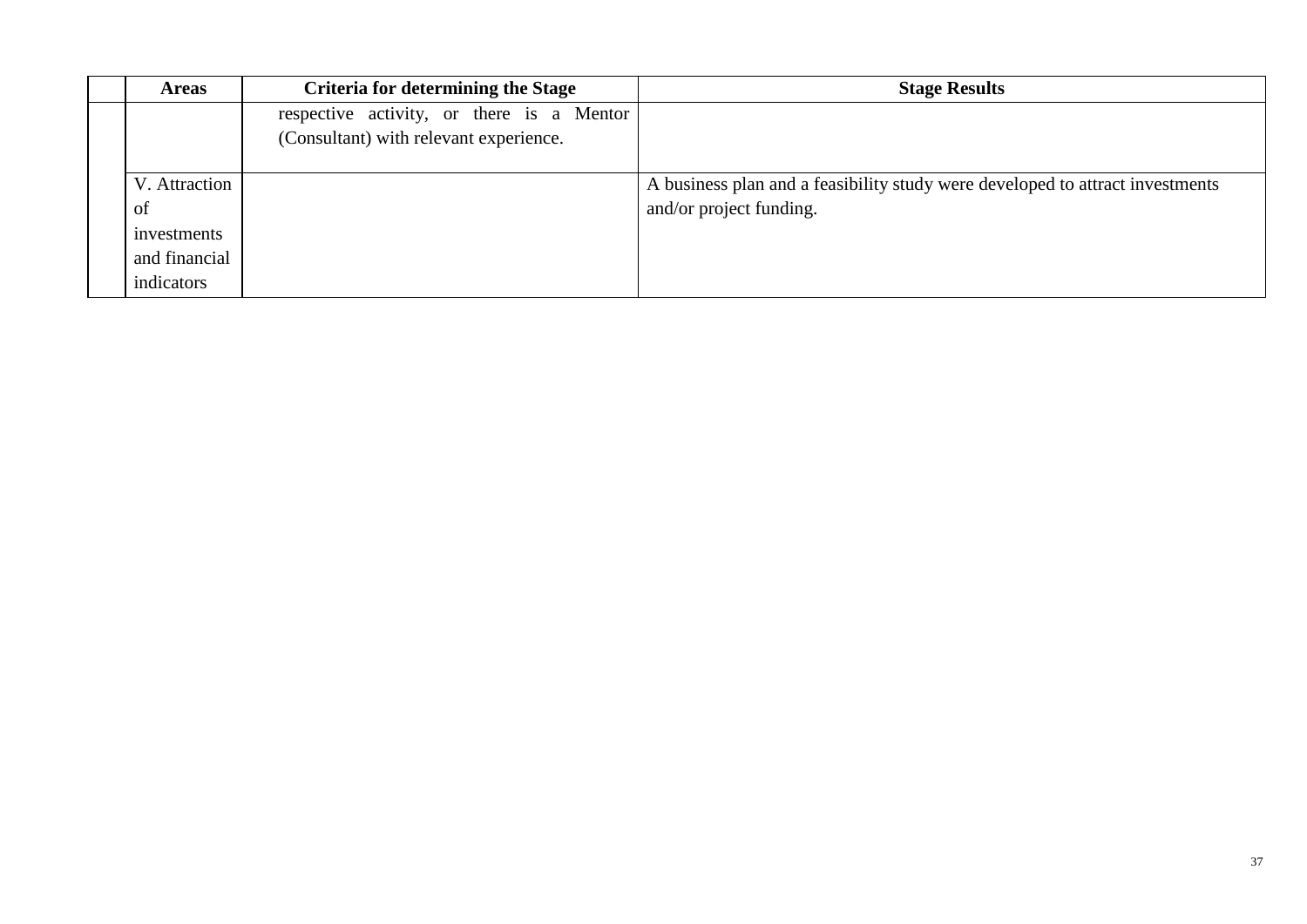# Annex 2 to the Grant Policy

<span id="page-38-0"></span>

| <b>Item of the Budget</b>                                              | <b>Compliance Criteria</b>                                                                                                                                                                                                                                                                                                                                                                                                                                                                                                                                                                         |
|------------------------------------------------------------------------|----------------------------------------------------------------------------------------------------------------------------------------------------------------------------------------------------------------------------------------------------------------------------------------------------------------------------------------------------------------------------------------------------------------------------------------------------------------------------------------------------------------------------------------------------------------------------------------------------|
| <b>Estimate</b>                                                        |                                                                                                                                                                                                                                                                                                                                                                                                                                                                                                                                                                                                    |
| <b>Capital Expenditure</b><br>Equipment needed for<br>research,<br>the | The equipment is required for the Project, according to the experts who<br>evaluated the Project, or the experts did not express specific views on this<br>issue.                                                                                                                                                                                                                                                                                                                                                                                                                                  |
| for<br>components                                                      |                                                                                                                                                                                                                                                                                                                                                                                                                                                                                                                                                                                                    |
| creating<br>equipment<br>models available<br>on<br>the market          | The Project Budget Estimate is based on the essential conformity of the<br>intended expenditure with the Stage of the Project for which the Grant is<br>authorized.                                                                                                                                                                                                                                                                                                                                                                                                                                |
|                                                                        | Components are not designed to create mass production, standard<br>equipment, buildings, and infrastructure.                                                                                                                                                                                                                                                                                                                                                                                                                                                                                       |
|                                                                        | The cost of purchased equipment does not exceed the market level.                                                                                                                                                                                                                                                                                                                                                                                                                                                                                                                                  |
|                                                                        | A list and description of equipment, for which the unit value exceeds<br>1,000,000 rubles (this restriction does not apply to the components of<br>developed devices), must be sent to Technopark Skolkovo, LLC to<br>consider the possibility of purchasing it for use by two or more Project<br>Participants. In a case where Technopark Skolkovo LLC purchases the<br>equipment, the Grant Recipient will lease the equipment (and/or pay for<br>the appropriate service provision, the implementation of relevant works)<br>on a reimbursable basis, including through the use of Grant funds. |
|                                                                        | The Project Budget Estimate does not allow for purchasing vehicles and<br>their components, except when the Project is focused on the development<br>and/or modification of said vehicles or the vehicle is an integral part of the<br>Product under development.                                                                                                                                                                                                                                                                                                                                  |
|                                                                        | The procedure for the equipment purchasing should be agreed upon with<br>the Foundation. At the end of the Agreement term, in cases where the<br>equipment is not required for further implementation of the Project, the<br>Project Participant has the right to sell the equipment. Selling the<br>equipment during the term of the Agreement is not allowed.                                                                                                                                                                                                                                    |
|                                                                        | Expenses may include the cost of insurance on the equipment costing<br>more than 1,000,000 rubles per unit for the term of the Agreement.                                                                                                                                                                                                                                                                                                                                                                                                                                                          |
|                                                                        | Expenses may include the cost of transport vehicle insurance, when it is an<br>integral part of the developed product, except for the cost of hull insurance                                                                                                                                                                                                                                                                                                                                                                                                                                       |

# **Requirements for Budget Estimates**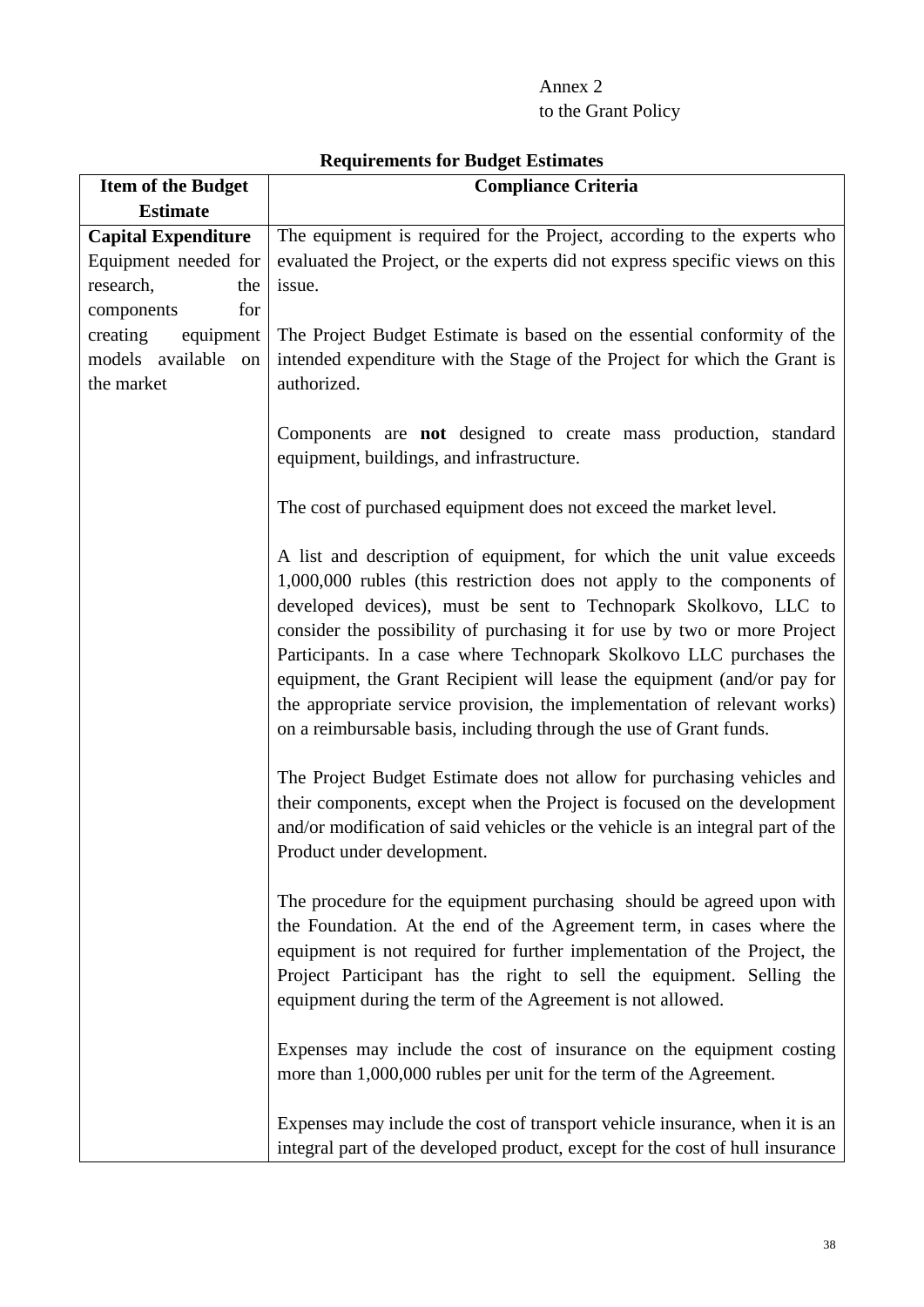|                                                                  | (KASKO).                                                                                                                                                                                                                                                                                                                                                                                                                                                                                                                                                                                                                                                                                                                                                                                                                                                                                                                                                                            |
|------------------------------------------------------------------|-------------------------------------------------------------------------------------------------------------------------------------------------------------------------------------------------------------------------------------------------------------------------------------------------------------------------------------------------------------------------------------------------------------------------------------------------------------------------------------------------------------------------------------------------------------------------------------------------------------------------------------------------------------------------------------------------------------------------------------------------------------------------------------------------------------------------------------------------------------------------------------------------------------------------------------------------------------------------------------|
|                                                                  |                                                                                                                                                                                                                                                                                                                                                                                                                                                                                                                                                                                                                                                                                                                                                                                                                                                                                                                                                                                     |
|                                                                  | It is not permitted to:                                                                                                                                                                                                                                                                                                                                                                                                                                                                                                                                                                                                                                                                                                                                                                                                                                                                                                                                                             |
|                                                                  | 1. include the cost of repairs in the expenses of the Project, except in<br>cases where such repairs are technologically necessary for the<br>preparation of the facilities or the space for the installation of<br>equipment, which is necessary for implementation of the Project, as<br>well as in cases where the expenses for repairs are associated with<br>safety requirements under the Project;<br>2. include repairs required to create Clean Rooms in the Project<br>expenses. Expenses to create Clean Rooms exclusively located<br>within the Skolkovo Innovation Center are allowed, except for<br>dangerous production facilities, which must be registered in the<br>state register;<br>3. include the renovation and decoration of office premises in the<br>expenses of the Project;<br>4. include the cost of purchasing premium goods, works, and services<br>in the expenses of the Project;<br>5. provide loans to third parties from Grant funds, except for |
|                                                                  | advances; it is also not permitted to use Grant funds to repay a                                                                                                                                                                                                                                                                                                                                                                                                                                                                                                                                                                                                                                                                                                                                                                                                                                                                                                                    |
|                                                                  | previously received loan.                                                                                                                                                                                                                                                                                                                                                                                                                                                                                                                                                                                                                                                                                                                                                                                                                                                                                                                                                           |
| <b>Cost of Consumables</b>                                       | Supplies cannot be used for mass production, to create buildings and                                                                                                                                                                                                                                                                                                                                                                                                                                                                                                                                                                                                                                                                                                                                                                                                                                                                                                                |
| Raw materials for the                                            | infrastructure, for the manufacture of products on an industrial-scale or                                                                                                                                                                                                                                                                                                                                                                                                                                                                                                                                                                                                                                                                                                                                                                                                                                                                                                           |
| test samples, etc.                                               | similar scale, or to build equipment with similar capacity.                                                                                                                                                                                                                                                                                                                                                                                                                                                                                                                                                                                                                                                                                                                                                                                                                                                                                                                         |
|                                                                  | Expenditure on materials is reasonable, according to the experts who                                                                                                                                                                                                                                                                                                                                                                                                                                                                                                                                                                                                                                                                                                                                                                                                                                                                                                                |
|                                                                  | evaluated the Project, or the experts did not express specific views on this                                                                                                                                                                                                                                                                                                                                                                                                                                                                                                                                                                                                                                                                                                                                                                                                                                                                                                        |
|                                                                  | issue.                                                                                                                                                                                                                                                                                                                                                                                                                                                                                                                                                                                                                                                                                                                                                                                                                                                                                                                                                                              |
| <b>Salary fund</b>                                               | The number of employees and those working for the Project Participant on                                                                                                                                                                                                                                                                                                                                                                                                                                                                                                                                                                                                                                                                                                                                                                                                                                                                                                            |
| Staff wages, payments<br>contractors<br>and<br>to<br>consultants | the basis of civil law contracts, does not exceed by more than 20% of the<br>average number recommended by the experts who evaluated the Project,<br>or the experts did not express specific views on this issue.                                                                                                                                                                                                                                                                                                                                                                                                                                                                                                                                                                                                                                                                                                                                                                   |
| (individuals).                                                   | Management staff does not exceed 3 people in a team of up to 30 people                                                                                                                                                                                                                                                                                                                                                                                                                                                                                                                                                                                                                                                                                                                                                                                                                                                                                                              |
|                                                                  | inclusive, and does not exceed 10% of the total number of employees if                                                                                                                                                                                                                                                                                                                                                                                                                                                                                                                                                                                                                                                                                                                                                                                                                                                                                                              |
|                                                                  | there are more than 30 people on a team (rounded up).                                                                                                                                                                                                                                                                                                                                                                                                                                                                                                                                                                                                                                                                                                                                                                                                                                                                                                                               |
|                                                                  | Salaries for managerial and support staff should not exceed the market                                                                                                                                                                                                                                                                                                                                                                                                                                                                                                                                                                                                                                                                                                                                                                                                                                                                                                              |
|                                                                  | average, according to the results of a labor market study. There may be a                                                                                                                                                                                                                                                                                                                                                                                                                                                                                                                                                                                                                                                                                                                                                                                                                                                                                                           |
|                                                                  | salary above the market average amount, with proper justification.                                                                                                                                                                                                                                                                                                                                                                                                                                                                                                                                                                                                                                                                                                                                                                                                                                                                                                                  |
|                                                                  | The Budget Estimate does not include staff incentives, such as:                                                                                                                                                                                                                                                                                                                                                                                                                                                                                                                                                                                                                                                                                                                                                                                                                                                                                                                     |
|                                                                  | Bonus payments;<br>1.                                                                                                                                                                                                                                                                                                                                                                                                                                                                                                                                                                                                                                                                                                                                                                                                                                                                                                                                                               |
|                                                                  | Voluntary Health Insurance;<br>2.                                                                                                                                                                                                                                                                                                                                                                                                                                                                                                                                                                                                                                                                                                                                                                                                                                                                                                                                                   |
|                                                                  | Payments for meals of personnel and/or counterparties;<br>3.                                                                                                                                                                                                                                                                                                                                                                                                                                                                                                                                                                                                                                                                                                                                                                                                                                                                                                                        |
|                                                                  | Compensation for meals of personnel and/or counterparties;<br>4.                                                                                                                                                                                                                                                                                                                                                                                                                                                                                                                                                                                                                                                                                                                                                                                                                                                                                                                    |
|                                                                  | Transfers, except for business trips;<br>5.                                                                                                                                                                                                                                                                                                                                                                                                                                                                                                                                                                                                                                                                                                                                                                                                                                                                                                                                         |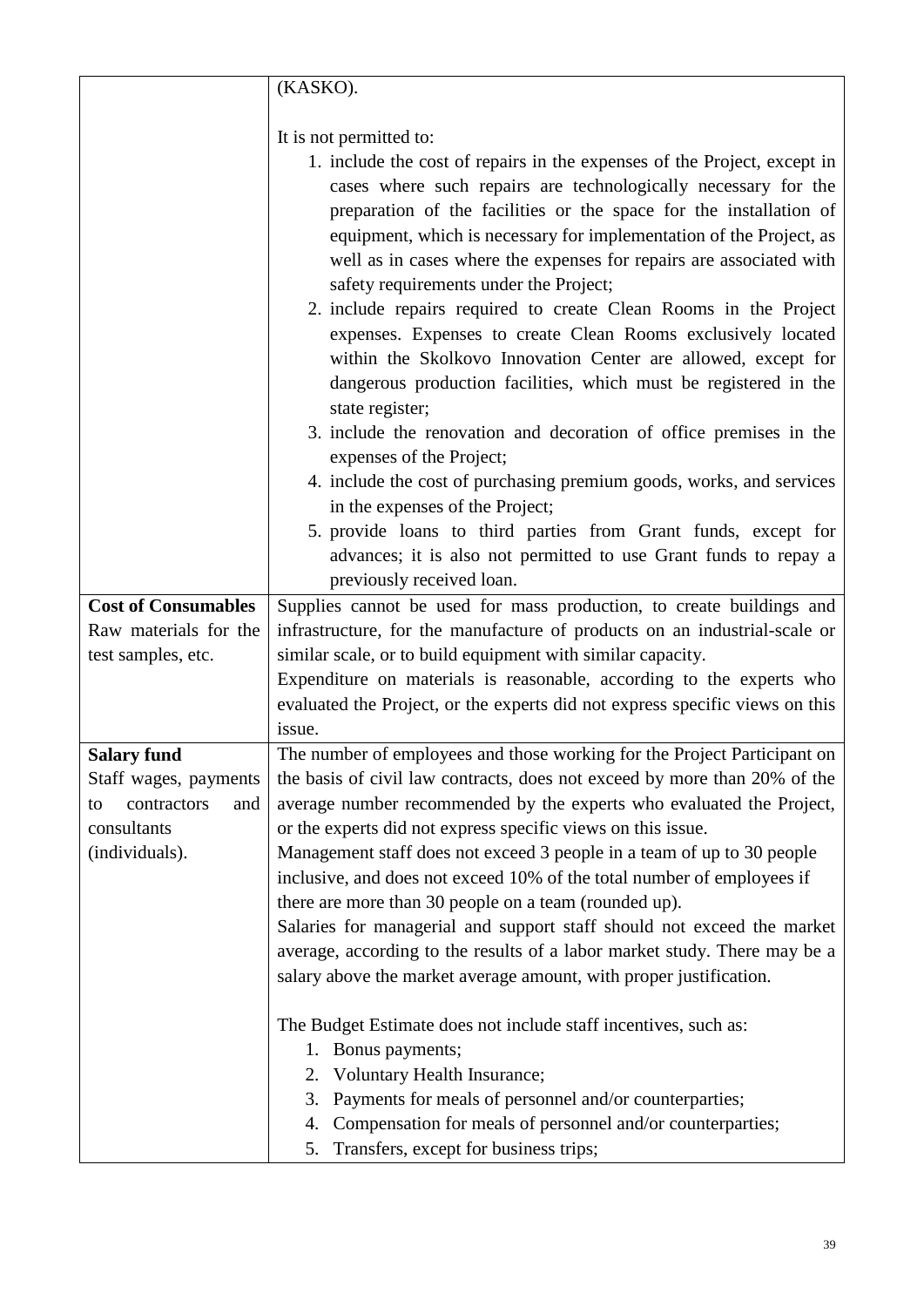| Expenditures<br>on             | 6. Training for administrative personnel. Expenses for training                                       |  |  |
|--------------------------------|-------------------------------------------------------------------------------------------------------|--|--|
| intellectual<br>property-      | scientific and technical personnel should not exceed 1% of the                                        |  |  |
| related<br>events              | salary fund;                                                                                          |  |  |
| (including)<br>but<br>not      | Expenses similar in content to those already listed above.<br>7.                                      |  |  |
| limited<br>to<br>patent        |                                                                                                       |  |  |
| and/or<br>requests             | The Participant may consult with Technopark Skolkovo, LLC for the                                     |  |  |
| of<br>registration<br>$\rm{a}$ | purpose of recruiting personnel, with the costs of such a service being                               |  |  |
| trademark<br>and/or            | included in the Project budget. Expenses for the recruitment of personnel                             |  |  |
| application<br>software        | are included in the Project budget, according to a separate agreement with                            |  |  |
| and/or<br>databases;           | the Foundation.                                                                                       |  |  |
| information<br>patent          | The list and description of services related to registration and protection of                        |  |  |
| research;<br>agreements,       | rights to intellectual property items shall be submitted to Intellectual                              |  |  |
| including<br>license           | Property Center for estimation of their cost.                                                         |  |  |
| agreements<br>and              | The estimated cost of services related to registration and protection of                              |  |  |
| the<br>agreement<br>on         | rights to intellectual property items shall not exceed the cost specified in                          |  |  |
| alienation<br>of rights;       | the estimate submitted to the Intellectual Property Center.                                           |  |  |
| registration<br>of             |                                                                                                       |  |  |
| relations with authors         |                                                                                                       |  |  |
| inventors;<br>and              |                                                                                                       |  |  |
| of<br>imposition<br>non-       |                                                                                                       |  |  |
| disclosure)                    |                                                                                                       |  |  |
| <b>Other Expenses</b>          | <b>Rent:</b>                                                                                          |  |  |
|                                | 1. The Project Budget Estimate accounts for the expense of renting an                                 |  |  |
|                                | office, laboratory and/or technical premises. The rental price for                                    |  |  |
|                                | one square meter of office space, including mandatory payments                                        |  |  |
|                                | for rented premises, which are rented by the Project Participant for                                  |  |  |
|                                | the Project, shall not exceed the rental price for the office space                                   |  |  |
|                                | provided by Technopark Skolkovo, LLC.                                                                 |  |  |
|                                | 2. Rental costs must not exceed the average rental rates for the given                                |  |  |
|                                | region and location of the premises.                                                                  |  |  |
|                                | 3. The cost and choice of rented technical facilities are to be agreed                                |  |  |
|                                | upon with the Foundation.                                                                             |  |  |
|                                |                                                                                                       |  |  |
|                                | <b>Marketing and Roll-Out:</b><br>The Project Budget Estimate involves a marketing budget, including, |  |  |
|                                | depending on the stage, expenses for:                                                                 |  |  |
|                                | 1. Preparation and participation in trade shows, conferences,                                         |  |  |
|                                | seminars;                                                                                             |  |  |
|                                | 2. The purchase of prepared market research on the subject of the                                     |  |  |
|                                | Project or the commissioning of research to external contractors                                      |  |  |
|                                | for a total amount not exceeding 300,000 rubles;                                                      |  |  |
|                                | 3. Advertising and promotional materials;                                                             |  |  |
|                                | 4. The creation of a Web Site.                                                                        |  |  |
|                                |                                                                                                       |  |  |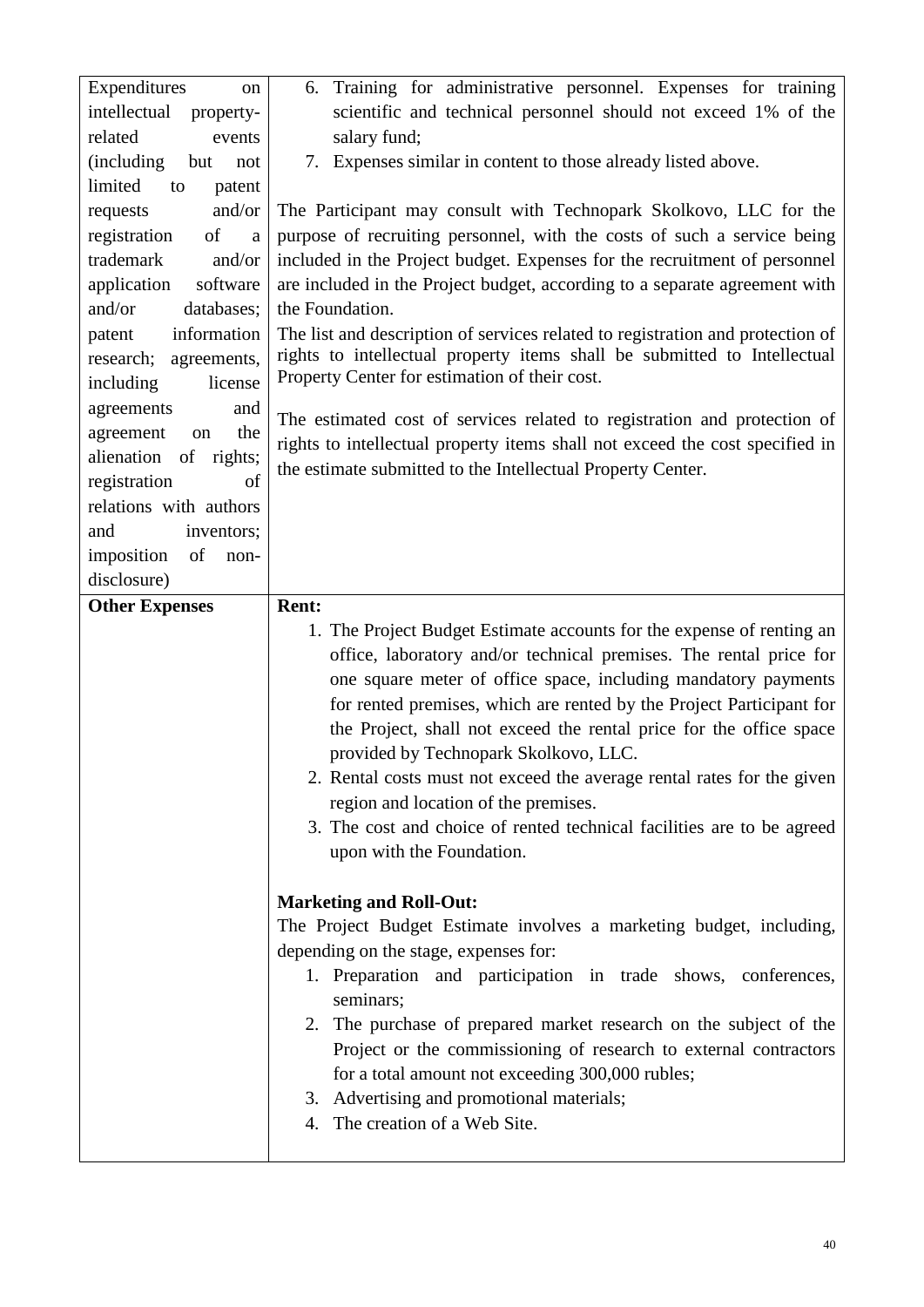| It is not permissible to include an advertising campaign or hospitality costs  |
|--------------------------------------------------------------------------------|
| in the budget estimate.                                                        |
|                                                                                |
| <b>Business travel costs:</b>                                                  |
| The Project Budget Estimate provides for business travel expenses,             |
| whereby:                                                                       |
| 1. It is not permissible to include expenses for stays in hotels of over       |
|                                                                                |
| 4 stars in the Budget Estimate;                                                |
| 2. Per Diems must be set according to the local regulations of the             |
| Project Participant and should not exceed 700 rubles per day of the            |
| business trip for travels within the Russian Federation (Russian               |
| Federal Tax Service Letter, No. AC-4-3/13104, July 11, 2011);                  |
| 3. It is not permissible to include expenses for transportation, using         |
| business class fares, in the Budget Estimate;                                  |
| 4. Employees of the Project Participant are only paid for business             |
| travel in accordance with the performance of the clearly defined               |
| tasks for which the business trip is required.                                 |
|                                                                                |
| <b>Associate Contractors:</b>                                                  |
| The Project Budget Estimate allows for the outsourcing of services,            |
| provided that:                                                                 |
|                                                                                |
| 1. The format and scope of participation of such contractors are               |
| reasonable according to the experts who evaluated the Project, or the          |
| experts did not express specific views on this issue;                          |
| 2. Associate contractors are not affiliated with the Project Participant, or   |
| conditions specified in Clause 4 of Article 5 of this Policy are               |
| observed;                                                                      |
| 3. Associate contractors do not perform key tasks of the Project set-out in    |
| the Plan, instead they are engaged to fulfill sub-tasks (except for            |
| Projects in the area of Medical Technologies involving the                     |
| development of equipment, medical products, during the performance             |
| of $(1)$ pre-clinical studies, and/or $(2)$ clinical research, as well as when |
| a significant part of the research must be carried out according to the        |
| standards of GLP (good laboratory practice) and GMP (good                      |
| manufacturing practice) laboratories);                                         |
| The total expenditure on outsourcing is not more than 20% of the<br>4.         |
|                                                                                |
| Project Budget. The following works/services are performed/rendered            |
| outside of the said restriction: 1) trials, and/or testing, and/or             |
| certification; 2) services related to registration and protection of rights    |
| to intellectual property items; 3) services for manufacturing laboratory       |
| or experimental samples (prototypes) according to the Project                  |
| Participant's technical specifications and/or the creation of a bench(es)      |
| for testing carried out in accordance with the Project Participant's           |
| technical specifications; 4) rental of equipment; 5) Technopark                |
|                                                                                |